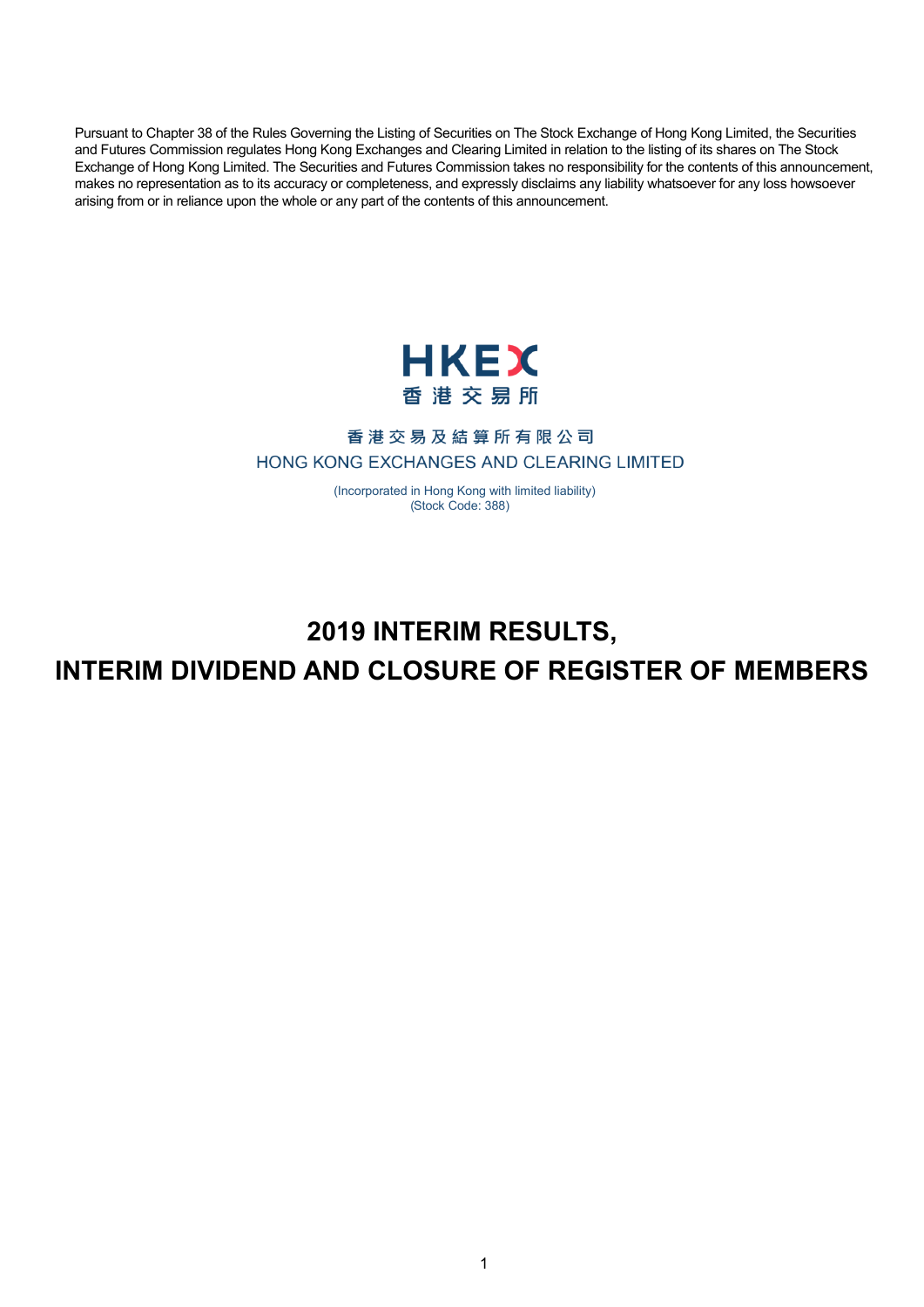## **HIGHLIGHTS**

### **Financial Highlights**

- **Revenue and other income up 5 per cent compared with**  $1H^1$  **2018, driven by:** 
	- An increase in net investment income, including fair value gains on collective investment schemes and higher interest income, and record half-yearly revenue and other income from Stock Connect;
	- These more than offset a reduction in trading and clearing fees driven by lower Cash Market turnover
- Operating expenses up 2 per cent against 1H 2018 due to higher staff and IT costs, partly offset by lower premises expenses as a result of adopting the new accounting standard for leases $2$
- **EBITDA<sup>3</sup>** margin was 77 per cent, the same as in 1H 2018 and 3 per cent higher than the full 2018 fiscal year

#### **Strategic Highlights**

- Stock Connect Northbound ADT saw a record half-yearly high in 1H 2019, more than double that of the previous record achieved in 2H 2018. This follows the successful inclusion of China A shares in MSCI and FTSE Russell indexes
- MSCI licence agreement signed for the launch of MSCI China A index futures
- Derivatives Markets trading hours extension, from 1 a.m. to 3 a.m., was rolled out in June 2019
- Bond Connect ADT grew significantly to RMB6.6 billion, 94 per cent higher than 1H 2018
- Successful completion of the acquisition of a majority stake in Ronghui Tongjin, a Shenzhen-based financial markets technology firm, in June 2019

#### **Charles Li, Chief Executive said:**

"HKEX had a solid first half in 2019 despite a more challenging political and economic backdrop. Record Stock Connect revenue, a robust IPO pipeline and good returns from investment income offset some macro-driven softness in Cash Market volumes. We were also pleased to see encouraging performances from Bond Connect and our Derivatives Market. We continue to focus on executing our 3-year strategic plan, maintaining good cost discipline and capturing further growth opportunities."

## **Key Financials**

|                                     | <b>Six months</b><br>ended<br>30 Jun 2019 | Six months<br>ended<br>30 Jun 2018 |        |
|-------------------------------------|-------------------------------------------|------------------------------------|--------|
|                                     | \$m                                       | \$m                                | Change |
| Revenue and other income            | 8,578                                     | 8,194                              | 5%     |
| Operating expenses                  | 1,953                                     | 1,918                              | 2%     |
| <b>EBITDA</b>                       | 6,625                                     | 6,276                              | 6%     |
| Profit attributable to shareholders | 5,205                                     | 5,041                              | 3%     |
| Basic earnings per share            | \$4.16                                    | \$4.07                             | 2%     |
| Interim dividend per share          | \$3.72                                    | \$3.64                             | 2%     |

## **Key market statistics**

 $\overline{a}$ 

|                                                                              | <b>Six months</b><br>ended | Six months<br>ended |        |
|------------------------------------------------------------------------------|----------------------------|---------------------|--------|
|                                                                              | 30 Jun 2019                | 30 Jun 2018         | Change |
| ADT of equity products traded on the Stock Exchange (\$bn)                   | 75.1                       | 100.4               | (25%)  |
| ADT of DWs, CBBCs and warrants traded on the Stock Exchange (\$bn)           | 22.8                       | 26.2                | (13%)  |
| ADT of the Stock Exchange (Headline ADT) (\$bn)                              | 97.9                       | 126.6               | (23%)  |
| ADV of derivatives contracts traded on the Futures Exchange ('000 contracts) | 672                        | 659                 | 2%     |
| ADV of stock options contracts traded on the Stock Exchange ('000 contracts) | 508                        | 574                 | (11%)  |
| Chargeable $ADV4$ of metals contracts traded on the LME ('000 lots)          | 619                        | 659                 | (6%)   |

<sup>1</sup>  $Q1$  = first quarter,  $Q2$  = second quarter,  $Q3$  = third quarter,  $Q4$  = fourth quarter,  $1H$  = first half,  $2H$  = second half

<sup>2</sup> As a result of the adoption of HKFRS 16: Leases, operating lease rentals are no longer recognised under operating expenses. Please refer to note 2 to the condensed consolidated financial statements for further details.

<sup>3</sup> For the purposes of this announcement, EBITDA is defined as earnings before interest expenses and other finance costs, taxation,

depreciation and amortisation. It excludes the Group's share of results of the joint ventures. 4 Chargeable ADV excludes administrative trades (Admin Trades) and other non-chargeable trades. Admin Trades were introduced in 2017 to meet requirements resulting from Markets in Financial Instruments Directive (MiFID) II.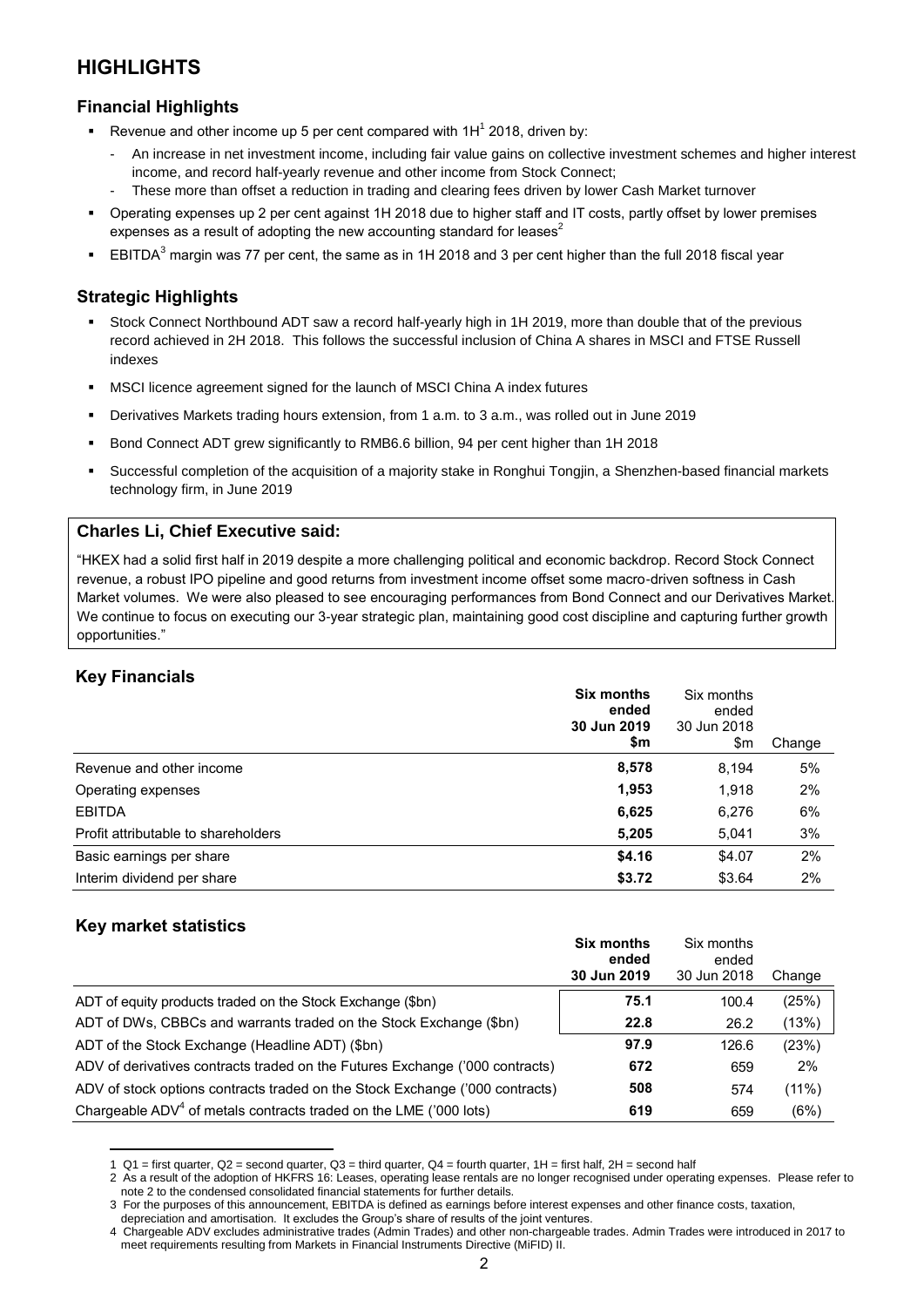## **CHAIRMAN'S STATEMENT**

Global financial markets in the first half of 2019 remained volatile against the backdrop of the Sino-US trade dispute and the slowing global economic growth momentum. Markets continued to be sensitive to uncertainties in the US interest rate outlook, a potential no-deal Brexit, heightened geopolitical tensions, especially in the Middle East, and recent social unrest in Hong Kong.

Amid this more challenging environment, the average daily turnover in Hong Kong's securities market (\$97.9 billion) and the average daily volume of futures and options trading in the derivatives market (1,180,169 contracts) represented a drop of 23 per cent and 4 per cent respectively, compared with the same period last year. IPO funds raised in the first six months of 2019 totalled \$71.8 billion, up 39 per cent year-on-year, though there was a fall in the number of new listing applications and an increase in withdrawn cases. The LME saw the chargeable average daily volume of metals contracts traded on the LME decreased by 6 per cent.

For the six months ended 30 June 2019, the Group recorded consolidated revenue and other income of \$8,578 million and profit attributable to shareholders of \$5,205 million, up 5 per cent and 3 per cent, respectively, against the corresponding period in 2018. The Board declared an interim dividend of \$3.72 per share, which is 90 per cent of the profit attributable to shareholders.

Since the launch of HKEX's Strategic Plan 2019-2021 in February 2019, our focus has been on reinforcing our position as the global markets leader in the Asian time zone and expanding our preeminent role in connecting China and the rest of the world. We were pleased to see continued strong growth in Stock Connect Northbound Trading and increased weighting of A-shares in global benchmark indices. We signed a licence agreement with MSCI Limited in March for the introduction of futures contracts on the MSCI China A Index, further helping support the hedging of A-shares by international investors. The proposed contracts will be launched subject to regulatory approval and market conditions. Consensus has been reached with the two Mainland Chinese exchanges on the criteria for Hong Kong listed companies with weighted voting rights to be included for the first time in Stock Connect Southbound Trading.

HKEX remains Asia's largest new issuer market and we have been very encouraged by the growing number of new economy companies listing on the Exchange following the implementation of our new listing regime in April 2018. We are now exploring measures to further optimise our IPO process to enhance the ongoing competitiveness of our market. To maintain market quality and efficiency, the Exchange announced in the first half of 2019 consultation conclusions on backdoor listings, shell activities and issuers publishing financial statements with disclaimer or adverse audit opinions, as well as the streamlining of the documentary requirements for listed issuers. The Exchange issued a consultation paper in May seeking market views on proposed enhancements to ESG reporting and disclosure by listed issuers. The Exchange also published a consultation paper in August on codification of general waivers and principles relating to IPOs and listed issuers and minor Rule amendments. The LME published a consultation paper in July on proposals to enhance the efficiency of its warehousing network and market transparency. Building on the broad market engagement to its 2018 position paper, the LME also launched a formal market-wide consultation in April on the introduction of responsible sourcing standards across all LME-listed brands.

Aligning with our strategic plan growth focus, we continued to expand our product range across asset classes. To promote further development of Hong Kong's Exchange Traded Products market, we introduced the first two-time Inverse Product in May and the first active ETF in June. We also entered into a partnership with Euroclear Bank, an international central securities depository, to enhance the cross-listing of international ETFs in Hong Kong. Hong Kong is the world's largest equity structured products market, and in July 2019 we launched Inline Warrants to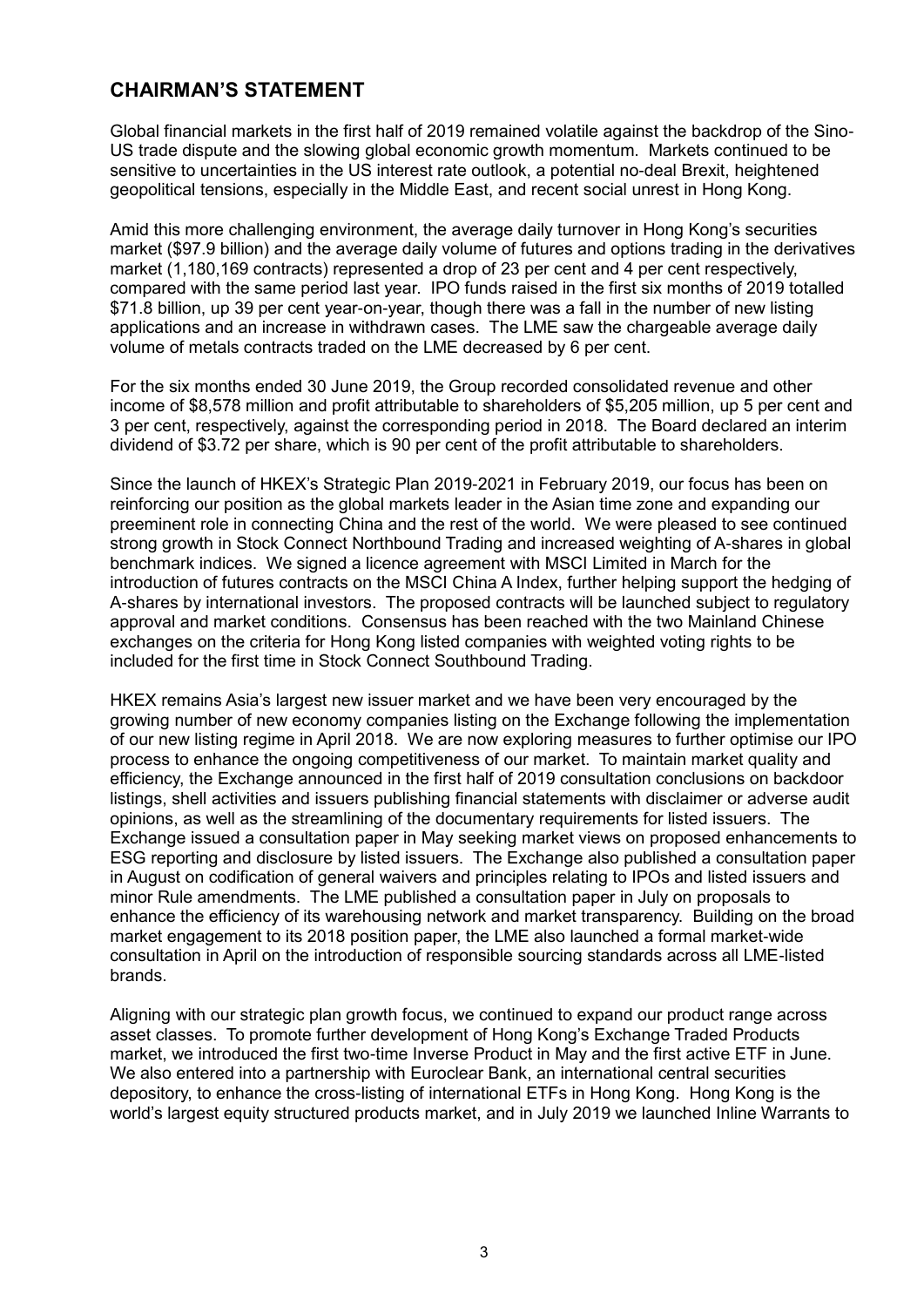further enrich our structured product offerings. We introduced US dollar-denominated London Metal Mini Futures for six base metals in August, to complement our existing RMB-denominated futures products. We also extended the Hong Kong After-Hours Trading Session by two hours to 3 a.m. in mid-June to meet our customers' investment and risk management needs. At the LME, seven new cash-settled futures contracts were rolled out in March to capture, in part, increased interest in ferrous metals hedging and trading. An electronic closing price trial for nickel contracts was successfully completed between March and June.

In support of our commitment to future growth in the evolving technology and business landscape, the first phase of the Next Generation Post Trade Programme, Client Connect, was rolled out in May to improve our customers' Post Trade experience. The completion of our acquisition of a 51 per cent equity interest in Shenzhen Ronghui Tongjin Technology Co. Ltd., a specialist financial markets technology firm based in Shenzhen, also expanded our technology capabilities, supporting the acceleration of many of our IT projects and initiatives. We are also delighted to be part of the Infinium team which received a virtual banking licence from the Hong Kong Monetary Authority in May. We look forward to further contributing to the development of virtual banking and financial technology in Hong Kong.

Details of our progress in various initiatives are set out in the Business Review section of this announcement.

To contribute to HKEX's understanding of the global environment and the advanced technology landscape, an International Advisory Council was established in February, which comprises experts in economics, business, technology and the financial sector from around the world. The Council provides the Board with advice and insights from a global perspective. Two Council meetings were held in the first half of this year.

Building on our successes and solid foundations established over the years, I am confident that HKEX Group is well positioned for the next chapter of growth and the opportunities and challenges ahead. We continue to promote the highest standards of market integrity and governance in all that we do. We also continue to work closely with our regulators and stakeholders in implementing our strategic plan and fulfilling our responsibilities as an exchange controller, a regulator, as well as a listed company, to drive sustainable growth in our industry and community. As part of the wider Hong Kong community, we are focused on working together with our stakeholders for the long-term success of our marketplace, and upholding Hong Kong's long-standing status as a world-leading financial centre.

Last but not least, I extend my sincere thanks for the support and guidance of my fellow Directors, and the devotion and hard work of all our employees.

**Laura M CHA** Chairman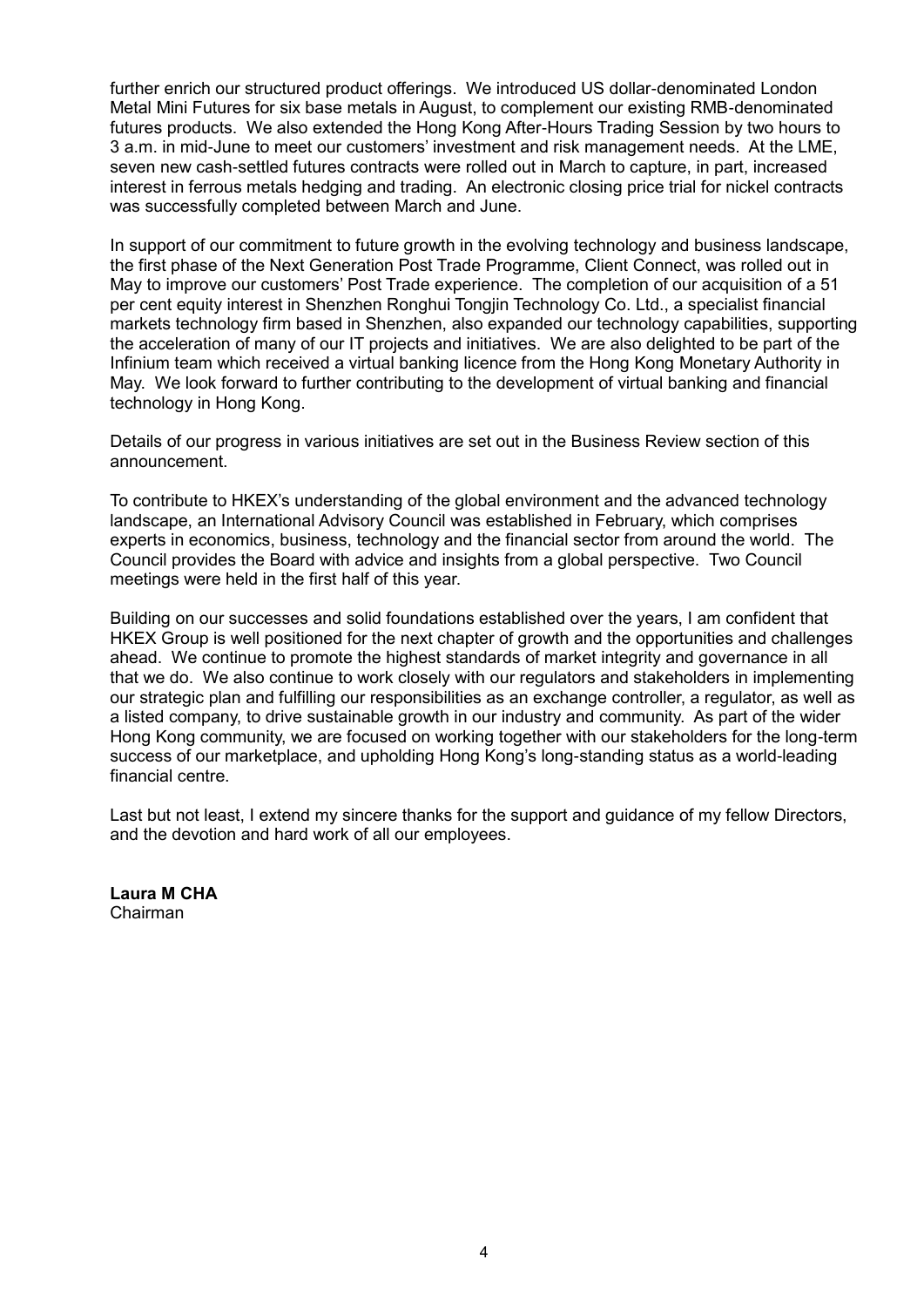## **MANAGEMENT DISCUSSION AND ANALYSIS**

## **BUSINESS REVIEW**



*Fig. 1 – Market activity and Group's revenue and other income<sup>5</sup>*

HKEX's business held up well in Q2 2019 despite weakening global market sentiment driven by escalating trade tensions between China and the US. Whilst headline ADT $^6$  dropped to \$94.7 billion, 6 per cent below Q1 2019 and 11 per cent below Q2 2018, Northbound Stock Connect ADT reached a record quarterly high in Q2 2019, up 29 per cent compared with Q1 2019. This was boosted by the further inclusion of China A shares in MSCI and FTSE Russell indexes.

Revenue and other income in Q2 2019 was \$2 million higher than Q1 2019. The seasonal increases in depository, custody and nominee services fees compensated for the smaller fair value gains on collective investment schemes, lower trading and clearing revenue, and a reduction in listing fees from newly listed DWs and CBBCs.

Revenue and other income for 1H 2019 rose by 5 per cent against 1H 2018 and reached a halfyearly record of \$8.6 billion. Despite a drop in Cash Market headline ADT and a modest decline in trading volumes in the Derivatives and Commodities Markets against 1H 2018, the reduction in trading and clearing fees was more than offset by an increase in net investment income from fair value gains on collective investment schemes and higher net interest income from Corporate Funds and Margin Funds.

Operating expenses for 1H 2019 increased by 2 per cent against 1H 2018. This was attributable to increased headcount and annual payroll adjustments, higher maintenance expenses for new IT systems and upgraded networks, which were partly offset by lower premises expenses as a result of adopting the new accounting standard for leases<sup>2</sup>. Excluding the impact of this accounting change, operating expenses increased by 10 per cent against 1H 2018.

 $\overline{a}$ 5 Includes net investment income and sundry income

<sup>6</sup> ADT of equity products, DWs, CBBCs and warrants traded on the Stock Exchange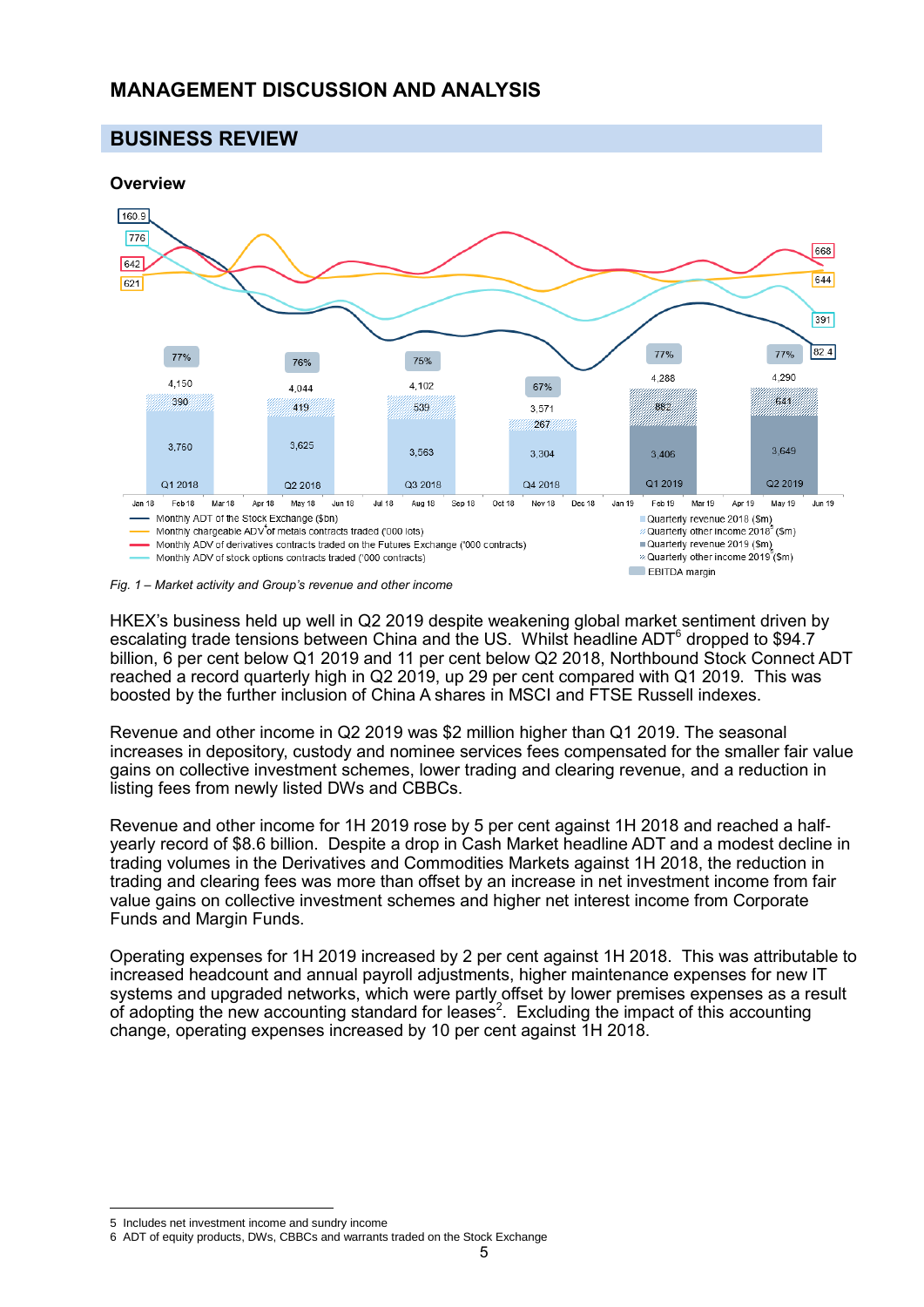## **Business Update and Analysis of Results by Operating Segment**

|                                  | Six months ended<br>30 Jun 2019       |                      | Six months ended<br>30 Jun 2018       |                      |
|----------------------------------|---------------------------------------|----------------------|---------------------------------------|----------------------|
|                                  | Revenue<br>and other<br>income<br>\$m | <b>EBITDA</b><br>\$m | Revenue<br>and other<br>income<br>\$m | <b>EBITDA</b><br>\$m |
| Results by segment:              |                                       |                      |                                       |                      |
| Cash                             | 1,863                                 | 1,561                | 2,099                                 | 1,817                |
| Equity and Financial Derivatives | 1,631                                 | 1,340                | 1,734                                 | 1,454                |
| Commodities                      | 694                                   | 370                  | 706                                   | 352                  |
| Post Trade                       | 3,262                                 | 2,842                | 3,140                                 | 2,740                |
| Technology                       | 373                                   | 271                  | 327                                   | 252                  |
| Corporate Items                  | 755                                   | 241                  | 188                                   | (339)                |
|                                  | 8,578                                 | 6,625                | 8,194                                 | 6,276                |

To optimise resources to successfully deliver the initiatives set out in the Group's Strategic Plan 2019-2021, the Group's operating segments have been reorganised. As a result, since April 2019, the "Clearing segment" has been renamed the "Post Trade segment", and the "Platform and Infrastructure segment" has been renamed the "Technology segment".

As set out in the Group's Strategic Plan 2019-2021, our vision is to be *the Global Markets Leader in the Asian Time Zone – Connecting China, Connecting the World*. To support this vision, HKEX's focus has been on the following areas: China Anchored, Globally Connected, and Technology Empowered.

Progress made up to the date of this announcement is set out in the table below and further elaborated upon in the Business Update sections in each of the operating segments:

#### **China Anchored**

- **Expand Northbound capital inflows:** In the process of obtaining regulatory approval and preparing for launch of MSCI China A Index futures contracts
- **WVR Inclusion in Southbound Stock Connect:** Consensus reached with the two Mainland Chinese exchanges on the criteria for Hong Kong listed companies with weighted voting rights (WVR) to be included for the first time in Stock Connect Southbound Trading

#### **Globally Connected**

- **Improve our market microstructure:** Further expansion of Closing Auction Session; extension of afterhours trading in our Derivatives Market to 3 a.m.; and introduction of Exchange Traded Product (ETP) buy-in exemption
- **Expanding our product ecosystem across asset classes:** Launch of the International Central Securities Depository settlement model for ETPs; expansion of ETP product suite; launch of Inline Warrants; six gold indexes and USD-denominated London Metal Mini Futures for six base metals in Hong Kong; and seven new cash-settled metals futures contracts on the LME

#### **Technology Empowered**

- **Modernise our core systems:** Upgrade of Derivatives Market platform; and launch of Client Connect
- **Leverage new technology:** Continued development of HKEX Innovation Lab
- **Expand our horizons:** Completed acquisition of a 51 per cent equity interest in Ronghui Tongjin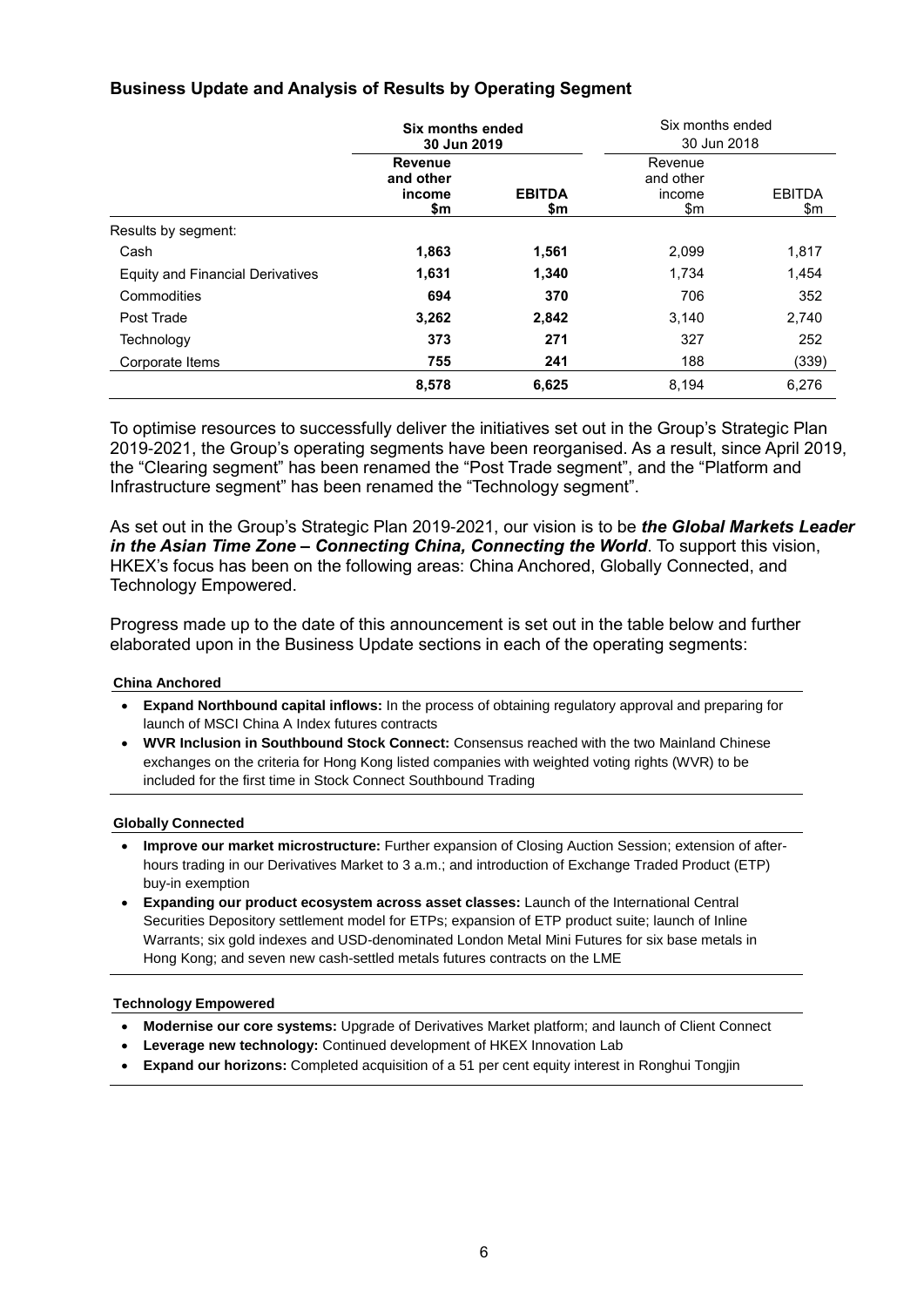## **Cash Segment**

## **Analysis of Results**

Trading fees decreased by 21 per cent compared with 1H 2018. This was less than the 25 per cent drop in equity products ADT, primarily due to record high fees from Northbound Trading of Stock Connect. Trading tariffs fell by 9 per cent, in line with the decrease in equity products trading.

Stock Exchange listing fees were up by \$30 million, reflecting an \$11 million increase in annual listing fees as a result of the higher overall number of listed companies on the Stock Exchange, and a \$19 million increase in initial listing fees, due mainly to more forfeitures.

Operating expenses rose by 7 per cent due to additional headcount for strategic projects and annual payroll adjustments, partly offset by lower premises expenses (\$21 million) as a result of adopting the new accounting standard for  $leases<sup>2</sup>$ .

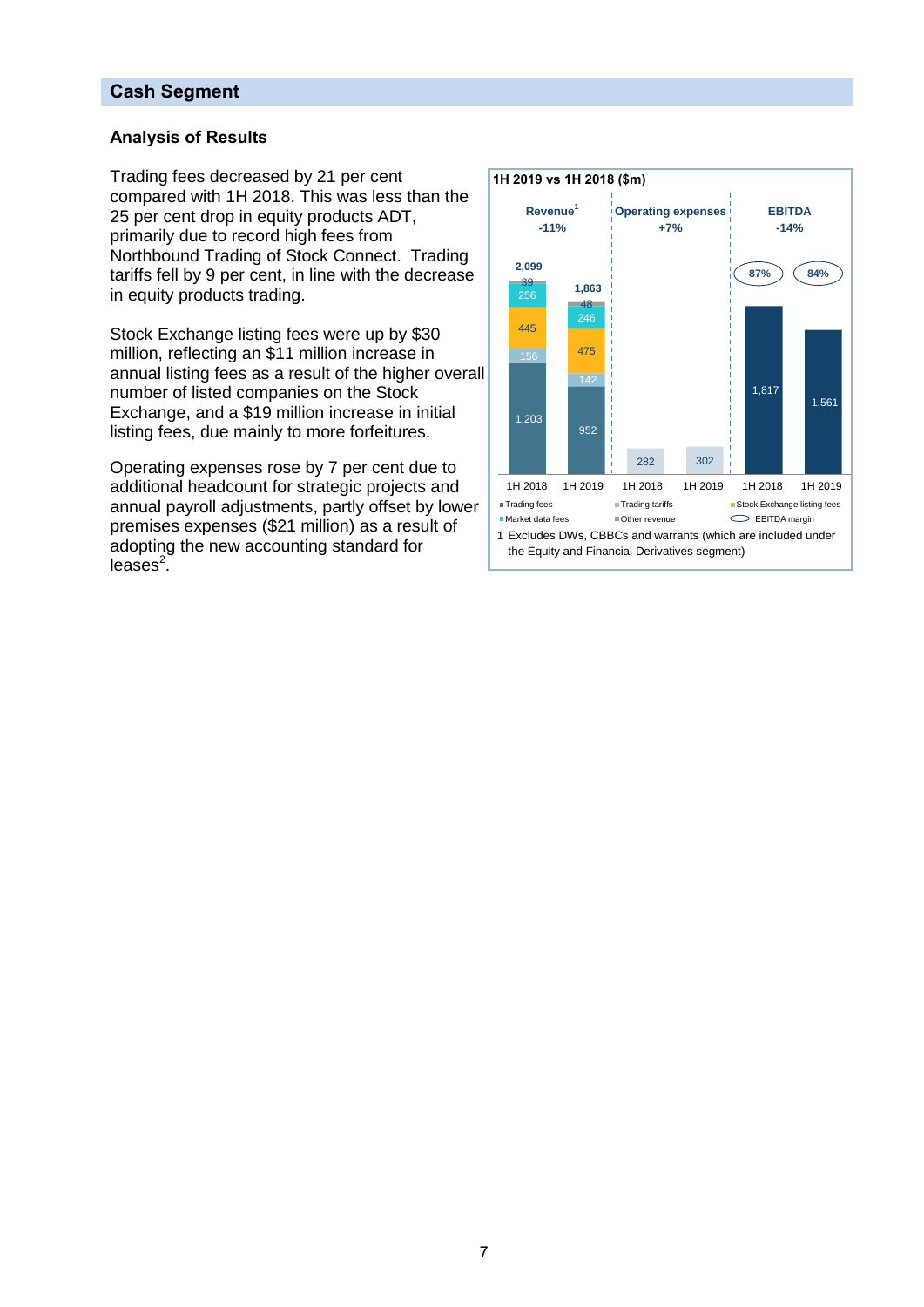## **Business Update**

The Cash Market saw a more modest level of trading in 1H 2019 as compared with 1H 2018, with headline ADT dropping by 23 per cent to \$97.9 billion. Trading activities in Q2 2019 also recorded a 6 per cent decrease compared with Q1 2019.

Stock Connect generated record half-yearly revenue and other income of \$508 million in 1H 2019 (1H 2018: \$365 million), of which \$356 million (1H 2018: \$221 million) arose from trading and clearing activities. In particular, Northbound Trading turnover reached a record half-yearly high, with record monthly turnover in March and a new daily record turnover of RMB77.4 billion on 6 May 2019.

On 28 February 2019, MSCI announced that it would further increase the weighting of China A shares (including ChiNext shares) in MSCI Indexes from the initial 5 per cent inclusion, using a 3-step inclusion process, in May, August and November 2019. The May 2019 MSCI rebalancing was completed smoothly on 28 May 2019. In addition, FTSE Russell announced the phased inclusion of China A shares in its global benchmark indexes in three tranches, with the first tranche completed on 21 June 2019. These inclusions are expected to further stimulate Northbound Trading.

#### **Six months ended 30 Jun 2019**  Six months ended 30 Jun 2018 ADT of equity products traded on the Stock Exchange<sup>1,2</sup> (\$bn) **75.1** 100.4 ADT of Northbound Trading<sup>2</sup> – Shanghai-Hong Kong Stock Connect (RMB bn) **23.5**<sup>4</sup> 11.2 ADT of Northbound Trading<sup>2</sup> – Shenzhen-Hong Kong Stock Connect (RMB bn) **20.4**<sup>4</sup> 8.6 ADT of Bond Connect (RMB bn) **6.6**<sup>4</sup> 3.4 Average daily number of trades of equity products traded on the Stock Exchange<sup>1,2</sup> ('000) **1,245** 1,340 Number of newly listed companies on the Main Board<sup>3</sup> **78** 58 Number of newly listed companies on GEM 6 50 Total equity funds raised - IPOs (\$bn) **71.8** 51.6 - Post-IPOs (\$bn) **77.4** 141.1 Number of companies listed on the Main Board at 30 Jun **1,996** 1,848 Number of companies listed on GEM at 30 Jun **386** 367 Number of trading days **119** 121 1 Excludes DWs, CBBCs and warrants (which are included under the Equity and Financial Derivatives segment) and includes \$7.1 billion (1H 2018: \$10.6 billion) of ADT of Southbound Trading under Shanghai-Hong Kong Stock Connect and \$4.0 billion (1H 2018: \$5.7 billion) under Shenzhen-Hong Kong Stock Connect 2 Includes buy and sell trades under Stock Connect 3 Includes 8 transfers from GEM (1H 2018: 7) 4 New record half-yearly high in 1H 2019

**Key Market Indicators**

#### On 8 May 2019, HKEX launched the

International Central Securities Depository (ICSD) settlement model for its ETPs (which comprise ETFs and L&I Products) in collaboration with Euroclear Bank. The ICSD model enhances the fungibility of ETPs that are issued using the ICSD settlement model and cross-listed on the Stock Exchange. In addition, the first two-time Inverse Product and the first actively-managed ETF were listed on the Stock Exchange on 28 May 2019 and 18 June 2019, respectively. On 4 July 2019, HKEX introduced a new buy-in exemption for ETP transactions to give Securities Market Makers one extra day to cover any short positions resulting from their market making activities under a one-year pilot programme.

HKEX continues its focus on improving market microstructure. On 5 July 2019, HKEX announced the further expansion of its Closing Auction Session (CAS) to standardise closing hours for all equities, improve trading liquidity at market close, and simplify trading operations for market participants. Effective 8 October 2019, the same CAS model (including the price limit of 5 per cent of the reference price during CAS) will be expanded to cover all equities (including depositary receipts, equities of investment companies, preference shares and stapled securities) and funds (including ETFs and real estate investment trusts).

On 26 July 2019, HKEX, Shanghai Stock Exchange (SSE) and Shenzhen Stock Exchange (SZSE) announced that Stock Connect inclusion arrangements for companies with A shares listed on the SSE's Sci-Tech Innovation Board (STAR Market) and H shares listed in Hong Kong, have been agreed. A date for inclusion will be announced in due course.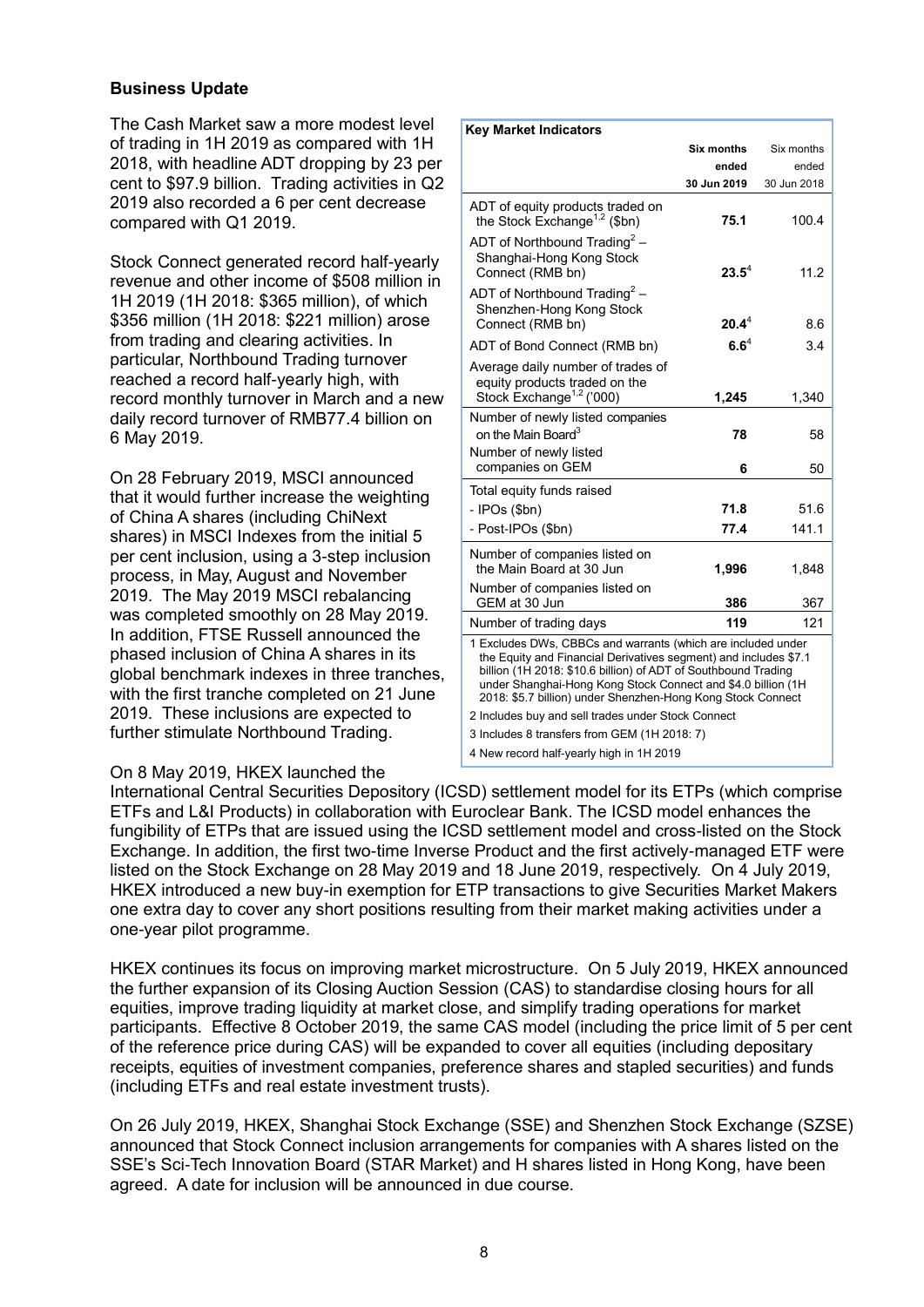On 2 August 2019, in preparation for the inclusion of companies with WVR in Southbound Trading of Stock Connect, SSE and SZSE, after agreeing the inclusion criteria for WVR companies with HKEX, consulted the market on their proposals for the corresponding changes to their respective rules. Following the end of their respective consultations on 9 August 2019, and subject to relevant regulatory approvals, WVR companies meeting the inclusion criteria will be included for Southbound Trading of Stock Connect.

Bond Connect saw significant growth in 1H 2019, with a record monthly ADT in June of RMB9.1 billion and record daily high of RMB16.2 billion on 12 June 2019. As compared with 1H 2018, ADT in 1H 2019 increased by 94 per cent due to the expansion of the market participant base and increased trading demand for Chinese bonds following inclusion of Chinese RMB-denominated bonds in the Bloomberg Barclays Global Aggregate Indices from April 2019. In March 2019, the Central Bank of Ireland gave approval for Irish Undertakings for Collective Investments in Transferable Securities and Alternative Investment Funds to invest in the Chinese interbank bond market via Bond Connect. As of 30 June 2019, there were 1,038 approved investors from 29 jurisdictions, up 106 per cent from 503 as of 31 December 2018.

Several enhancements were made in 1H 2019 to further strengthen trading on Bond Connect:

- Bloomberg was welcomed as a second trading platform on 17 January 2019;
- Primary Market Information Platform, the first English language portal for the dissemination of Chinese primary bond market information, was launched on 22 February 2019; and
- Negotiable Certificate of Deposit (NCD) primary subscription service was launched on 29 April 2019.

Hong Kong continues to be an attractive listing and fund raising venue for new economy and traditional sector companies from Hong Kong, China and other jurisdictions. In 1H 2019, 84 companies were newly listed in Hong Kong with total funds raised of \$71.8 billion, representing a 39 per cent increase compared with 1H 2018.

The positive impact of introducing the Biotech Companies chapter (Chapter 18A of the Main Board Listing Rules) continued in 2019. In 1H 2019, the Stock Exchange welcomed seven biotech and healthcare companies (including three biotech companies listed under Chapter 18A), raising a total of \$19 billion. In Q2 2019, HKEX organised "HKEX Biotech Week 2019", its flagship biotech event, which attracted over 1,000 scientists, biotech entrepreneurs, investors, technology experts and policymakers, to share industry insights and trends on the Stock Exchange.

The Stock Exchange published consultation conclusions along with related guidance materials during 2019 on the following topics:

|           | <b>Consultation conclusions</b>                                                                                                                                               | <b>Effective date of changes</b> |
|-----------|-------------------------------------------------------------------------------------------------------------------------------------------------------------------------------|----------------------------------|
|           | Proposed Changes to Documentary Requirements relating to Listed Issuers and<br><b>Other Minor Rule Amendments</b>                                                             | 1 March 2019                     |
| $\bullet$ | Review Structure in relation to Listing Committee Decisions<br>Proposal relating to Listed Issuers with Disclaimer or Adverse Audit Opinion on<br><b>Financial Statements</b> | 6 July 2019<br>1 September 2019  |
|           | Backdoor Listing, Continuing Listing Criteria and other Rule Amendments                                                                                                       | 1 October 2019                   |

1 The new Listing Rule will apply to issuers' preliminary annual results announcements for financial years commencing on or after 1 September 2019.

On 17 May 2019, the Stock Exchange published (i) a consultation paper on "Review of the Environmental, Social and Governance Reporting Guide and related Listing Rules"; (ii) ESG guidance materials (including e-training and Frequently Asked Questions); and (iii) an updated guidance letter for new applicants on ESG and diversity disclosures. The key focus of the Stock Exchange's latest ESG consultation is to support and improve issuers' governance and disclosure of ESG activities and metrics. The consultation period closed on 19 July 2019. The Stock Exchange is currently reviewing and analysing the responses to the consultation paper.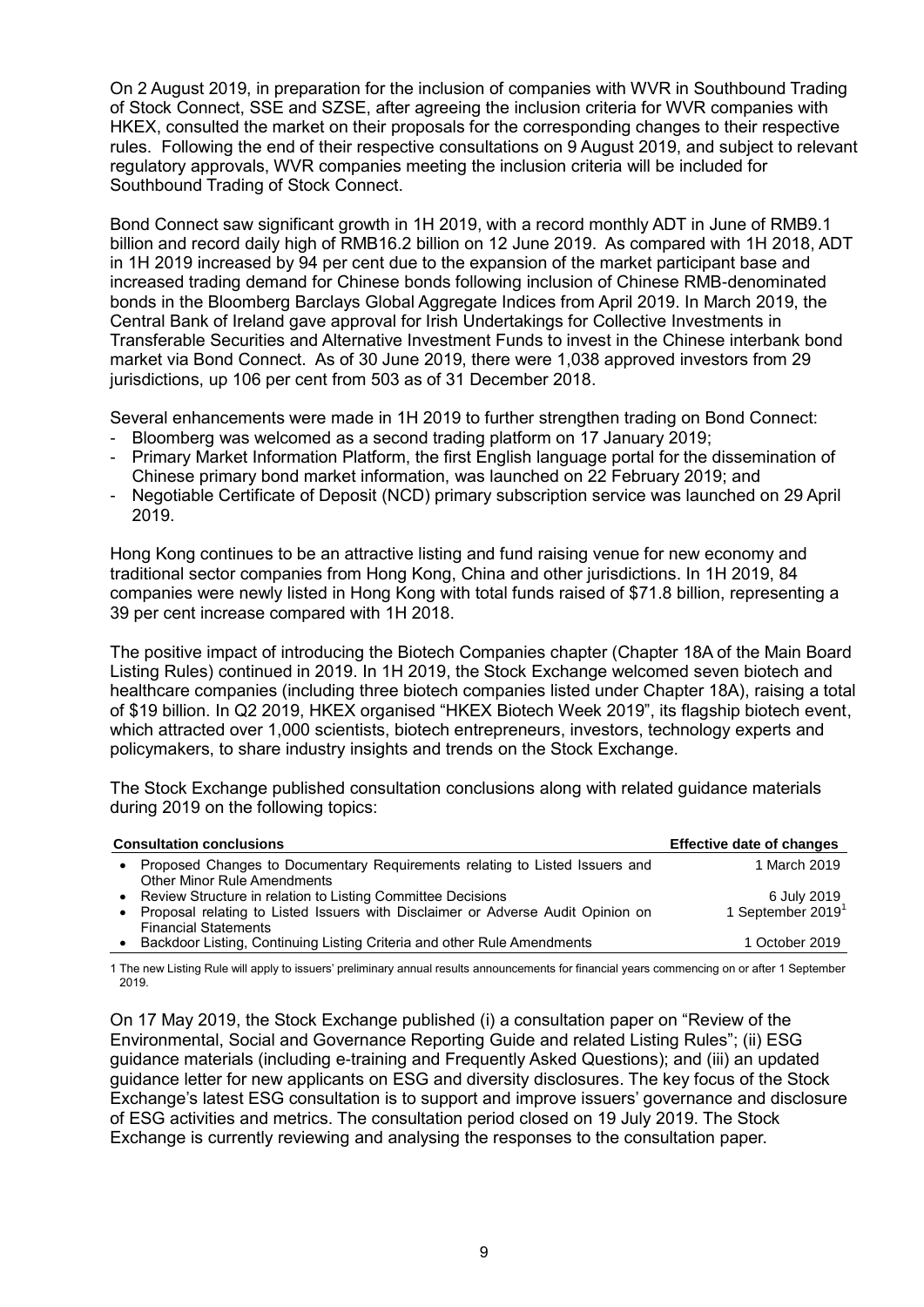On 2 August 2019, the Stock Exchange published a consultation paper on Codification of General Waivers and Principles relating to IPOs and Listed Issuers and Minor Rule Amendments to seek view on the proposed codification of certain waivers, the principles and conditions underpinning certain waivers and minor Rule amendments. The consultation period will close on 27 September 2019.

The Stock Exchange also published the following guidance materials during 2019:

#### **Guidance materials**

- New guidance letters on (i) sanctions risks; (ii) competition between the businesses of a new applicant and its controlling shareholder; (iii) accounting policies and stock-taking procedures performed by the reporting accountants; and (iv) presentation of the non-GAAP financial measures in a listing document, and updated ten guidance letters as part of its continuous effort to streamline guidance materials
- A new listing decision to provide guidance on why the Stock Exchange rejected certain listing applications in 2018
- An updated "Guide on Trading Arrangements for Selected Types of Corporate Actions" outlining key issues and best practices in relation to schedule setting, provision of information and trading arrangements for selected types of corporate actions
- A "Review of Issuers' Annual Report Disclosure Report 2018" covering findings and recommendations from a review of issuers' annual reports for the financial year that ended between January and December 2017

## **Equity and Financial Derivatives Segment**

#### **Analysis of Results**

ADV of derivatives contracts traded on the Futures Exchange<sup>7</sup> was 2 per cent higher than 1H 2018. Fewer trading days in the period, however, resulted in derivatives trading fees of the Futures Exchange decreasing marginally by 1 per cent. On a quarterly basis, ADV in Q2 2019 increased by 4 per cent against Q1 2019 and 6 per cent against Q2 2018.

Trading fees and trading tariffs of DWs, CBBCs and warrants dropped by 14 per cent compared with 1H 2018, reflecting the 13 per cent decrease in ADT and fewer trading days.

Stock Exchange listing fees dropped by 9 per cent, due to fewer newly listed DWs and CBBCs compared with 1H 2018.

Operating expenses rose by 4 per cent due to additional headcount for strategic projects and annual payroll adjustments, partly offset by lower premises expenses (\$18 million) as a result of adopting the new accounting standard for leases<sup>2</sup>.



2 Excludes trading fees and trading tariffs allocated to the Post Trade segment

 $\overline{a}$ 7 Excludes London Metal Mini Futures, Gold Futures and Iron Ore Futures contracts (which are included under the Commodities segment)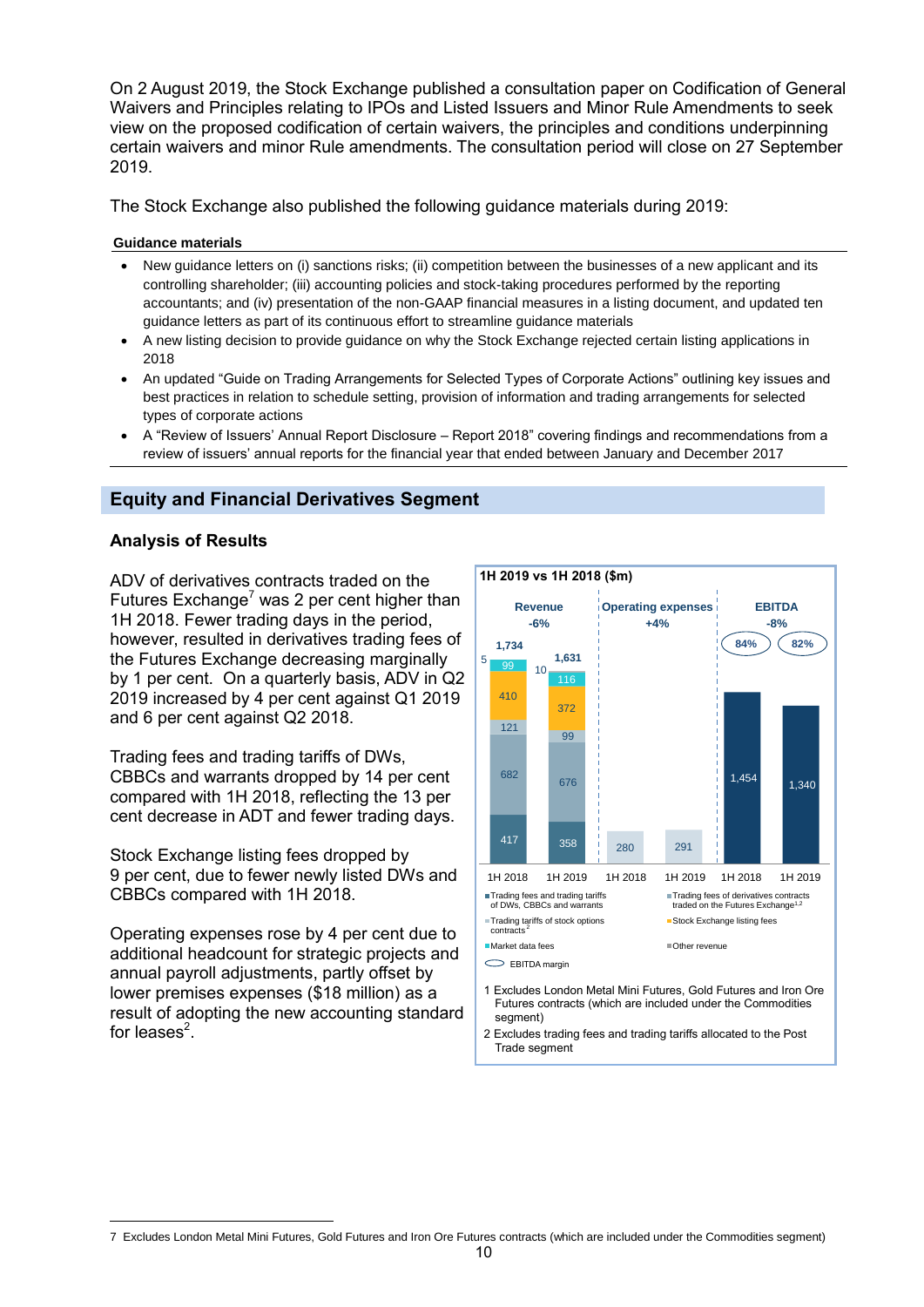## **Business Update**

After the inclusion in the After-Hours Trading (T+1) Session on 14 May 2018, ADV of equity index options increased to 10,714 contracts in 1H 2019, 66 per cent higher than  $2018^8$ . Equity index options volume in the  $T+1$ Session reached 7 per cent of the T Session volume in 1H 2019, compared with 4 per cent in 2018 $^8$ . The number of equity index options traded in the T+1 Session reached a daily record high of 43,348 contracts on 18 June 2019. To further enhance market liquidity of equity index options in the T+1 Session, HKEX increased the required minimum quoted series by market makers in the T+1 Session in June 2019.

On 17 June 2019, HKEX successfully extended trading hours from 1 a.m. to 3 a.m. for 27 products including equity index futures and options, currency futures and commodity futures, which provided investors the opportunity to trade and risk manage their positions during the extended hours. The volume of equity index products traded during the extended hours reached 30 per cent of the total volume in the T+1 Session on 19 June 2019 during the extended hours.

| <b>Key Market Indicators</b>                                                                                                               |             |             |  |
|--------------------------------------------------------------------------------------------------------------------------------------------|-------------|-------------|--|
|                                                                                                                                            | Six months  | Six months  |  |
|                                                                                                                                            | ended       | ended       |  |
|                                                                                                                                            | 30 Jun 2019 | 30 Jun 2018 |  |
| ADT of DWs, CBBCs and<br>warrants traded on the Stock<br>Exchange (\$bn)<br>Average daily number of trades<br>of DWs, CBBCs and warrants   | 22.8        | 26.2        |  |
| traded on the Stock Exchange<br>(000)<br>ADV of derivatives contracts                                                                      | 358         | 390         |  |
| traded on the Futures<br>Exchange <sup>1</sup> ('000 contracts)<br>ADV of stock options contracts<br>traded on the Stock Exchange          | 670         | 658         |  |
| ('000 contracts)                                                                                                                           | 508         | 574         |  |
| Number of newly listed DWs                                                                                                                 | 5,048       | 5,785       |  |
| Number of newly listed CBBCs                                                                                                               | 12,503      | 12,811      |  |
| ADV of contracts traded<br>during After-Hours Trading <sup>1</sup><br>('000 contracts)                                                     | 85          | 79          |  |
| Number of trading days                                                                                                                     | 119         | 121         |  |
|                                                                                                                                            | At          | At          |  |
|                                                                                                                                            | 30 Jun 2019 | 30 Jun 2018 |  |
| Open interest of futures and<br>options contracts <sup>1</sup><br>('000 contracts)                                                         | 11,452      | 13,074      |  |
| 1 Excludes London Metal Mini Futures, Gold Futures and Iron Ore<br>Futures contracts (which are included under the Commodities<br>segment) |             |             |  |

RMB currency derivatives volume expanded in 1H 2019, with over 1 million USD/CNH Futures contracts traded during 1H 2019, 48 per cent higher than 1H 2018. On the back of intensified twoway volatility of RMB against the USD in Q2 2019, ADV of USD/CNH Futures surged to 10,782 contracts (notional value of US\$1.08 billion) in June 2019, an increase of 29 per cent as compared with the first five months of 2019. New liquidity providers were recruited for USD/CNH Futures and its calendar spread contracts in 1H 2019 to further enhance market liquidity.

Following the signing of a licence agreement on 11 March 2019 between HKFE and MSCI Limited to facilitate the introduction of MSCI China A Index futures contracts (subject to regulatory approval and market conditions), HKEX continues to engage with the SFC, system developers and market participants to facilitate the introduction.

Hong Kong is the world's leading structured products market and on 18 July 2019, HKEX was pleased to add Inline Warrants to our offering. This product gives investors the opportunity to receive a pre-determined fixed payment, depending on whether the price of the underlying asset falls within or outside the upper and lower strikes at the expiry of the warrant. These complement HKEX's existing structured products suite that includes DWs and CBBCs. Inline Warrants were initially issued on the Hang Seng Index and the five most actively-traded stocks on the Stock Exchange. 129 Inline Warrants have been listed on the Stock Exchange in July since launch.

The sixth annual HKEX RMB FIC Pan-Asian Conference was hosted in Hong Kong and Singapore in April 2019, attracting over 1,200 industry experts and professionals across Asia. Key regulatory and business issues were discussed, including China's bond market development, inclusion of Chinese bonds in global indices and the development of the bond issuance business in Hong Kong.

 $\overline{a}$ 8 For the period from 14 May 2018 to 31 December 2018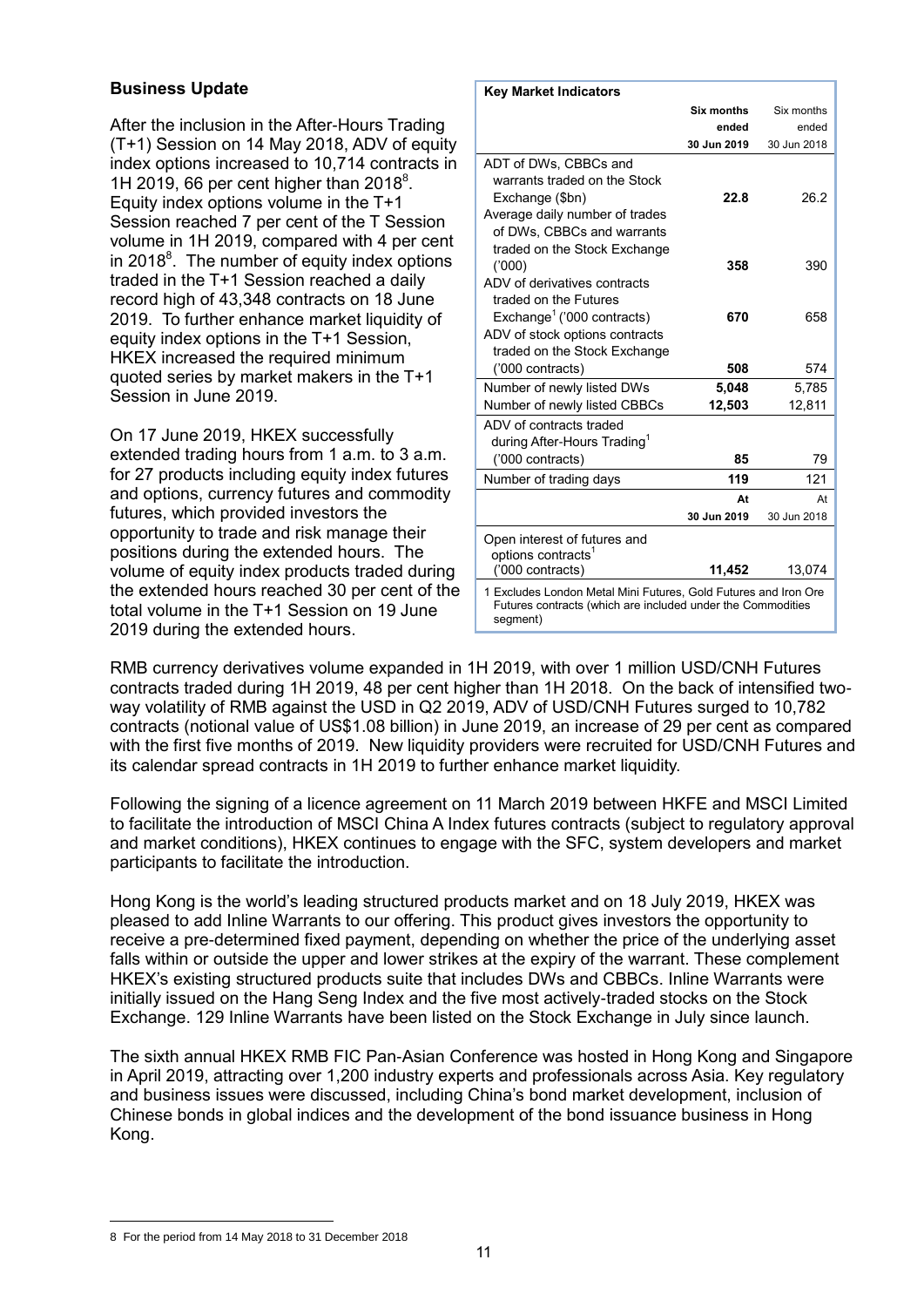## **Commodities Segment**

### **Analysis of Results**

EBITDA was up 5 per cent although revenue was marginally down by 2 per cent, due to a reduction in operating expenses. The fall in revenue was due to the decline in chargeable ADV of metals contracts traded in 1H 2019, being 6 per cent lower compared with 1H 2018, resulting in a drop in LME trading fees of \$38 million (7 per cent). Chargeable ADV excludes Admin Trades (which became chargeable from May 2019 at a lower fee rate of US\$0.04 per contract) and other non-chargeable trades.

Operating expenses dropped by 8 per cent primarily due to lower premises expenses (\$17 million) as a result of adopting the new accounting standard for leases<sup>2</sup> and lower costs at QME.



## **Business Update**

The LME launched seven new cash-settled futures contracts on 11 March 2019 across three product suites: aluminium, ferrous and minor metals. The new ferrous hot-rolled coil (HRC) contracts and one of the aluminium premium contracts have attracted good early volumes, notably the HRC Free On Board (FOB) China contract which has seen peak daily volume of close to 1,500 lots.

On 10 June 2019, the LME announced its lithium pricing partnership with the price reporting agency, Fastmarkets, to promote market uptake of a transparent and representative global lithium price. Adoption of reference pricing across the industry will pave the way for a future launch of a LME lithium contract, subject to market readiness.

The LME recently completed its three-month electronic closing price trial for LME Nickel which began on 18 March 2019. During the trial, the three-month LME Nickel closing price was determined using a volume weighted average price of trades on the LME's electronic trading platform. Relevant data throughout the trial will be published in due course and feedback from market participants will be sought before determining appropriate next steps.

| <b>Key Market Indicators</b>                                                                                                                                                                                  |                |             |  |
|---------------------------------------------------------------------------------------------------------------------------------------------------------------------------------------------------------------|----------------|-------------|--|
|                                                                                                                                                                                                               | Six months     | Six months  |  |
|                                                                                                                                                                                                               | ended          | ended       |  |
|                                                                                                                                                                                                               | 30 Jun 2019    | 30 Jun 2018 |  |
| ADV of metals contracts traded on                                                                                                                                                                             |                |             |  |
| the LME ('000 lots)                                                                                                                                                                                           |                |             |  |
| Aluminium                                                                                                                                                                                                     | 240            | 247         |  |
| Copper                                                                                                                                                                                                        | 133            | 142         |  |
| Zinc.                                                                                                                                                                                                         | 116            | 125         |  |
| <b>Nickel</b>                                                                                                                                                                                                 | 80             | 87          |  |
| Lead                                                                                                                                                                                                          | 41             | 46          |  |
| Ferrous                                                                                                                                                                                                       | 1              |             |  |
| Precious                                                                                                                                                                                                      | $\overline{2}$ | 2<br>4      |  |
| Others                                                                                                                                                                                                        |                |             |  |
|                                                                                                                                                                                                               | 6              | 6           |  |
| Total chargeable ADV excluding<br>Admin Trades <sup>1</sup>                                                                                                                                                   |                |             |  |
|                                                                                                                                                                                                               | 619            | 659         |  |
| Chargeable Admin Trades <sup>1</sup>                                                                                                                                                                          | 28             |             |  |
| Non-chargeable Admin Trades <sup>1</sup>                                                                                                                                                                      |                |             |  |
| and other non-chargeable                                                                                                                                                                                      |                |             |  |
| trades                                                                                                                                                                                                        | 68             | 105         |  |
| <b>Total ADV</b>                                                                                                                                                                                              | 715            | 764         |  |
| Number of trading days                                                                                                                                                                                        | 124            | 125         |  |
|                                                                                                                                                                                                               | At             | At          |  |
|                                                                                                                                                                                                               | 30 Jun 2019    | 30 Jun 2018 |  |
| Total futures Market Open Interest                                                                                                                                                                            |                |             |  |
| ('000 lots)                                                                                                                                                                                                   | 2,146          | 2,177       |  |
| 1 Admin Trades were introduced in 2017 to meet requirements<br>resulting from MiFID II. These trades were not chargeable prior<br>to 1 May 2019, but became chargeable at US\$0.04 per contract<br>thereafter |                |             |  |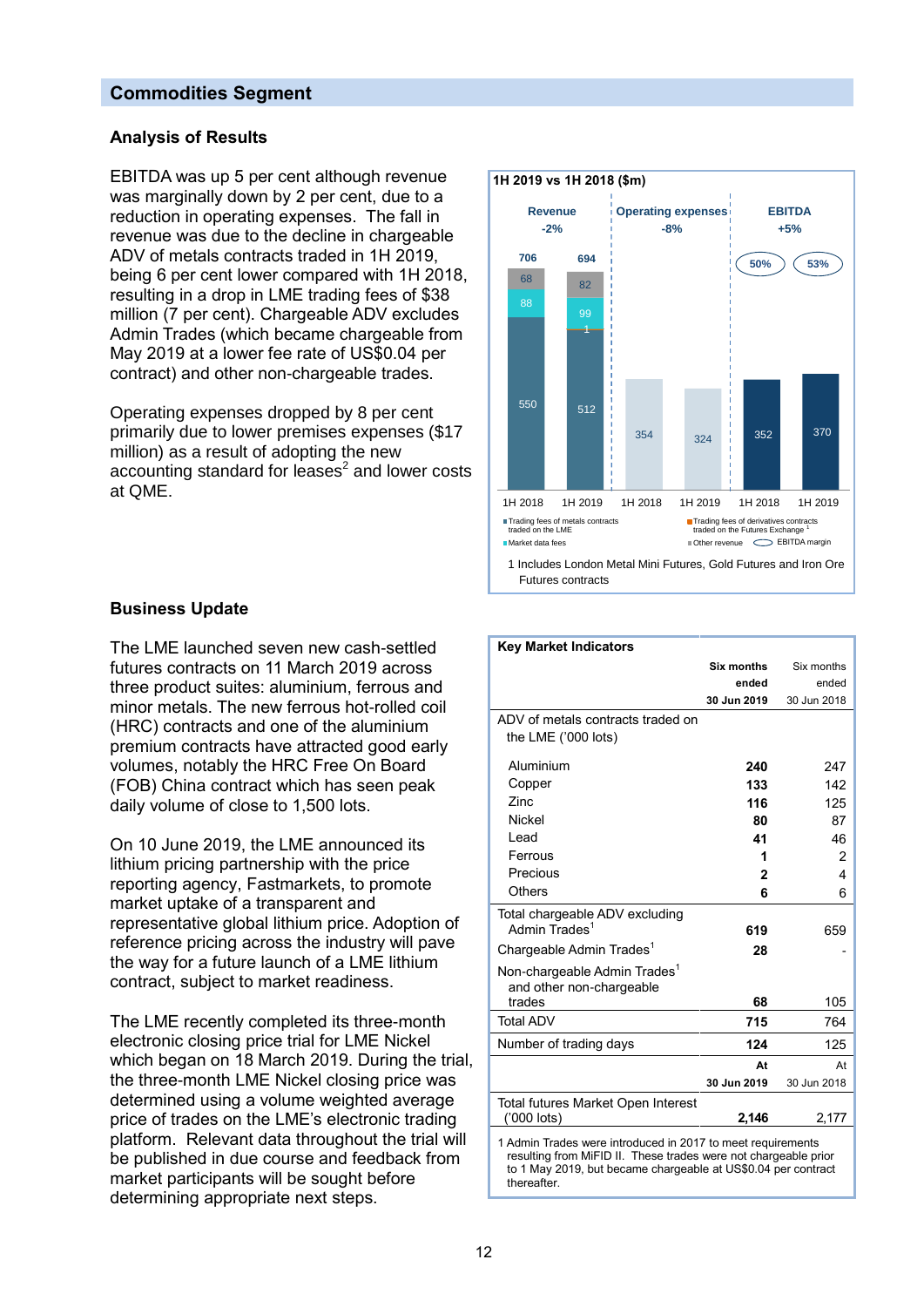The LME introduced a new membership model for Registered Intermediating Brokers (RIB) in Q1 2019. RIBs arrange trades between market counterparties and bring these on exchange for registration and clearing, and can be crucial to liquidity development, particularly in smaller or newer markets.

During 1H 2019, the LME published the following:

- A response notice to the market discussion paper on pre-trade transparency (PTT) published by The European Securities and Markets Authority (ESMA). The LME is working towards the implementation of a market-wide solution to the PTT requirement, with target compliance date of 31 December 2019;
- A formal consultation on the implementation of its responsible sourcing standards for all its listed brands. The consultation closed on 30 June 2019 and the LME received 33 written responses which are now being analysed; and
- A discussion paper requesting market feedback on proposals for possible warehousing reform, to which the LME received 46 written responses. On 25 July 2019, the LME published its analysis of the feedback to the discussion paper, and a consultation on the reform proposals which it believes would be positive for its warehouse network.

In Hong Kong, six gold indexes (Gold Futures Excess Return Index, Total Return Index and Spot Price Index in both USD and CNH) were successfully launched on 24 June 2019. In addition, USDdenominated London Metal Mini Futures for six base metals were launched on 5 August 2019, to complement the existing CNH-denominated London Metal Mini Futures.

HKEX hosted the seventh LME Asia Week in Hong Kong from 6 to 9 May 2019, attended by more than 2,000 metals industry professionals and media.

In Shenzhen, QME continues to grow its client and participant network, and its alumina trading volumes have maintained steady growth with increasing recognition from key industry players. On 25 April 2019, QME signed an MOU with Beijing Antaike Information Co Ltd (Antaike), one of China's leading information providers in metals, to include QME's alumina price into Antaike's alumina price benchmark. On 28 June 2019, QME launched two new products, aluminium ingot and aluminium rod, expanding its product portfolio and offering to better serve physical market needs.

## **Post Trade Segment**

## **Analysis of Results**

Revenue and other income, and EBITDA, during 1H 2019 were both up 4 per cent compared with 1H 2018. Clearing and settlement fees for Cash Market and Settlement Instructions (SIs) decreased by 5 per cent and 9 per cent respectively, primarily driven by a lower number of transactions.

Depository, custody and nominee services fees rose by \$57 million due to higher scrip fees and stock withdrawal fees, partly offset by lower e-IPO service fees. The higher scrip fees were attributable to more companies having their first book close or declaring a dividend in 1H 2019 compared with 1H 2018.

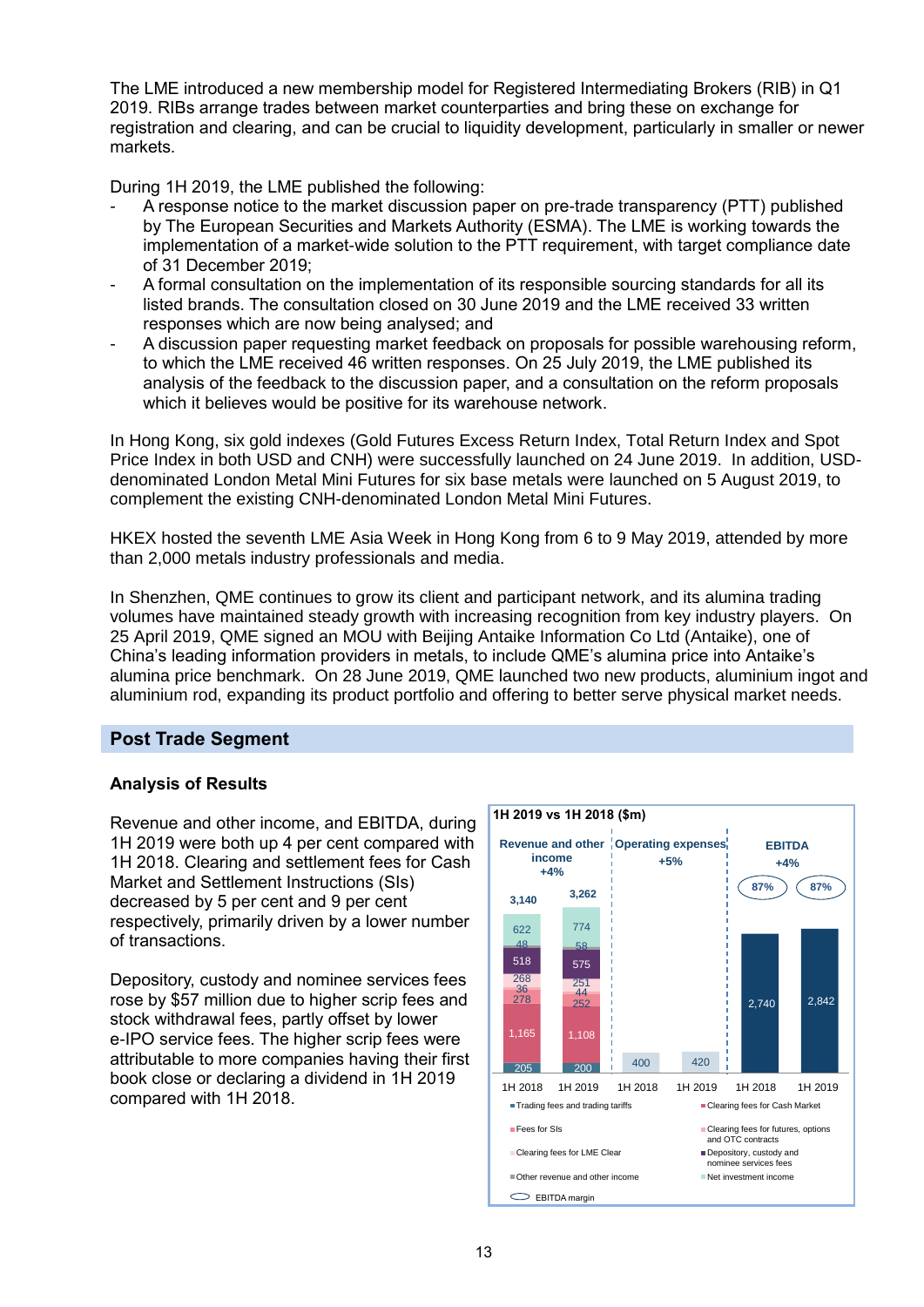Net investment income increased by \$152 million or 24 per cent, attributable to an increase in Margin Fund investment income, as follows:

|                                  | Six months ended 30 Jun 2019 |                | Six months ended 30 Jun 2018 |               |                          |       |
|----------------------------------|------------------------------|----------------|------------------------------|---------------|--------------------------|-------|
|                                  | Clearing                     |                | Clearing                     |               |                          |       |
|                                  | <b>Margin</b>                | House          |                              | Margin        | House                    |       |
|                                  | <b>Funds</b>                 | <b>Funds</b>   | <b>Total</b>                 | Funds         | Funds                    | Total |
|                                  | \$m                          | \$m            | \$m                          | $\mathsf{Sm}$ | \$m                      | \$m   |
| Net investment income from:      |                              |                |                              |               |                          |       |
| - Cash and bank deposits         | 679                          | 45             | 724                          | 567           | 23                       | 590   |
| - Debt securities                | 51                           | $\blacksquare$ | 51                           | 29            |                          | 29    |
| - Exchange (losses)/gains        | (1)                          | ٠              | (1)                          | 3             | $\overline{\phantom{a}}$ | 3     |
| Total net investment income      | 729                          | 45             | 774                          | 599           | 23                       | 622   |
| Average fund size (\$bn)         | 130.1                        | 12.2           | 142.3                        | 162.1         | 20.3                     | 182.4 |
| Annualised net investment return | 1.12%                        | 0.75%          | 1.09%                        | 0.74%         | 0.23%                    | 0.68% |

The increase in net investment income of Margin Funds in 1H 2019 arose from higher interest income from rising interest rates, partly offset by lower average Margin Fund size of HKCC and SEOCH due to lower margin requirements per contract reflecting reduced volatility.

Operating expenses rose by 5 per cent due to additional headcount for strategic projects and annual payroll adjustments, partly offset by lower premises expenses (\$27 million) as a result of adopting the new accounting standard for leases<sup>2</sup>.

#### **Business Update**

With the increased China A shares weighting in MSCI Indexes in May 2019 and FTSE Russell Indexes in June 2019, Stock Connect clearing facilities usage continued to grow during 1H 2019. The number of Special Segregated Accounts increased by 17 per cent (8,296 accounts as at 30 June 2019 compared with 7,062 as at 31 December 2018) and the average daily value of Northbound SIs increased by 59 per cent in 1H 2019 as compared with 1H 2018. In addition, Northbound portfolio value of A shares reached a record high of RMB1,050 billion in April 2019.

| <b>Key Market Indicators</b>                                                                 |                |                |
|----------------------------------------------------------------------------------------------|----------------|----------------|
|                                                                                              | Six months     | Six months     |
|                                                                                              | ended          | ended          |
|                                                                                              | 30 Jun 2019    | 30 Jun 2018    |
| ADT traded on the Stock<br>Exchange (\$bn)                                                   | 97.9           | 126.6          |
| Average daily number of Stock<br>Exchange trades ('000)<br>Average daily value of SIs (\$bn) | 1,603<br>254.4 | 1,729<br>296.2 |
| Average daily number of SIs<br>('000'                                                        | 101            | 109            |

In 1H 2019, the volume cleared by OTC Clear reached record half-yearly high, with a total of US\$105 billion of notional amount being cleared, 92 per cent higher than 1H 2018. For HKD interest rate swaps (IRS) a notional amount of US\$58 billion was cleared in 1H 2019, 242 per cent higher than 1H 2018. In addition, there was a good flow of USD/HKD cross currency swaps (CCS) with a total notional amount of US\$18 billion being cleared in 1H 2019, which was nearly double of the total USD/HKD CCS cleared volume in the full year of 2018. As a result of the increased volume, OTC Clear was profitable in 1H 2019.

Following comments received from the joint consultation on the uncertificated securities market (USM) in Hong Kong, the SFC, HKEX and the Federation of Share Registrars Limited are in discussion on the detailed implementation plan of USM and preparing for the consultation conclusion which will be issued in Q4 2019.

Work on changing LME Clear's existing current margin methodology to a Value-at-Risk model continues as LME Clear looks to bring a more efficient and accurate margin calculation methodology to the market.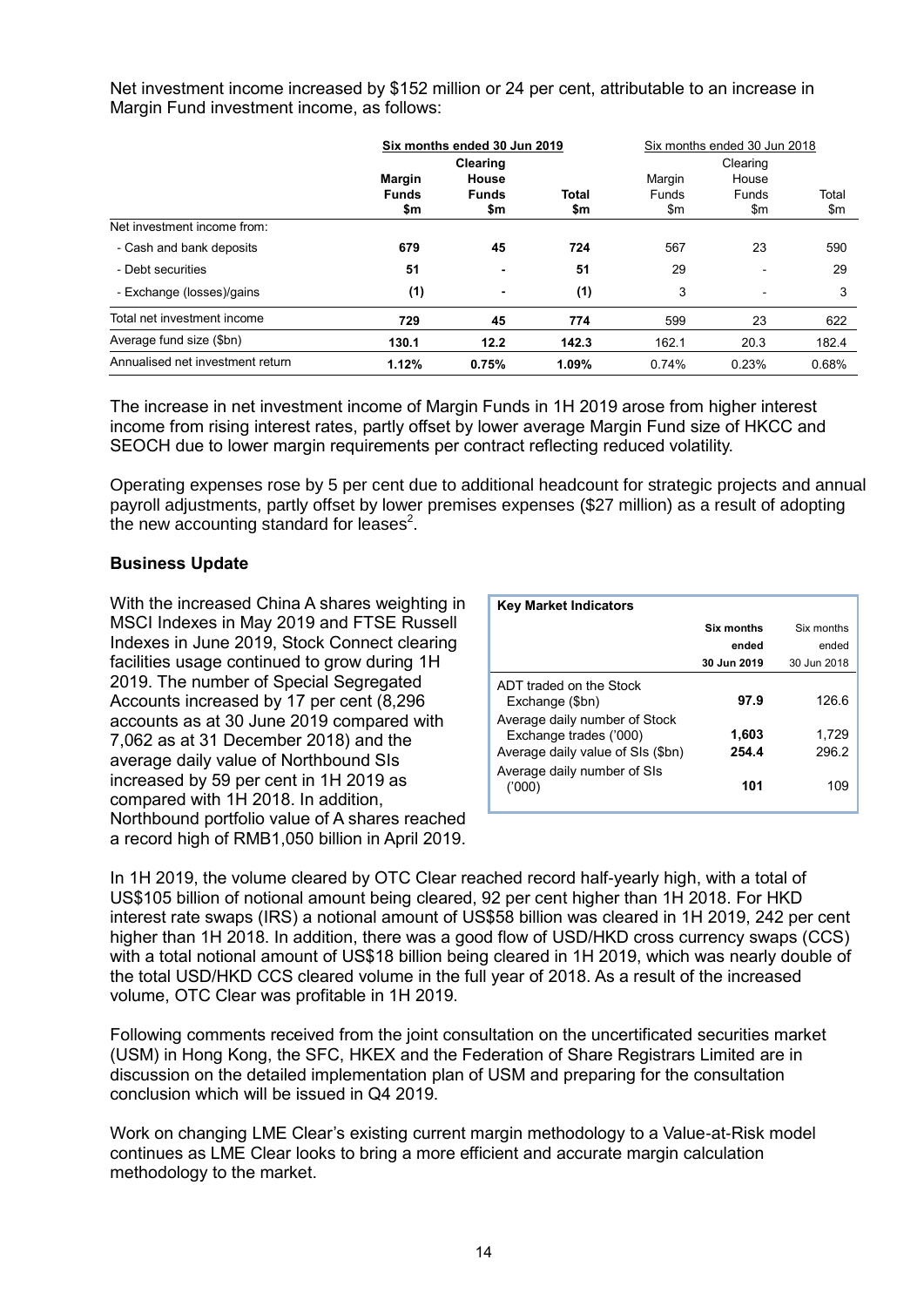## **Technology Segment**

## **Analysis of Results**

Network fee income rose by 14 per cent due to increased usage of the Orion Central Gateway by new and existing EPs, additional fees arising from the newly introduced throttle monthly usage fees, and increased China Connect Central Gateway (CCCG) fees due to the completion of migration of China Connect EPs (CCEPs) from Open Gateway to CCCG in March 2018.

Hosting services fees increased by 15 per cent due to new customer subscriptions and increased usage by existing customers.

Operating expenses increased due to higher IT costs directly consumed by participants, and costs of the Innovation Lab (which were included in Corporate Items in 2018).



## **Business Update**

During 1H 2019, all major trading, clearing, settlement, and market data dissemination systems for the Cash and Derivatives Markets in Hong Kong continued to perform robustly. LME platforms also performed well with minor incidents on 15 May 2019 and 19 July 2019, both having limited market impact. The root cause of the incidents were identified and corrective measures have been put in place.

The upgrade of the derivatives platforms, the Hong Kong Futures Automated Trading System (HKATS) and the Derivatives Clearing and Settlement System (DCASS), was successfully rolled out in May 2019 to enhance the stability and reliability of infrastructure, enable the swift adaptation to future market developments, and reduce the hardware footprint required at participants' premises.

The pilot run for Client Connect was launched on 14 May 2019. After the launch, HKEX held three Client Connect Days in May 2019 to introduce the Client Connect functionalities and platform structure to the market.

Following the successful replacement of the Third Generation Automatic Order Matching and Execution System (AMS/3.8) by Orion Trading Platform – Securities Market (OTP-C) in February 2018, Orion Trading Platform – China Stock Connect (OTP-CSC) has been successfully rolled out on 5 August to replace the existing legacy proprietary platform to support Northbound Trading of Stock Connect. OTP-CSC offers a scalable, flexible and high performing trading platform based on open systems technology to meet the evolving business needs and future Northbound volume growth.

In June 2019, HKEX completed the acquisition of a 51 per cent equity interest in Ronghui Tongjin, a Shenzhen-based financial markets technology firm that specialises in financial exchanges, regulation technologies and data applications. The acquisition is expected to support HKEX's strategy to further build its financial markets technological capabilities and spearhead its future IT projects and initiatives.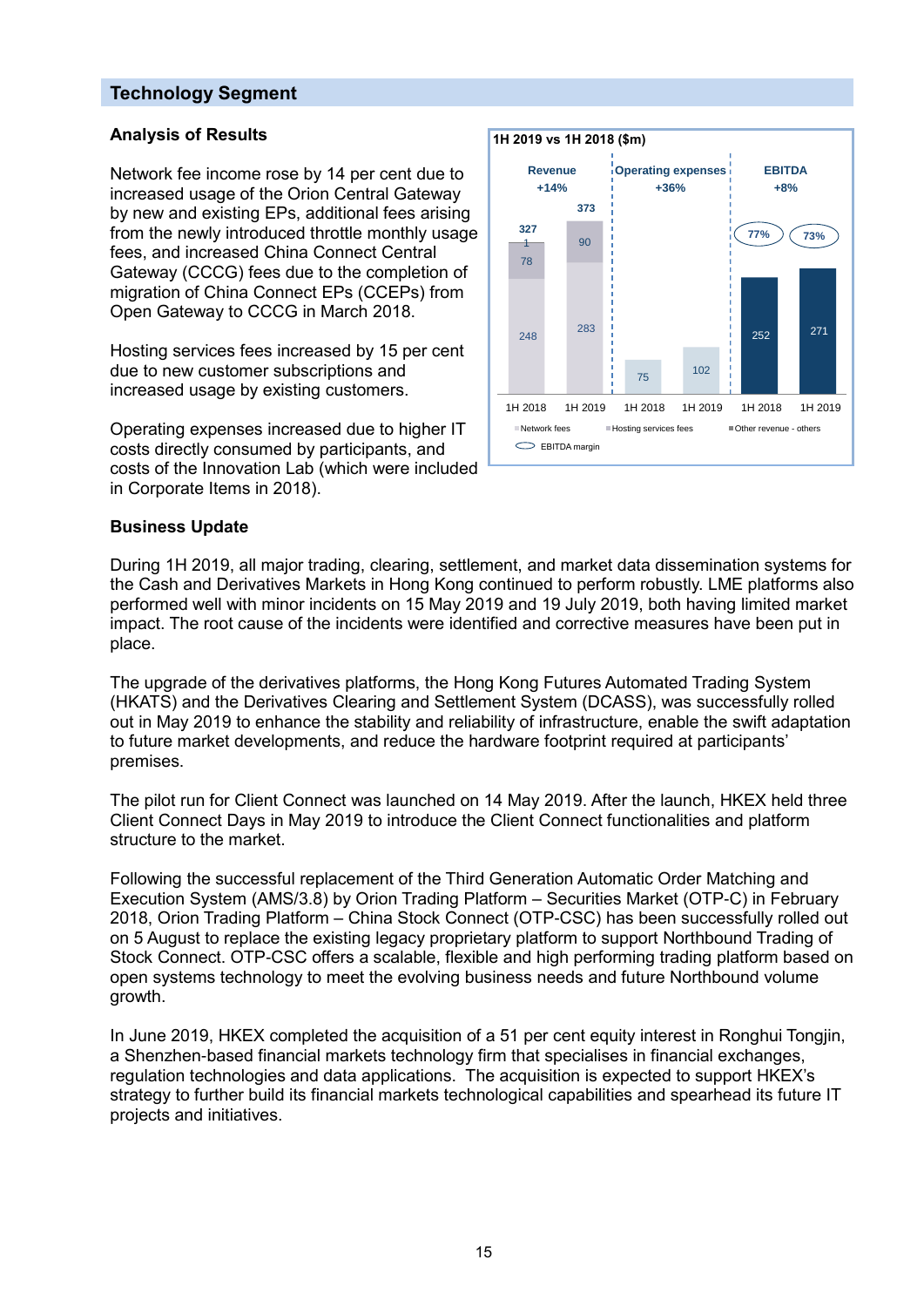With "Technology Empowered" as one of the three themes of the Group's Strategic Plan 2019- 2021, the HKEX Innovation Lab has been actively exploring and bringing new technologies into the Group's operations. In 1H 2019, a number of products, including enhanced knowledge graphs for risk management and an Artificial intelligence (AI) assisted system for corporate actions processing, concluded successful prototypes en route to production deployment. A robotic process automation programme, incubated in the HKEX Innovation Lab, is being scaled up across the Group, and has started to deliver targeted efficiencies in daily business operations.

## **Corporate Items**

|                           | <b>Six months</b><br>ended<br>30 Jun 2019<br>\$m | Six months<br>ended<br>30 Jun 2018<br>\$m |
|---------------------------|--------------------------------------------------|-------------------------------------------|
| Revenue and other income  |                                                  |                                           |
| Net investment income     | 745                                              | 173                                       |
| <b>Others</b>             | 10                                               | 15                                        |
| Total                     | 755                                              | 188                                       |
| <b>Operating expenses</b> | 514                                              | 527                                       |

## **Analysis of Results**

The analysis of net investment income of Corporate Funds is as follows:

|                                              | <b>Six months</b><br>ended<br>30 Jun 2019<br>\$m | Six months<br>ended<br>30 Jun 2018<br>\$m |
|----------------------------------------------|--------------------------------------------------|-------------------------------------------|
| Net investment income from:                  |                                                  |                                           |
| - Collective investment schemes <sup>1</sup> | 535                                              | 52                                        |
| - Cash and bank deposits                     | 199                                              | 134                                       |
| - Debt securities                            | 4                                                |                                           |
| - Exchange gains/(losses)                    | 7                                                | (13)                                      |
| Total net investment income                  | 745                                              | 173                                       |
| Average fund size (\$bn)                     | 26.7                                             | 24.3                                      |
| Annualised net investment return             | 5.59%                                            | 1.42%                                     |

1 See Financial Review section for further details

Net investment income from Corporate Funds rose by \$572 million compared with 1H 2018, principally due to higher fair value gains on collective investment schemes held under the external portfolio, and higher interest income earned on cash and bank deposits from the increased fund size and higher deposit rates.

The increase in fair value gains on collective investment schemes principally came from funds invested in the public equities asset class (\$276 million) and funds invested in the US government bonds and mortgage-backed securities asset class (\$97 million). As the valuation of external portfolio reflects movements in market prices, fair value gains or losses may fluctuate or reverse until the investments are sold or mature.

Operating expenses decreased by 2 per cent against 1H 2018 due to lower premises expenses (\$55 million) as a result of adopting the new accounting standard for leases<sup>2</sup>, partly offset by higher maintenance expenses for new IT systems and upgraded networks, and increased staff costs from annual payroll adjustments.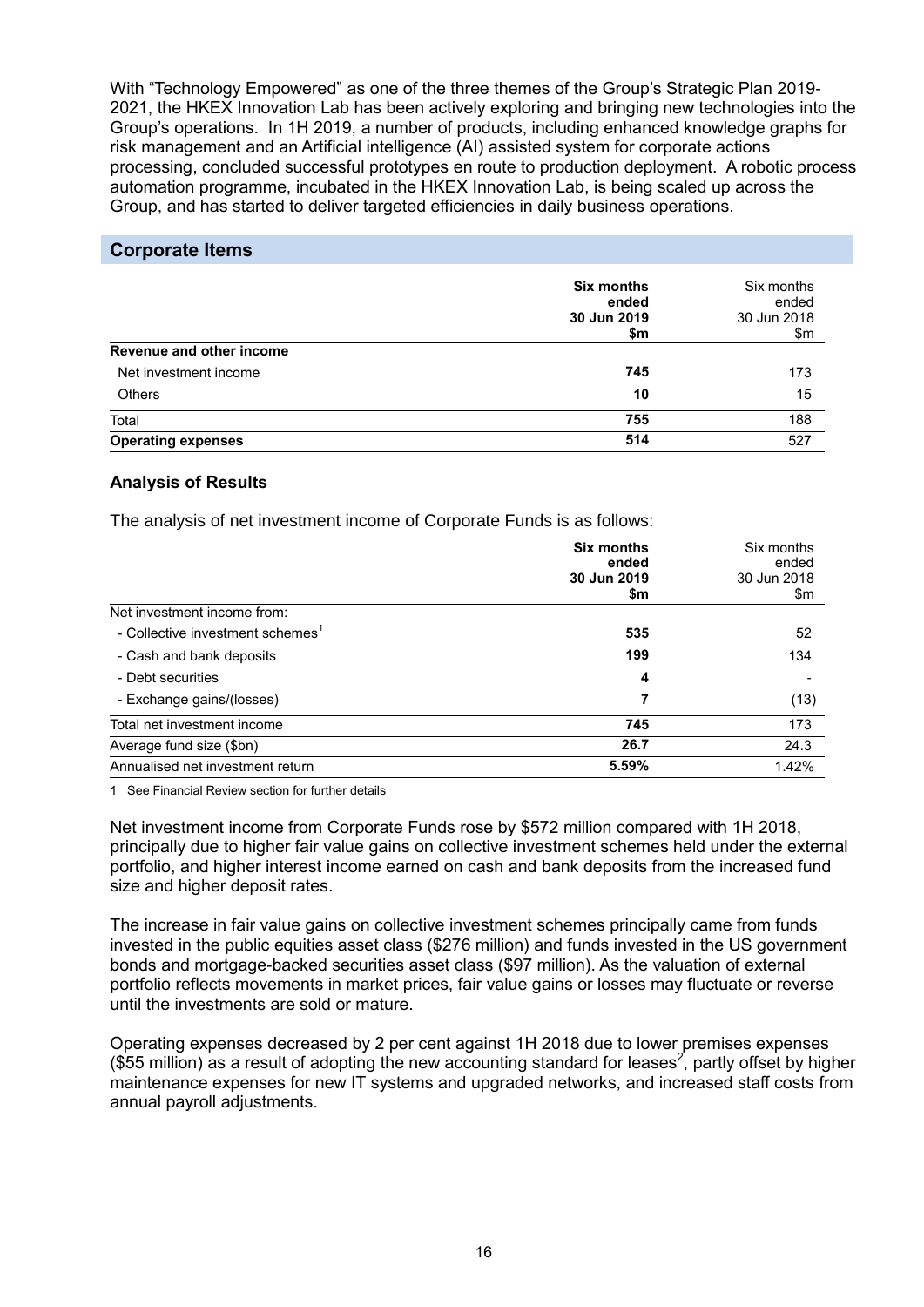## **Business Update**

In 1H 2019, HKEX became a minority shareholder in Fusion Bank Limited (formerly known as Infinium Limited), which has been granted a virtual banking licence by the Hong Kong Monetary Authority. Fusion Bank Limited aims to leverage its advanced technology and the new applications of FinTech to promote financial inclusion in Hong Kong and to bring customers a brand-new, efficient and secure virtual banking experience, enabling them to enjoy better and more convenient financial services. HKEX holds 9.99 per cent in Fusion Bank Limited.

## **Expenses, Other Costs and Taxation**

### **Operating Expenses**

|                                          | <b>Six months</b><br>ended<br>30 Jun 2019<br>\$m | Six months<br>ended<br>30 Jun 2018<br>\$m | Change |
|------------------------------------------|--------------------------------------------------|-------------------------------------------|--------|
| Staff costs and related expenses         | 1,328                                            | 1,205                                     | 10%    |
| IT and computer maintenance expenses     | 278                                              | 241                                       | 15%    |
| Premises expenses                        | 64                                               | 202                                       | (68%)  |
| Product marketing and promotion expenses | 29                                               | 22                                        | 32%    |
| Professional fees                        | 37                                               | 42                                        | (12%)  |
| Other operating expenses                 | 217                                              | 206                                       | 5%     |
| Total                                    | 1,953                                            | 1,918                                     | 2%     |

Staff costs and related expenses increased by \$123 million (10 per cent) mainly due to annual payroll adjustments and increased headcount for strategic initiatives.

IT and computer maintenance expenses increased by \$37 million (15 per cent), attributable to higher maintenance expenses for new IT systems and upgraded networks.

Premises expenses dropped by \$138 million (68 per cent) as office rental of \$146 million was no longer recognised as premises expense under the new accounting standard for leases<sup>2</sup>.

#### **Depreciation and Amortisation**

|                               | <b>Six months</b><br>ended<br>30 Jun 2019<br>\$m | Six months<br>ended<br>30 Jun 2018<br>\$m | Change |
|-------------------------------|--------------------------------------------------|-------------------------------------------|--------|
| Depreciation and amortisation | 495                                              | 378                                       | 31%    |

The "right-of-use assets" recognised under the new accounting standard for leases<sup>2</sup> adopted in 2019 gave rise to depreciation and amortisation of \$131 million. Excluding such impact, depreciation and amortisation dropped by \$14 million, as certain IT systems became fully amortised in Q4 2018 and 1H 2019.

During 1H 2019, the Group incurred capital expenditure<sup>9</sup> of \$368 million, an increase of 9 per cent from 1H 2018.

 $\overline{a}$ 9 Capital expenditure excludes right-of-use assets recognised due to the adoption of HKFRS 16: Leases.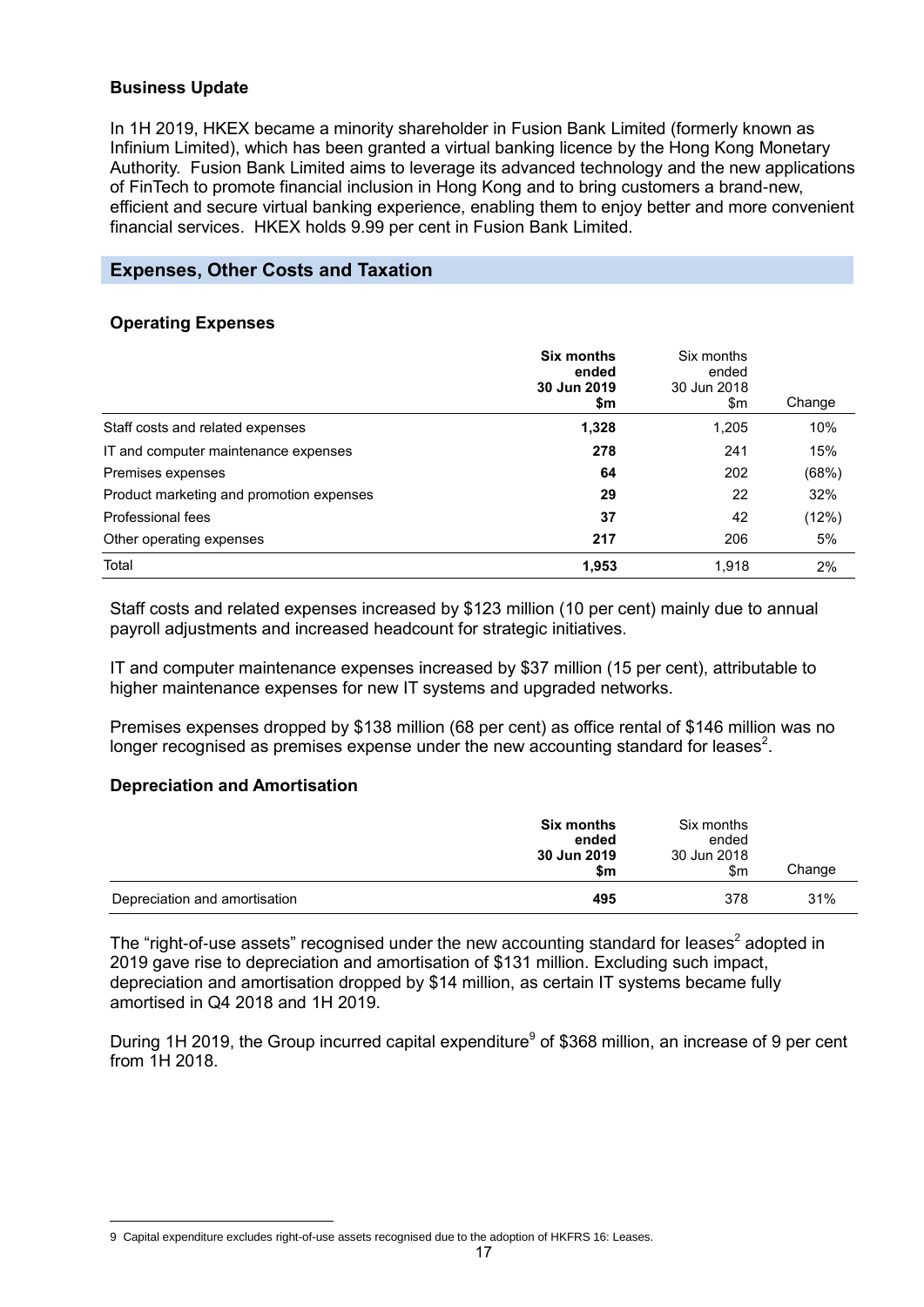## **Finance Costs**

|               | <b>Six months</b><br>ended<br>30 Jun 2019<br>\$m | Six months<br>ended<br>30 Jun 2018<br>$\mathsf{S}$ m | Change |
|---------------|--------------------------------------------------|------------------------------------------------------|--------|
| Finance costs | 86                                               | 55                                                   | 56%    |

Finance costs increased due to the recognition of interest expense on lease liabilities of \$44 million under the new accounting standard for leases<sup>2</sup>, partly offset by the lower interest charge due to maturity of fixed rate notes in December 2018 and January 2019.

### **Taxation**

|          | Six months<br>ended<br>30 Jun 2019<br>\$m | Six months<br>ended<br>30 Jun 2018<br>\$m | Change |
|----------|-------------------------------------------|-------------------------------------------|--------|
| Taxation | 847                                       | 822                                       | 3%     |

Taxation increased due to a one-off \$47 million tax refund from the UK tax authority in 2018. Excluding the refund, taxation decreased by \$22 million or 3 per cent due to higher non-taxable income.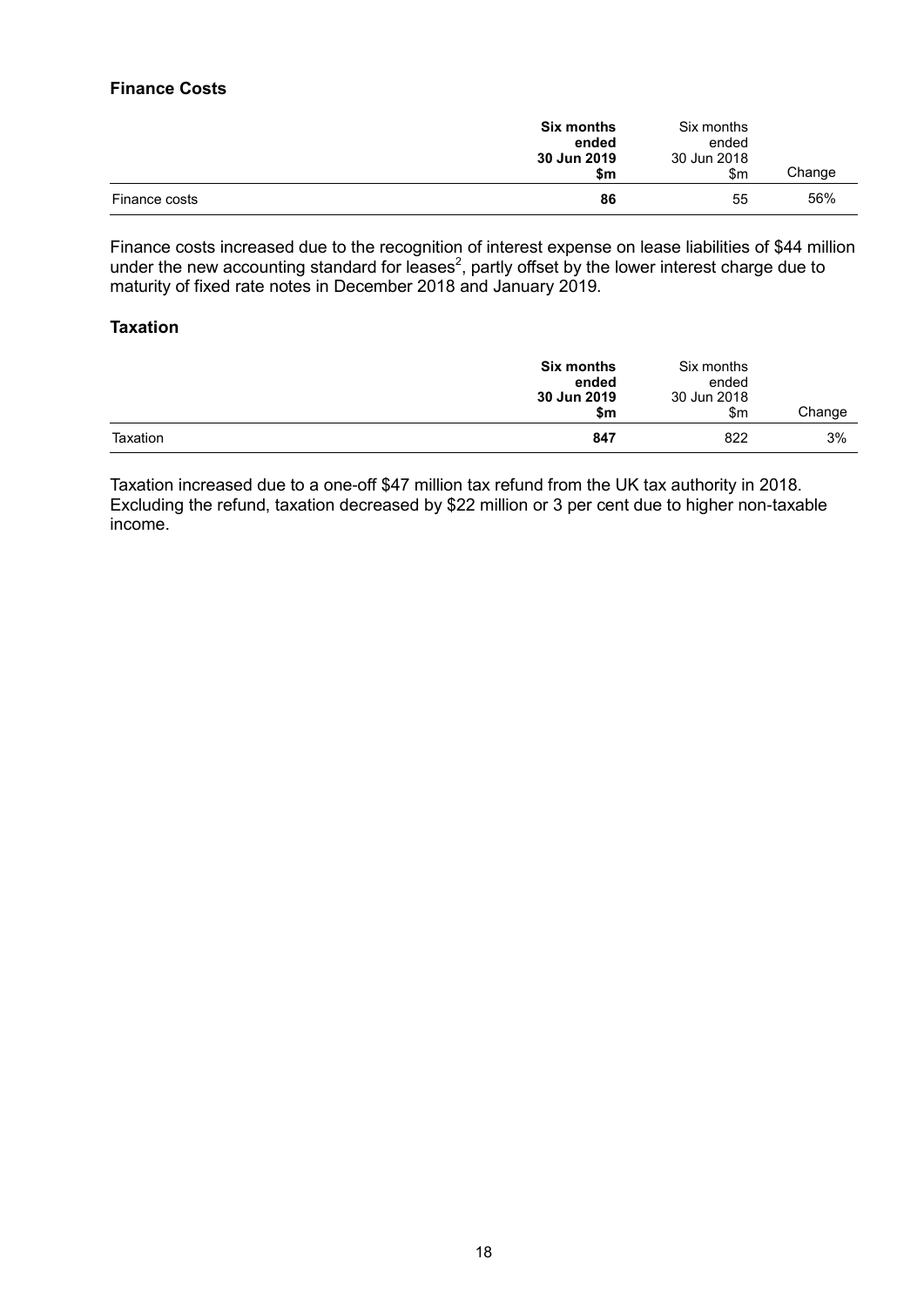## **FINANCIAL REVIEW**

### **Financial Assets and Financial Liabilities by Funds**

|                                                                               | At<br>30 Jun 2019<br>\$m | At<br>31 Dec 2018<br>\$m | Change |
|-------------------------------------------------------------------------------|--------------------------|--------------------------|--------|
| <b>Financial assets</b>                                                       |                          |                          |        |
| Cash and cash equivalents                                                     | 114,532                  | 121.196                  | (5%)   |
| Financial assets measured at fair value through profit or loss                | 48,673                   | 61,004                   | (20%)  |
| Financial assets measured at fair value through other<br>comprehensive income | 4,247                    | 3.755                    | 13%    |
| Financial assets measured at amortised cost                                   | 41,900                   | 31,885                   | 31%    |
| Total                                                                         | 209,352                  | 217.840                  | (4%)   |

The Group's financial assets comprised financial assets of Corporate Funds, Margin Funds, Clearing House Funds, base, ferrous, and precious metals derivatives contracts, and cash prepayments and collateral for A shares traded under Stock Connect, as follows:

|                                                                                       | At                 | At                 |        |
|---------------------------------------------------------------------------------------|--------------------|--------------------|--------|
|                                                                                       | 30 Jun 2019<br>\$m | 31 Dec 2018<br>\$m | Change |
| <b>Financial assets</b>                                                               |                    |                    |        |
| Corporate Funds <sup>1</sup>                                                          | 27,912             | 24.833             | 12%    |
| Margin Funds <sup>2</sup>                                                             | 128,879            | 120,573            | 7%     |
| <b>Clearing House Funds</b>                                                           | 13,122             | 15,505             | (15%)  |
| Base, ferrous, and precious metals derivatives contracts cleared<br>through LME Clear | 39,439             | 53,915             | (27%)  |
| Cash prepayments and collateral for A shares                                          |                    | 3,014              | (100%) |
| Total                                                                                 | 209,352            | 217,840            | (4%)   |

1 Includes \$866 million (31 December 2018: \$724 million) solely used for supporting contributions to default funds and default fund credits for HKSCC Guarantee Fund, SEOCH Reserve Fund and HKCC Reserve Fund

2 Excludes Settlement Reserve Fund and Settlement Guarantee Fund paid to ChinaClear and margin receivable from CPs of \$5,248 million (31 December 2018: \$3,155 million), which are included in accounts receivable, prepayments and deposits

|                                                                                             | At<br>30 Jun 2019<br>\$m | At<br>31 Dec 2018<br>\$m | Change |
|---------------------------------------------------------------------------------------------|--------------------------|--------------------------|--------|
| <b>Financial liabilities</b>                                                                |                          |                          |        |
| Base, ferrous, and precious metals derivatives contracts cleared<br>through LME Clear       | 39.439                   | 53.915                   | (27%)  |
| Margin deposits, Mainland security and settlement deposits, and<br>cash collateral from CPs | 134,127                  | 123,728                  | 8%     |
| CPs' contributions to Clearing House Funds                                                  | 12,374                   | 14.787                   | (16%)  |
| Total                                                                                       | 185,940                  | 192,430                  | (3%)   |

The increase in financial assets and financial liabilities of Margin Funds at 30 June 2019 compared to 31 December 2018 was mainly attributable to increased contributions required from HKCC CPs due to higher margin requirements per contract.

The decrease in financial assets and financial liabilities of Clearing House Funds at 30 June 2019 compared to 31 December 2018 was mainly attributable to lower contributions required from LME Clear members in response to changes in risk exposures.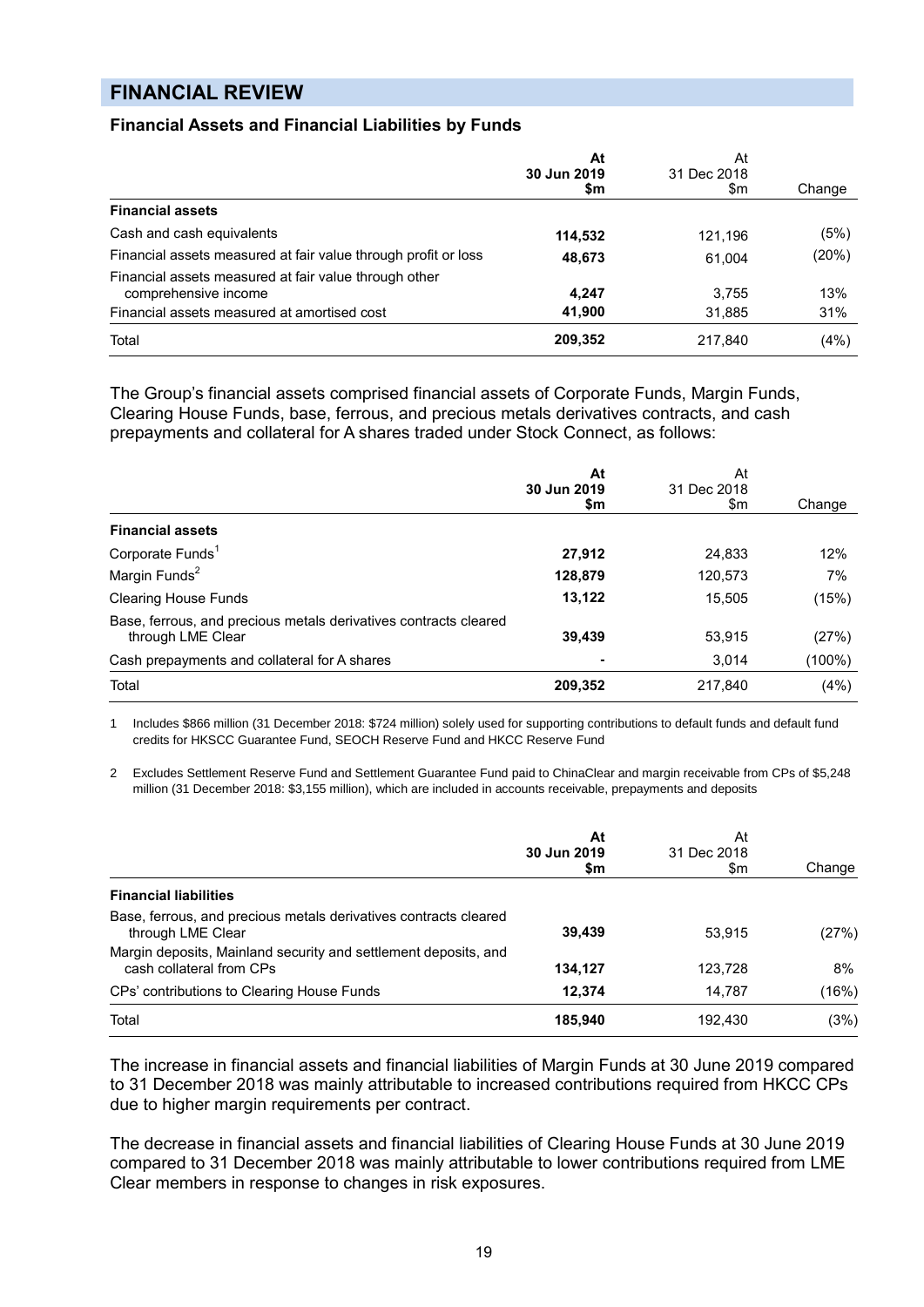Financial assets of Corporate Funds increased by \$3,079 million during 1H 2019 due to the retention of cash generated by the business over the past 6 months, partly offset by the cash paid for the 2018 second interim dividend.

A portion of the Corporate Funds is invested in collective investment schemes which are designed to enhance returns and mitigate portfolio volatility and asset class concentration risk.

At 30 June 2019, the fair value of the Group's collective investment schemes by strategy employed was as follows:

|                                                    | At<br>30 Jun 2019<br>\$m | At<br>31 Dec 2018<br>\$m | Change |
|----------------------------------------------------|--------------------------|--------------------------|--------|
| <b>Public Equities</b>                             | 2,620                    | 2,021                    | 30%    |
| Absolute Return                                    | 1,587                    | 1,312                    | 21%    |
| Multi-Sector Fixed Income                          | 2,525                    | 2,108                    | 20%    |
| US Government Bonds and Mortgage-backed Securities | 2.452                    | 1.648                    | 49%    |
| Total                                              | 9,184                    | 7,089                    | 30%    |

The increase in investment in collective investment schemes was mainly due to \$1.6 billion of additional funds invested and fair value gains generated by the schemes during 1H 2019.

## **Working Capital, Financial Resources and Gearing**

 $\overline{a}$ 

Working capital rose by \$3,262 million or 15 per cent to \$25,464 million at 30 June 2019 (31 December 2018: \$22,202 million). The increase was primarily due to the profit of \$5,205 million generated during 1H 2019, partly offset by the 2018 second interim dividend (net of scrip dividend) of \$1,890 million paid in April 2019.

At 30 June 2019, the Group had the following outstanding borrowings:

|                                                     | At 30 Jun 2019           |                 |                          | At 31 Dec 2018 |
|-----------------------------------------------------|--------------------------|-----------------|--------------------------|----------------|
|                                                     | Carrying<br>value<br>\$m | <b>Maturity</b> | Carrying<br>value<br>\$m | Maturity       |
| USD fixed rate note with coupon of<br>2.85 per cent | $\blacksquare$           | N/A             | 753                      | Jan 2019       |
| Written put options to non-controlling<br>interests | 415                      | N/A             | 413                      | N/A            |
|                                                     | 415                      |                 | 1,166                    |                |

At 30 June 2019, the Group had a gross gearing ratio (ie, gross debt divided by adjusted capital) of 1 per cent (31 December 2018: 3 per cent), and a net gearing ratio (ie, net debt divided by adjusted capital) of zero per cent (31 December 2018: zero per cent). For this purpose, gross debt is defined as total borrowings and net debt<sup>10</sup> is defined as total borrowings less cash and cash equivalents of Corporate Funds (excluding those reserved for supporting contributions to default funds and default fund credits for Clearing House Funds), and adjusted capital as all components of equity attributable to shareholders other than designated reserves.

Banking facilities have been put in place for contingency purposes. At 30 June 2019, the Group's total available banking facilities for its daily operations amounted to \$20,016 million (31 December 2018: \$20,024 million), which included \$13,515 million (31 December 2018: \$13,523 million) of committed banking facilities and \$6,500 million (31 December 2018: \$6,500 million) of repurchase facilities.

<sup>10</sup> Net debt will be zero when the amount of cash and cash equivalents of Corporate Funds (excluding those reserved for supporting contributions to default funds and default fund credits for Clearing House Funds) is greater than total borrowings.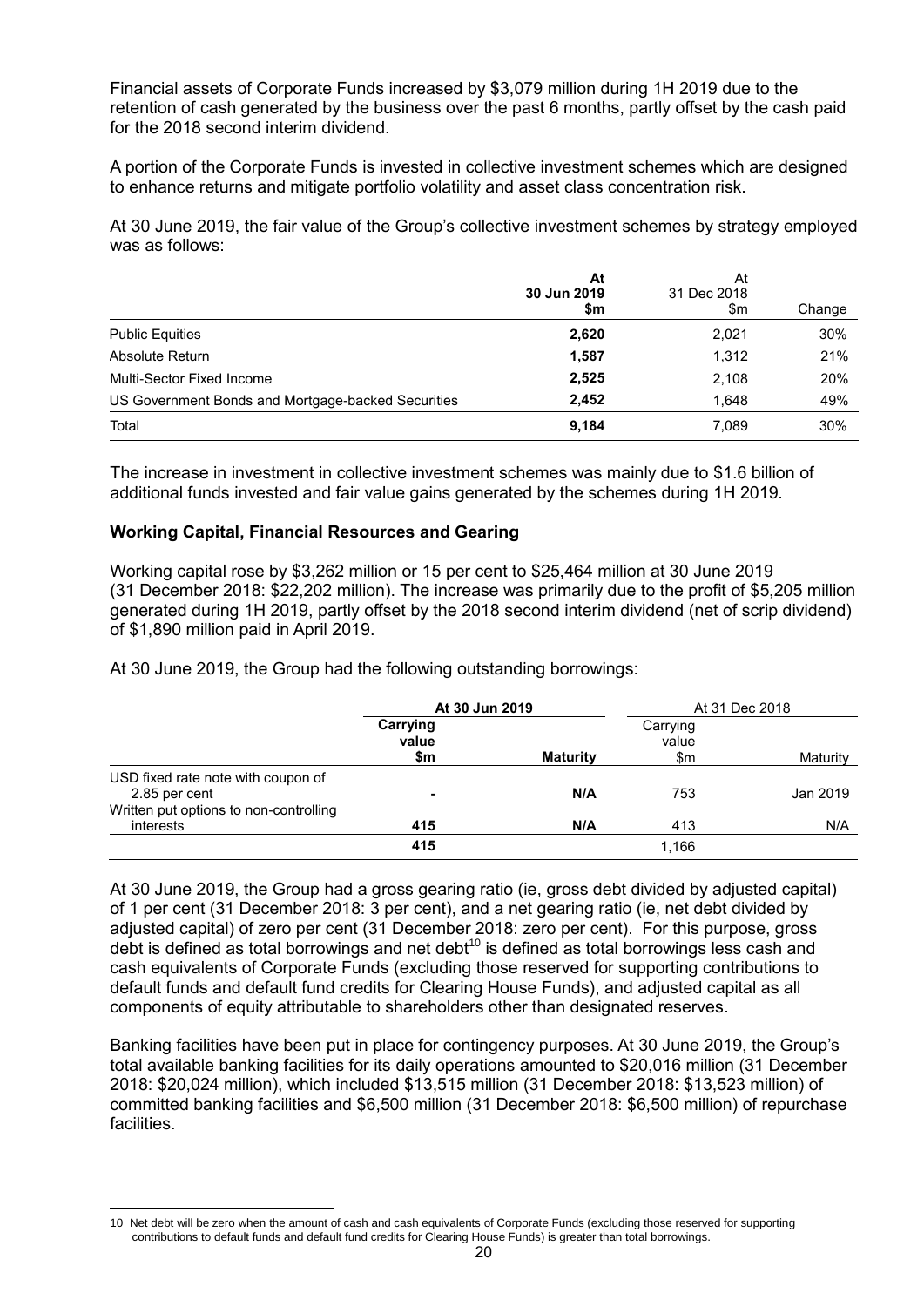The Group has also put in place foreign exchange facilities for its daily clearing operations and for the RMB Trading Support Facility to support the trading of RMB stocks listed on the Stock Exchange. At 30 June 2019, the total amount of the facilities was RMB21,500 million (31 December 2018: RMB21,500 million).

In addition, the Group has arranged banking facilities amounting to RMB13,000 million (31 December 2018: RMB13,000 million) for settling payment obligations to ChinaClear should there be events that disrupt normal settlement arrangements for Stock Connect, eg, natural disasters or extreme weather conditions in Hong Kong.

At 30 June 2019, 79 per cent (31 December 2018: 83 per cent) of the Group's cash and cash equivalents were denominated in HKD or USD.

## **Capital Expenditure and Commitments**

During 1H 2019, the Group incurred capital expenditure<sup>9</sup> of \$368 million (1H 2018: \$339 million) related to the development and upgrade of various trading and clearing systems.

The Group's capital expenditure commitments at 30 June 2019, including those authorised by the Board but not yet contracted for, amounted to \$1,092 million (31 December 2018: \$935 million). They were mainly related to the development and upgrade of IT systems including the cash, derivatives and commodities trading and clearing systems.

## **Significant Investments Held, Material Acquisitions and Disposals of Subsidiaries, and Future Plans for Material Investments or Capital Assets**

On 28 June 2019, the Group completed the acquisition of a 51 per cent equity interest of Ronghui Tongjin for a total cash consideration of RMB233 million (\$262 million) through capital injection into Ronghui Tongjin. In addition, the Group subscribed for a 9.99 per cent equity interest in Fusion Bank Limited (formerly known as Infinium Limited) for a cash consideration of \$50 million during 1H 2019.

Save for those disclosed in this announcement, there were no other significant investments held, nor were there any material acquisitions or disposals of subsidiaries during the period under review. Apart from those disclosed in this announcement, there was no plan authorised by the Board for other material investments or additions of capital assets at the date of this announcement.

## **Pledge of Assets**

LME Clear receives securities, gold bullion and warrants as collateral for margin posted by its CPs. The total fair value of this collateral was US\$1,649 million (HK\$12,883 million) at 30 June 2019 (31 December 2018: US\$1,490 million (HK\$11,666 million)). LME Clear is obliged to return this noncash collateral upon request when the CPs' collateral obligations have been substituted with cash collateral or otherwise discharged.

LME Clear also holds securities as collateral in respect of its investments in overnight triparty reverse repurchase agreements under which it is obliged to return equivalent securities to the counterparties at maturity of the reverse repurchase agreements. The fair value of this collateral was US\$7,179 million (HK\$56,086 million) at 30 June 2019 (31 December 2018: US\$7,650 million (HK\$59,895 million)).

The above non-cash collateral, which LME Clear is permitted to sell or repledge in the absence of default by the counterparties, was not recorded on the condensed consolidated statement of financial position of the Group at 30 June 2019. Such non-cash collateral, together with certain financial assets amounting to US\$437 million (HK\$3,410 million) at 30 June 2019 (31 December 2018: US\$420 million (HK\$3,288 million)), have been repledged to LME Clear's investment agent and custodian banks under first floating charge and security arrangements for the settlement and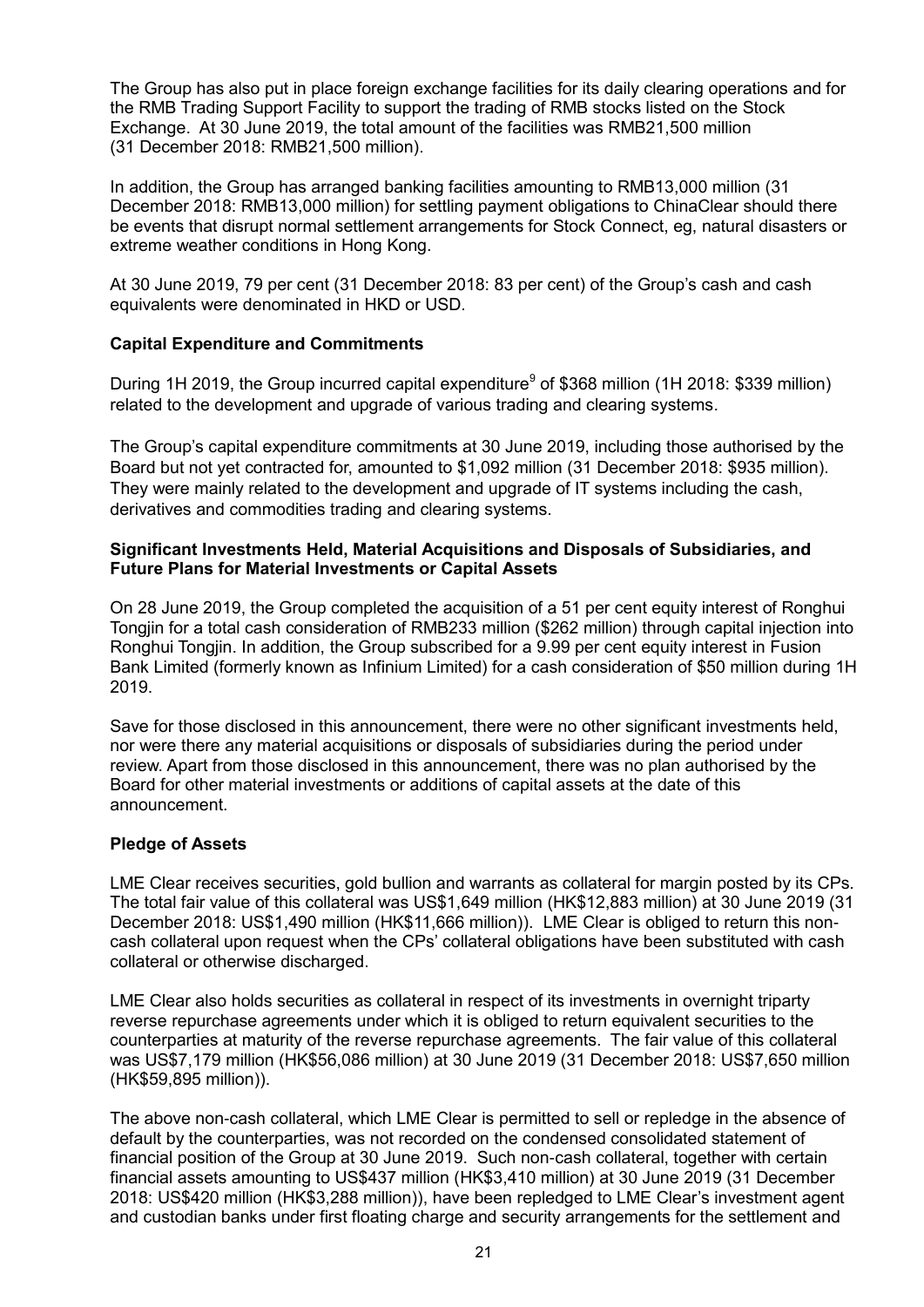depository services they provide in respect of the collateral and investments held. The floating charge could convert to a fixed charge in the event of contract termination, or default or insolvency of LME Clear.

## **Exposure to Fluctuations in Exchange Rates and Related Hedges**

The functional currencies of the Hong Kong and PRC entities are either HKD or RMB and the functional currency of the LME entities is USD. Foreign currency risks arise mainly from the Group's investments and bank deposits in currencies other than HKD and USD and the GBP expenditure of the LME entities.

Forward foreign exchange contracts and foreign currency bank deposits may be used to hedge the currency exposure of the Group's non-HKD and non-USD assets and liabilities and highly probable forecast transactions to mitigate risks arising from fluctuations in exchange rates.

Foreign currency margin deposits received by the Group in Hong Kong are mainly hedged by investments in the same currencies, and unhedged investments in USD may not exceed 20 per cent of the Margin Funds. For LME Clear, investments of Margin Fund and Default Fund will generally take place in the currency in which cash was received.

The aggregate net open foreign currency positions (excluding collective investment schemes) at 30 June 2019 amounted to HK\$1,400 million, of which HK\$138 million were non-USD exposures (31 December 2018: HK\$3,235 million, of which HK\$584 million were non-USD exposures).

#### **Contingent Liabilities**

At 30 June 2019, the Group's material contingent liabilities were as follows:

- (a) The Group had a contingent liability in respect of potential calls to be made by the SFC to replenish all or part of compensation less recoveries paid by the Unified Exchange Compensation Fund established under the Securities Ordinance up to an amount not exceeding \$71 million (31 December 2018: \$71 million). Up to 30 June 2019, no calls had been made by the SFC in this connection.
- (b) The Group had undertaken to indemnify the Collector of Stamp Revenue against any underpayment of stamp duty by its Participants of up to \$200,000 for each Participant. In the unlikely event that all of its 657 trading Participants (31 December 2018: 640) covered by the indemnity at 30 June 2019 defaulted, the maximum contingent liability of the Group under the indemnity would amount to \$131 million (31 December 2018: \$128 million).
- (c) HKEX had given an undertaking in favour of HKSCC to contribute up to \$50 million in the event of HKSCC being wound up while it is a wholly-owned subsidiary of HKEX or within one year after HKSCC ceases to be a wholly-owned subsidiary of HKEX, for payment of the liabilities of HKSCC contracted before HKSCC ceases to be a wholly-owned subsidiary of HKEX, and for the costs of winding up.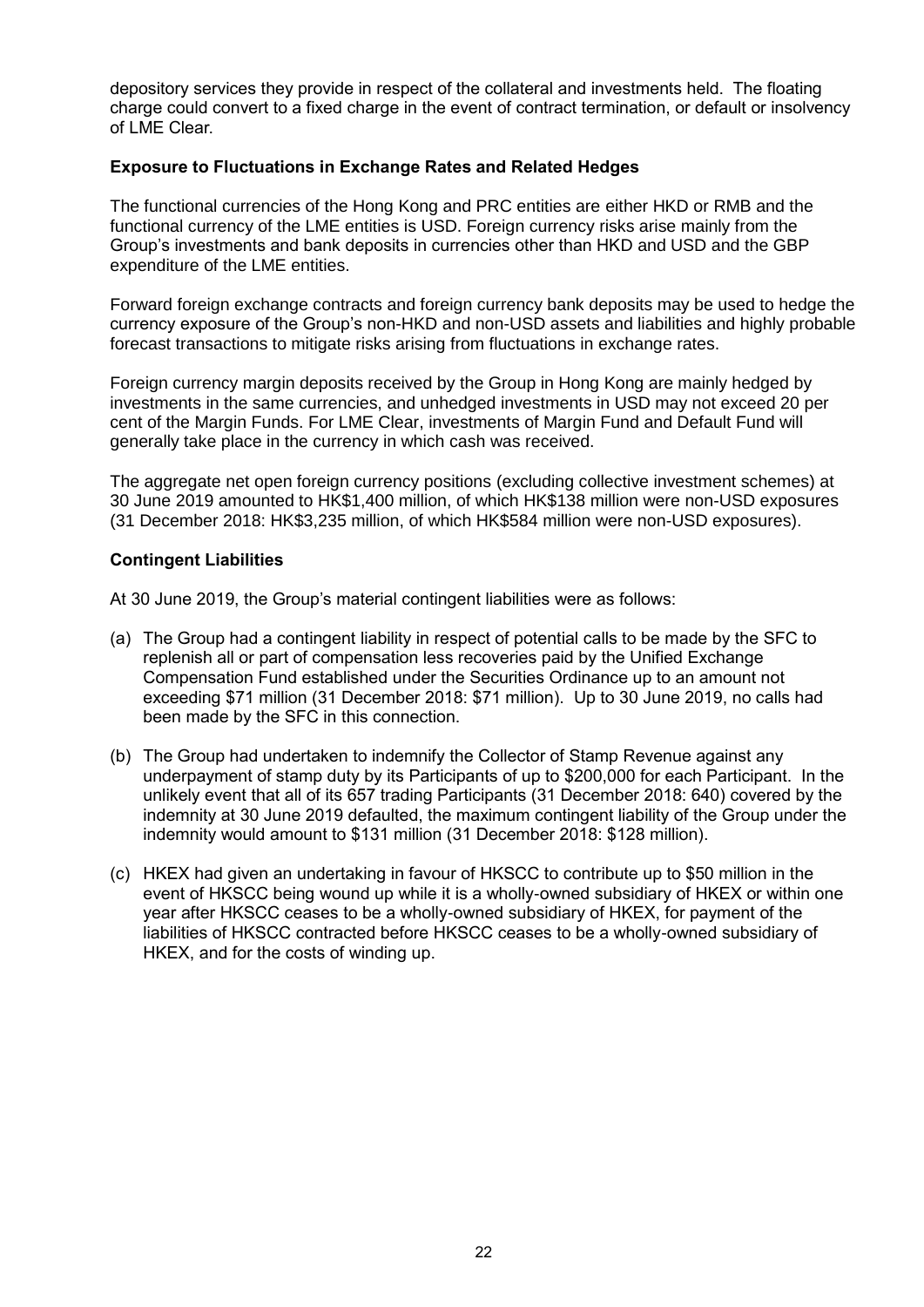## **CHANGES SINCE 31 DECEMBER 2018**

There were no other significant changes in the Group's financial position or from the information disclosed under Management Discussion and Analysis in the annual report for the year ended 31 December 2018.

## **REVIEW OF FINANCIAL STATEMENTS**

The Audit Committee has reviewed the Group's Unaudited Condensed Consolidated Financial Statements for the six months ended 30 June 2019 in conjunction with HKEX's external auditor. Based on this review and discussions with the management, the Audit Committee was satisfied that the Unaudited Condensed Consolidated Financial Statements were prepared in accordance with applicable accounting standards and fairly present the Group's financial position and results for the six months ended 30 June 2019.

## **COMPLIANCE WITH CORPORATE GOVERNANCE CODE**

Throughout the six months ended 30 June 2019, HKEX complied with all code provisions and, where appropriate, adopted the recommended best practices set out in the Corporate Governance Code, with the exceptions of Code Provisions A.4.1 (re-election of non-executive directors) and A.4.2 (retirement by rotation of directors).

The Government Appointed Directors, all being Non-executive Directors, are not subject to election or re-election by Shareholders as their appointments are governed by the SFO. HKEX's Chief Executive in his capacity as a Director is also not subject to retirement by rotation, as his term on the Board is coterminous with his employment with HKEX under HKEX's Articles of Association.

## **PURCHASE, SALE OR REDEMPTION OF HKEX'S LISTED SECURITIES**

During the six months ended 30 June 2019, neither the Company nor any of its subsidiaries purchased, sold or redeemed any HKEX shares, except that the trustee of the Share Award Scheme, pursuant to the terms of the rules and trust deed of the Share Award Scheme, purchased on the Stock Exchange a total of 10,600 HKEX shares at a total consideration of \$3 million.

## **SUSTAINABLE WORKPLACE**

During the six months ended 30 June 2019, the Group organised 97 in-house courses for employees to enhance their job knowledge, skills and well-being. Moreover, the Group sponsored a total of 39 employees to attend external training.

As at 30 June 2019, the Group had 2,308 employees, including 144 temporary staff and 55 interns. HKEX's remuneration policy has remained unchanged since the date of the 2018 Annual Report.

Details of HKEX's principles and practices related to governance and sustainability are set out in the Corporate Governance and Corporate Social Responsibility sections of the HKEX Group website.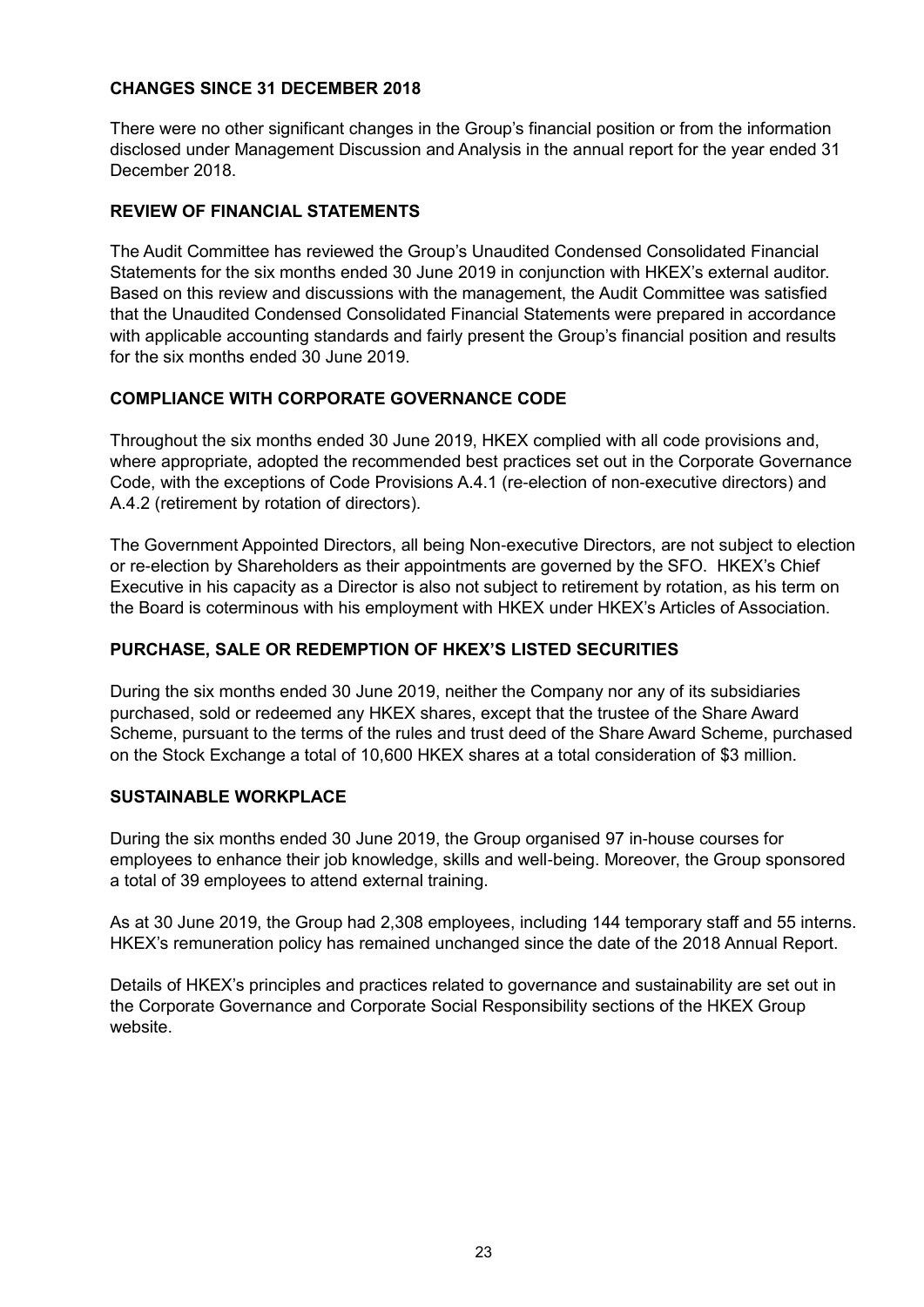# **CONDENSED CONSOLIDATED INCOME STATEMENT (UNAUDITED)**

|                                                | <b>Note</b> | <b>Six months</b><br>ended<br>30 Jun 2019<br>\$m | Six months<br>ended<br>30 Jun 2018<br>$\mathsf{m}$ |
|------------------------------------------------|-------------|--------------------------------------------------|----------------------------------------------------|
| Trading fees and trading tariffs               |             | 2,940                                            | 3,334                                              |
| Stock Exchange listing fees                    |             | 847                                              | 855                                                |
| Clearing and settlement fees                   |             | 1,655                                            | 1,747                                              |
| Depository, custody and nominee services fees  |             | 575                                              | 518                                                |
| Market data fees                               |             | 461                                              | 443                                                |
| Other revenue                                  |             | 577                                              | 488                                                |
| <b>REVENUE</b>                                 |             | 7,055                                            | 7,385                                              |
| Investment income                              |             | 2,142                                            | 1,300                                              |
| Interest rebates to Participants               |             | (623)                                            | (505)                                              |
| Net investment income                          | 4           | 1,519                                            | 795                                                |
| Sundry income                                  |             | 4                                                | 14                                                 |
| <b>REVENUE AND OTHER INCOME</b>                |             | 8,578                                            | 8,194                                              |
| <b>OPERATING EXPENSES</b>                      |             |                                                  |                                                    |
| Staff costs and related expenses               |             | (1, 328)                                         | (1,205)                                            |
| IT and computer maintenance expenses           |             | (278)                                            | (241)                                              |
| Premises expenses                              |             | (64)                                             | (202)                                              |
| Product marketing and promotion expenses       |             | (29)                                             | (22)                                               |
| Professional fees                              |             | (37)                                             | (42)                                               |
| Other operating expenses                       |             | (217)                                            | (206)                                              |
|                                                |             | (1, 953)                                         | (1,918)                                            |
| <b>EBITDA</b>                                  |             | 6,625                                            | 6,276                                              |
| Depreciation and amortisation                  |             | (495)                                            | (378)                                              |
| <b>OPERATING PROFIT</b>                        |             | 6,130                                            | 5,898                                              |
| Finance costs                                  | 5           | (86)                                             | (55)                                               |
| Share of profits less losses of joint ventures |             | 6                                                | 4                                                  |
| PROFIT BEFORE TAXATION                         |             | 6,050                                            | 5,847                                              |
| <b>TAXATION</b>                                | 6           | (847)                                            | (822)                                              |
| PROFIT FOR THE PERIOD                          |             | 5,203                                            | 5,025                                              |
| PROFIT/(LOSS) ATTRIBUTABLE TO:                 |             |                                                  |                                                    |
| - Shareholders of HKEX                         |             | 5,205                                            | 5,041                                              |
| - Non-controlling interests                    |             | (2)                                              | (16)                                               |
| PROFIT FOR THE PERIOD                          |             | 5,203                                            | 5,025                                              |
| <b>Basic earnings per share</b>                | 7(a)        | \$4.16                                           | \$4.07                                             |
| Diluted earnings per share                     | 7(b)        | \$4.15                                           | \$4.06                                             |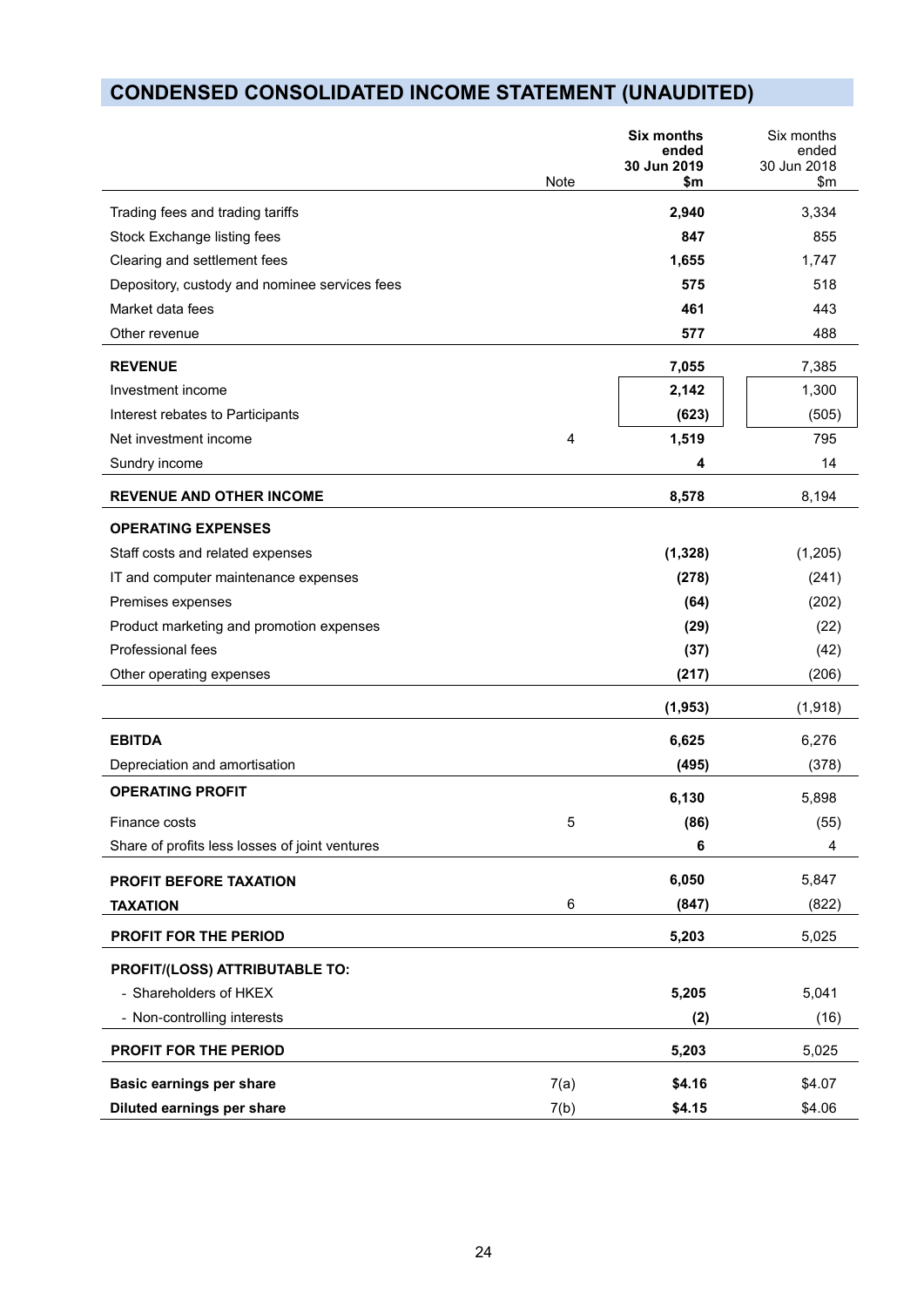# **CONDENSED CONSOLIDATED STATEMENT OF COMPREHENSIVE INCOME (UNAUDITED)**

|                                                                | Six months<br>ended<br>30 Jun 2019<br>\$m | Six months<br>ended<br>30 Jun 2018<br>\$m |
|----------------------------------------------------------------|-------------------------------------------|-------------------------------------------|
| <b>PROFIT FOR THE PERIOD</b>                                   | 5,203                                     | 5,025                                     |
| <b>OTHER COMPREHENSIVE INCOME</b>                              |                                           |                                           |
| Items that may be reclassified subsequently to profit or loss: |                                           |                                           |
| Currency translation differences of foreign subsidiaries       | (35)                                      | 67                                        |
| Cash flow hedges                                               | (2)                                       | (3)                                       |
| Changes in fair value of financial assets measured at fair     |                                           |                                           |
| value through other comprehensive income                       | 3                                         | (3)                                       |
| <b>OTHER COMPREHENSIVE INCOME</b>                              | (34)                                      | 61                                        |
| <b>TOTAL COMPREHENSIVE INCOME</b>                              | 5,169                                     | 5,086                                     |
| TOTAL COMPREHENSIVE INCOME ATTRIBUTABLE TO:                    |                                           |                                           |
| - Shareholders of HKEX                                         | 5,168                                     | 5,100                                     |
| - Non-controlling interests                                    | 1                                         | (14)                                      |
| <b>TOTAL COMPREHENSIVE INCOME</b>                              | 5,169                                     | 5,086                                     |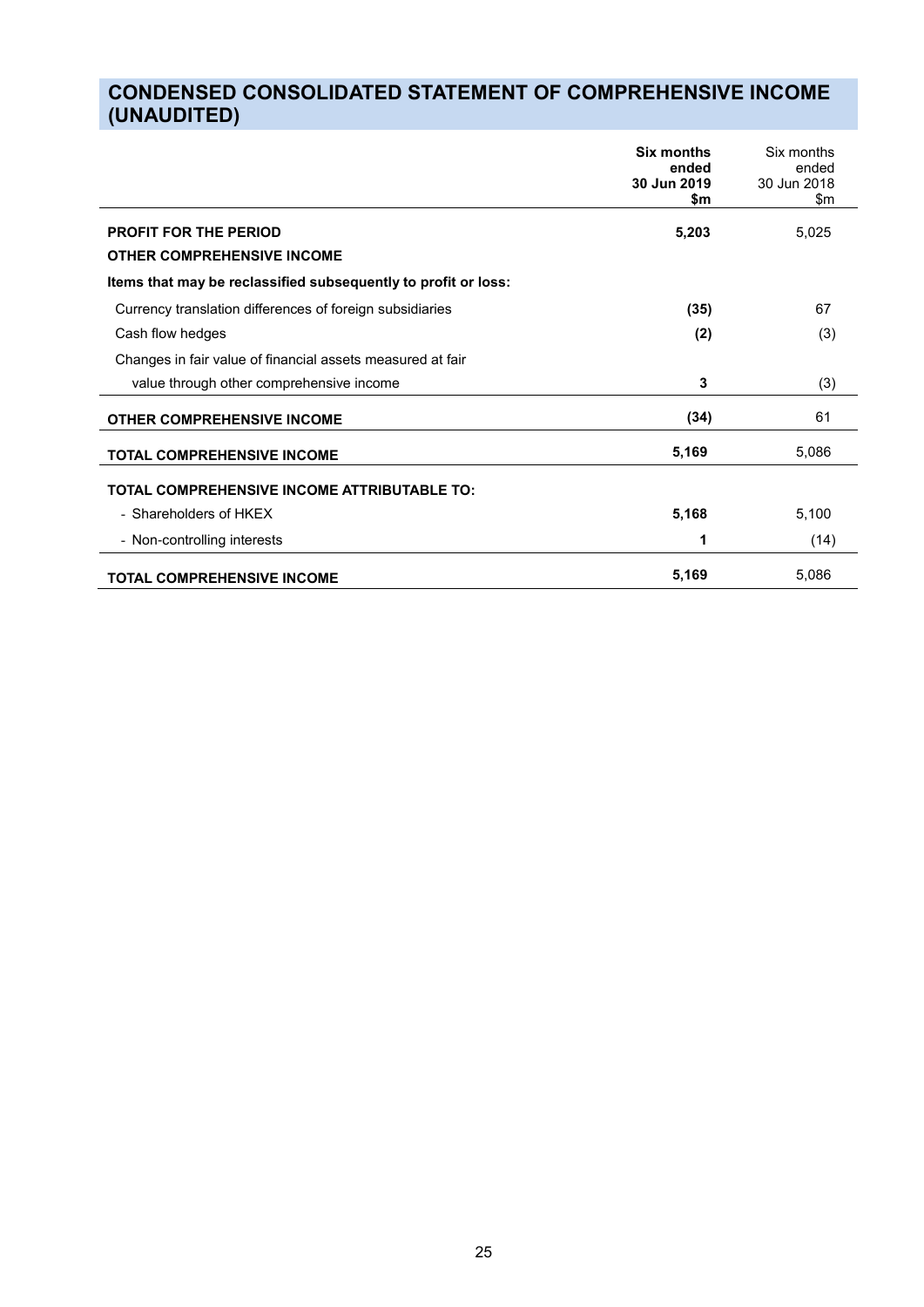# **CONDENSED CONSOLIDATED STATEMENT OF FINANCIAL POSITION (UNAUDITED)**

|                                                                                         | At 30 Jun 2019 |               |                |              | At 31 Dec 2018           |                          |         |  |
|-----------------------------------------------------------------------------------------|----------------|---------------|----------------|--------------|--------------------------|--------------------------|---------|--|
|                                                                                         |                | Current       | Non-current    | <b>Total</b> | Current                  | Non-current              | Total   |  |
| <b>ASSETS</b>                                                                           | Note           | \$m           | \$m            | \$m          | \$m                      | \$m                      | \$m     |  |
|                                                                                         |                |               |                |              |                          |                          |         |  |
| Cash and cash equivalents                                                               | 9              | 114,532       |                | 114,532      | 121,196                  |                          | 121,196 |  |
| Financial assets measured at fair value<br>through profit or loss                       | 9              | 48,623        | 50             | 48,673       | 61,004                   |                          | 61,004  |  |
| Financial assets measured at fair value<br>through other comprehensive income           | 9              | 4,247         |                | 4,247        | 3,755                    |                          | 3,755   |  |
| Financial assets measured at amortised cost                                             | 9              | 41,502        | 398            | 41,900       | 31,487                   | 398                      | 31,885  |  |
| Accounts receivable, prepayments and deposits                                           | 10             | 14,038        | 21             | 14,059       | 18,341                   | 21                       | 18,362  |  |
| Interests in joint ventures                                                             |                |               | 69             | 69           | $\overline{\phantom{a}}$ | 63                       | 63      |  |
| Goodwill and other intangible assets                                                    |                |               | 18,193         | 18,193       | $\blacksquare$           | 18,019                   | 18,019  |  |
| <b>Fixed assets</b>                                                                     |                |               | 1,512          | 1,512        | ä,                       | 1,625                    | 1,625   |  |
| Right-of-use assets                                                                     |                |               | 2,328          | 2,328        |                          | $\overline{\phantom{a}}$ |         |  |
| Lease premium for land                                                                  |                |               | 20             | 20           |                          | 20                       | 20      |  |
| Deferred tax assets                                                                     |                |               | 20             | 20           | ä,                       | 19                       | 19      |  |
| <b>Total assets</b>                                                                     |                | 222,942       | 22,611         | 245,553      | 235,783                  | 20,165                   | 255,948 |  |
| <b>LIABILITIES AND EQUITY</b>                                                           |                |               |                |              |                          |                          |         |  |
| <b>Liabilities</b>                                                                      |                |               |                |              |                          |                          |         |  |
| Financial liabilities at fair value through profit or loss                              |                | 39,439        |                | 39,439       | 53,915                   |                          | 53,915  |  |
| Margin deposits, Mainland security and<br>settlement deposits, and cash collateral from |                |               |                |              |                          |                          |         |  |
| <b>CPs</b>                                                                              |                | 134,127       | $\blacksquare$ | 134,127      | 123,728                  | $\blacksquare$           | 123,728 |  |
| Accounts payable, accruals and other liabilities                                        | 11             | 9,081         |                | 9,081        | 18,316                   | 53                       | 18,369  |  |
| Deferred revenue                                                                        |                | 672           | 411            | 1,083        | 1,000                    | 418                      | 1,418   |  |
| Taxation payable                                                                        |                | 1,202         |                | 1,202        | 678                      | $\blacksquare$           | 678     |  |
| Other financial liabilities                                                             |                | 65            | -              | 65           | 59                       | $\blacksquare$           | 59      |  |
| CPs' contributions to Clearing House Funds                                              |                | 12,374<br>163 | -              | 12,374       | 14,787                   |                          | 14,787  |  |
| Lease liabilities                                                                       |                |               | 2,223          | 2,386        |                          | $\overline{a}$           |         |  |
| <b>Borrowings</b>                                                                       | 12             | 252           | 163            | 415          | 1,005                    | 161                      | 1,166   |  |
| Provisions                                                                              |                | 103           | 102<br>743     | 205<br>743   | 93                       | 89                       | 182     |  |
| Deferred tax liabilities                                                                |                |               |                |              |                          | 743                      | 743     |  |
| <b>Total liabilities</b>                                                                |                | 197,478       | 3,642          | 201,120      | 213,581                  | 1,464                    | 215,045 |  |
| <b>Equity</b>                                                                           |                |               |                |              |                          |                          |         |  |
| Share capital                                                                           |                |               |                | 29,702       |                          |                          | 27,750  |  |
| Shares held for Share Award Scheme                                                      |                |               |                | (681)        |                          |                          | (682)   |  |
| Employee share-based compensation reserve                                               |                |               |                | 318          |                          |                          | 218     |  |
| Hedging and revaluation reserves                                                        |                |               |                | (5)          |                          |                          | (6)     |  |
| Exchange reserve                                                                        |                |               |                | (122)        |                          |                          | (84)    |  |
| Designated reserves                                                                     |                |               |                | 547          |                          |                          | 523     |  |
| Reserve relating to written put options to non-<br>controlling interests                |                |               |                | (369)        |                          |                          | (369)   |  |
| Retained earnings                                                                       |                |               |                | 14,730       |                          |                          | 13,379  |  |
| Equity attributable to shareholders of HKEX                                             |                |               |                | 44,120       |                          |                          | 40,729  |  |
| Non-controlling interests                                                               |                |               |                | 313          |                          |                          | 174     |  |
| <b>Total equity</b>                                                                     |                |               |                | 44,433       |                          |                          | 40,903  |  |
| <b>Total liabilities and equity</b>                                                     |                |               |                | 245,553      |                          |                          | 255,948 |  |
| <b>Net current assets</b>                                                               |                |               |                | 25,464       |                          |                          | 22,202  |  |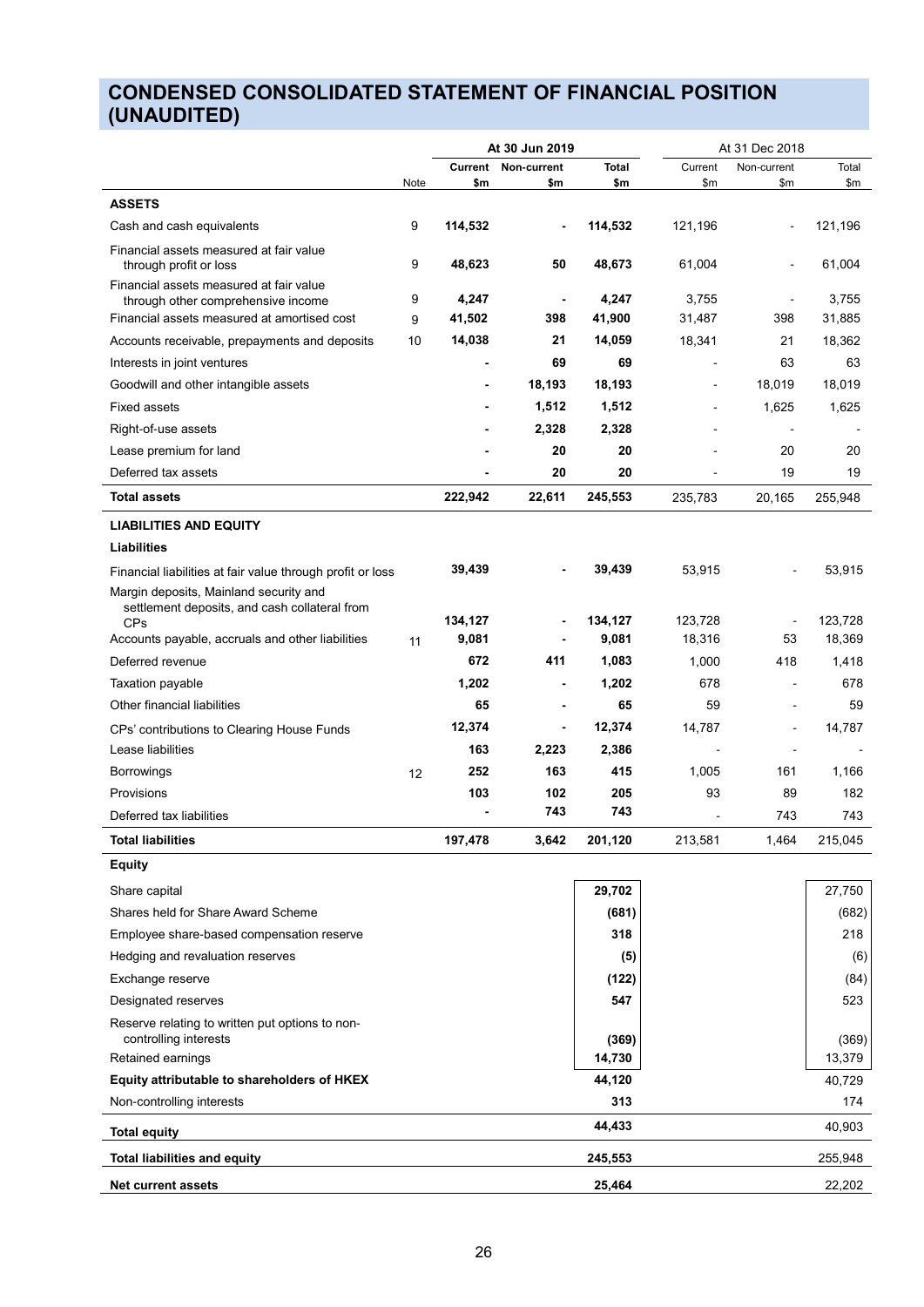## **NOTES TO THE CONDENSED CONSOLIDATED FINANCIAL STATEMENTS (UNAUDITED)**

## **1. Basis of Preparation and Accounting Policies**

These unaudited condensed consolidated financial statements should be read in conjunction with the 2018 annual consolidated financial statements. Except as described in note 2 below, the accounting policies and methods of computation used in the preparation of these unaudited condensed consolidated financial statements are consistent with those used in the annual consolidated financial statements for the year ended 31 December 2018.

The financial information relating to the year ended 31 December 2018 that is included in these unaudited condensed consolidated financial statements for the six months ended 30 June 2019 as comparative information does not constitute the statutory annual consolidated financial statements of the Company for that year but is derived from those consolidated financial statements. Further information relating to these statutory financial statements required to be disclosed in accordance with section 436 of the Hong Kong Companies Ordinance (Chapter 622) is as follows:

The Company has delivered the consolidated financial statements for the year ended 31 December 2018 to the Registrar of Companies as required by section 662(3) of, and Part 3 of Schedule 6 to, the Hong Kong Companies Ordinance (Chapter 622).

The Company's auditor has reported on those consolidated financial statements. The auditor's report was unqualified; did not include a reference to any matters to which the auditor drew attention by way of emphasis without qualifying its report; and did not contain a statement under sections 406(2), 407(2) or (3) of the Hong Kong Companies Ordinance (Chapter 622).

## **2. Adoption of new/revised HKFRSs**

In 2019, the Group has adopted the following new standard and interpretation to HKFRSs which are pertinent to the Group's operations and effective for accounting periods beginning on or after 1 January 2019:

HKFRS 16 Leases HK(IFRIC) Interpretation 23 Uncertainty over Income Tax Treatments

HKFRS 16 affects the accounting for the Group's operating leases.

Prior to the adoption of HKFRS 16, leases where substantially all the rewards and risks of ownership of assets remained with the lessor were accounted for as operating leases. Operating lease rentals were recognised under operating expenses in the condensed consolidated income statement on a straight-line basis over the lease term. Commitments under operating leases for future periods were not recognised as liabilities.

Upon adoption of HKFRS 16, the majority of operating leases (except for short-term leases with lease terms of less than 12 months) are recognised in the condensed consolidated statement of financial position as lease liabilities and right-of-use assets.

The Group has applied HKFRS 16 from 1 January 2019. As permitted by the transitional provision of HKFRS 16, comparatives for 2018 were not restated. The Group recognised right-of-use assets of \$2,419 million and current and non-current lease liabilities amounting to \$235 million and \$2,277 million respectively, and de-recognised provision for lease incentives included under current and non-current liabilities of \$32 million and \$53 million respectively, with the net difference of \$8 million being recognised as a reduction in retained earnings. In addition, reinstatement costs of \$36 million, which were previously included under fixed assets, were reclassified to right-of-use assets.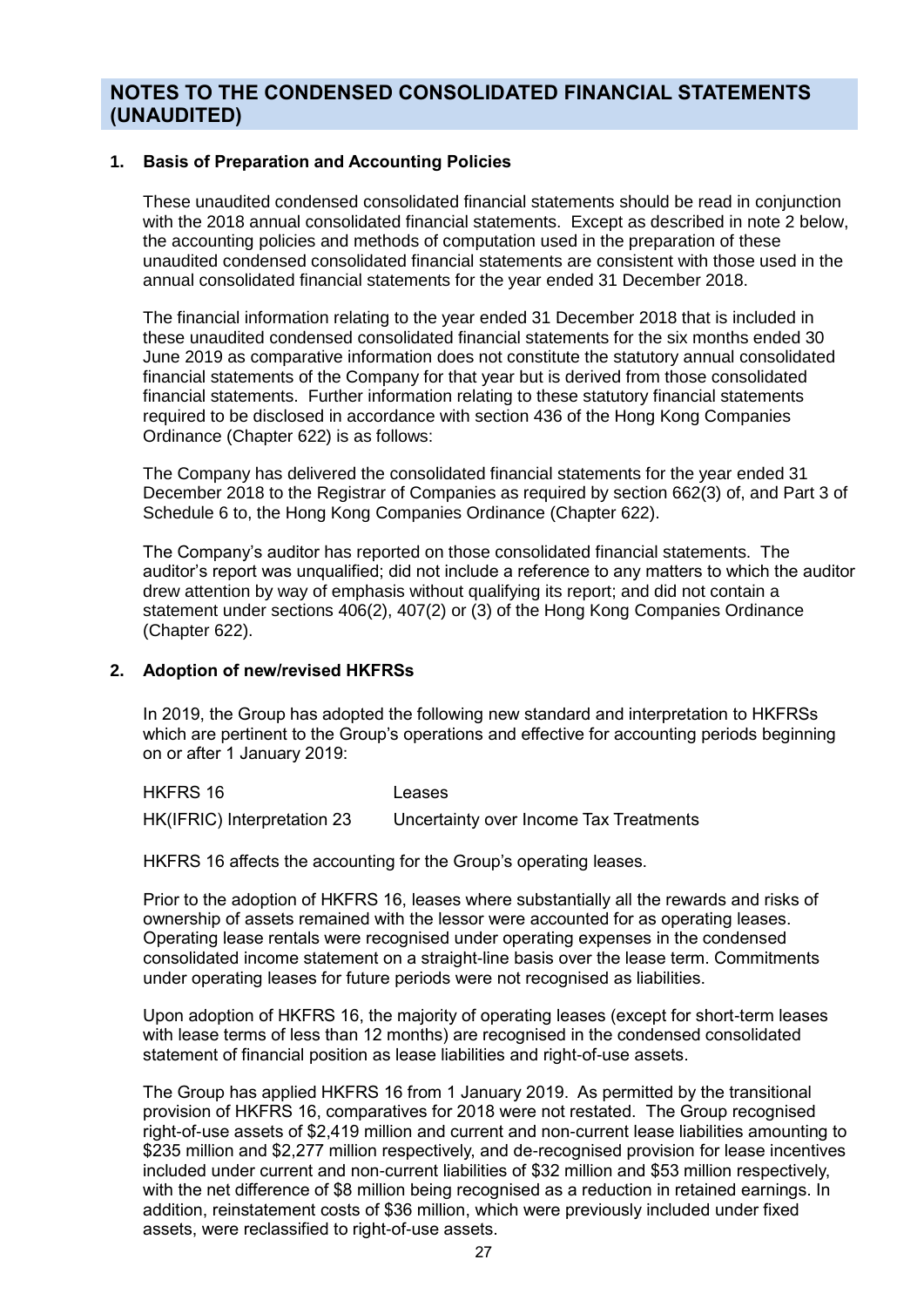The following table shows the impact on each individual line item of the condensed consolidated income statement for the six months ended 30 June 2019 following the adoption of HKFRS 16. Line items that were not affected by the changes have not been included, and therefore the line items disclosed do not add up to the sub-totals and totals below.

|                                                              | Six months ended 30 Jun 2019                           |                                                             |                       |
|--------------------------------------------------------------|--------------------------------------------------------|-------------------------------------------------------------|-----------------------|
| <b>Condensed consolidated income</b><br>statement (extracts) | <b>Before</b><br>adoption of<br><b>HKFRS 16</b><br>\$m | <b>Impact from</b><br>adoption of<br><b>HKFRS 16</b><br>\$m | As<br>reported<br>\$m |
| <b>OPERATING EXPENSES</b>                                    |                                                        |                                                             |                       |
| IT and computer maintenance<br>expenses                      | (282)                                                  | 4                                                           | (278)                 |
| Premises expenses                                            | (210)                                                  | 146                                                         | (64)                  |
| Other operating expenses                                     | (220)                                                  | 3                                                           | (217)                 |
| <b>EBITDA</b>                                                | 6,472                                                  | 153                                                         | 6,625                 |
| Depreciation and amortisation                                | (364)                                                  | (131)                                                       | (495)                 |
| <b>OPERATING PROFIT</b>                                      | 6,108                                                  | 22                                                          | 6,130                 |
| Finance costs                                                | (42)                                                   | (44)                                                        | (86)                  |
| <b>PROFIT BEFORE TAXATION</b>                                | 6,072                                                  | (22)                                                        | 6,050                 |
| <b>TAXATION</b>                                              | (847)                                                  |                                                             | (847)                 |
| PROFIT FOR THE PERIOD                                        | 5,225                                                  | (22)                                                        | 5,203                 |
| <b>PROFIT ATTRIBUTABLE TO</b><br><b>SHAREHOLDERS OF HKEX</b> | 5,227                                                  | (22)                                                        | 5,205                 |
| Basic earnings per share (\$)                                | 4.18                                                   | (0.02)                                                      | 4.16                  |

HK(IFRIC) Interpretation 23 clarifies how to apply the recognition and measurement requirements in Hong Kong Accounting Standard 12: Income Taxes when there is uncertainty over income tax treatments. The adoption did not have any financial impact on the Group.

## **3. Operating Segments**

The Group determines its operating segments based on the internal management reports that are used to make strategic decisions reviewed by the chief operating decision-maker.

The Group has five reportable segments ("Corporate Items" is not a reportable segment). The segments are managed separately as each segment offers different products and services and requires different IT systems and marketing strategies.

To optimise resources to successfully deliver the initiatives set out in the Group's Strategic Plan 2019-2021, the Group's operating segments have been reorganised. As a result, since April 2019, the "Clearing segment" has been renamed the "Post Trade segment", and the "Platform and Infrastructure segment" has been renamed the "Technology segment".

The operations in each of the Group's reportable segments are as follows:

The **Cash** segment covers all equity products traded on the Cash Market platforms, the Shanghai Stock Exchange and the Shenzhen Stock Exchange through Stock Connect, sales of market data relating to these products and other related activities. The major sources of revenue of the segment are trading fees, trading tariffs, listing fees of equity products and market data fees.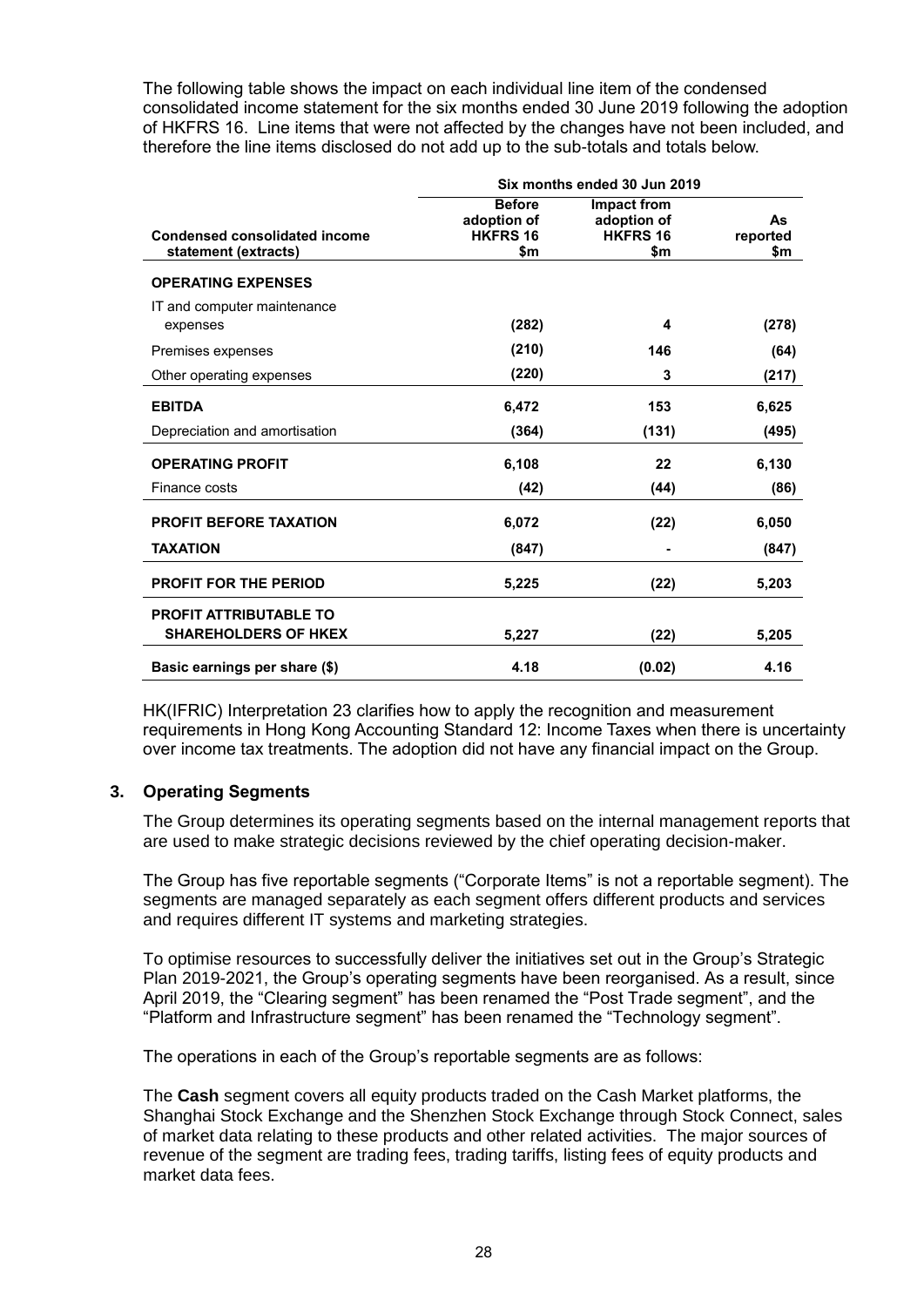The **Equity and Financial Derivatives** segment refers to derivatives products traded on the Stock Exchange and the Futures Exchange and other related activities. These include the provision and maintenance of trading platforms for a range of equity and financial derivatives products, such as stock and equity index futures and options, DWs, CBBCs and warrants, and sales of related market data. The major sources of revenue are trading fees, trading tariffs, listing fees of derivatives products and market data fees.

The **Commodities** segment refers to the operations of the LME, which operates an exchange in the UK for the trading of base, ferrous, and precious metals futures and options contracts, and the operations of QME, the commodity trading platform in the Mainland. It also covers the Asia Commodities contracts and gold and iron ore futures contracts traded on the Futures Exchange. The major sources of revenue of the segment are trading fees of commodity products, commodity market data fees and fees from ancillary operations.

The **Post Trade** segment refers to the operations of the five clearing houses, namely HKSCC, SEOCH, HKCC, OTC Clear and LME Clear, which are responsible for clearing, settlement and custodian activities of the exchanges of the Group and Northbound trades under Stock Connect, and clearing and settlement of OTC derivatives contracts. Its principal sources of revenue are derived from providing clearing, settlement, depository, custody and nominee services and net investment income earned on the Margin Funds and Clearing House Funds.

The **Technology** segment refers to all services in connection with providing users with access to the platform and infrastructure of the Group. It also includes the services provided by the Group's newly acquired subsidiary, Ronghui Tongjin. Its major sources of revenue are network, terminal user, dataline and software sub-license fees and hosting services fees.

Central income (including net investment income of Corporate Funds) and central costs (costs of central support functions that provide services to all operating segments and other costs not directly related to any operating segment) are included as "Corporate Items".

The chief operating decision-maker assesses the performance of the operating segments principally based on their EBITDA.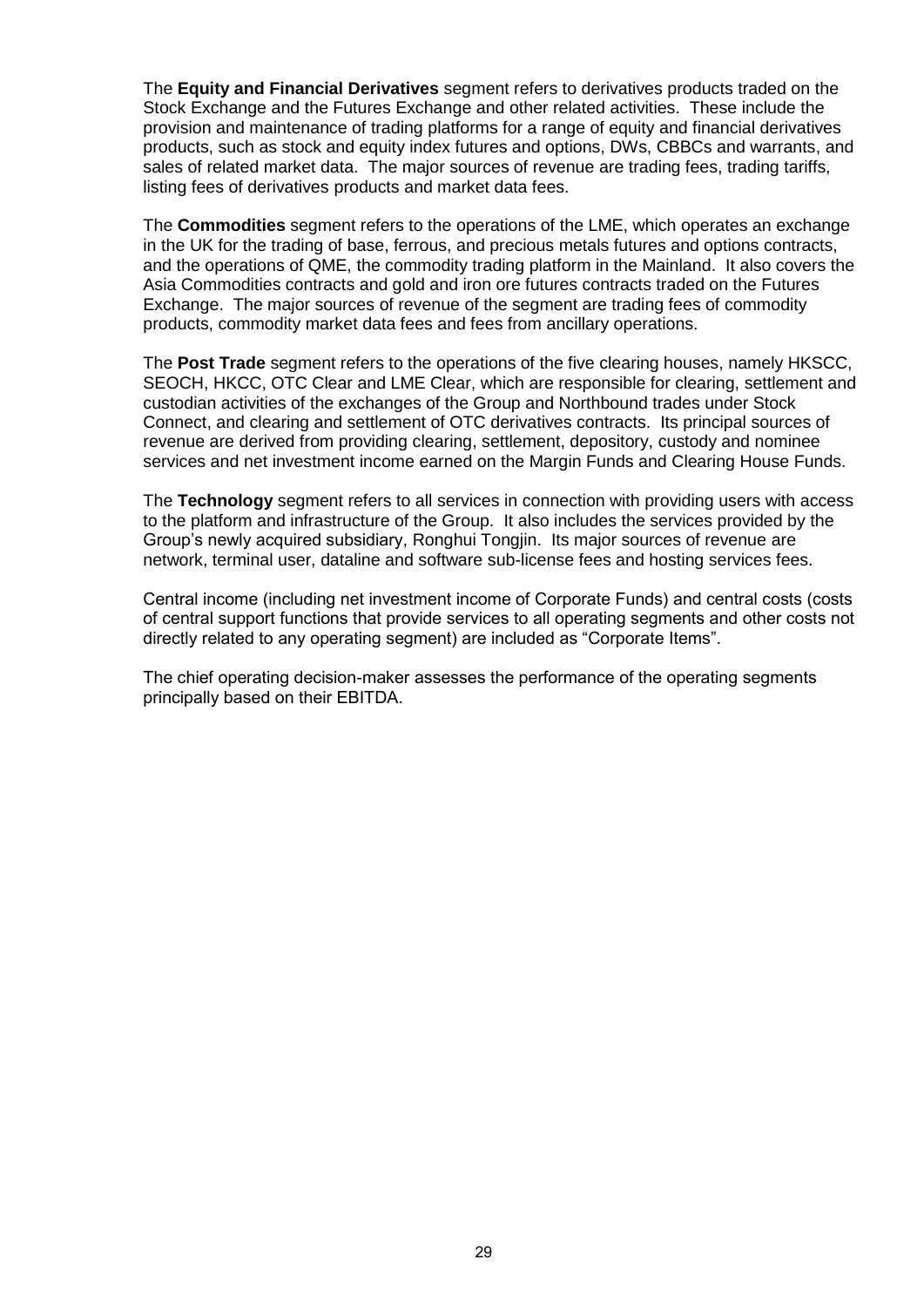An analysis by operating segment of the Group's EBITDA, profit before taxation and analysis for revenue by timing of revenue recognition for the period is set out as follows:

|                                       | Six months ended 30 Jun 2019          |                    |                    |                   |                   |              |         |  |
|---------------------------------------|---------------------------------------|--------------------|--------------------|-------------------|-------------------|--------------|---------|--|
|                                       | <b>Equity and</b><br><b>Financial</b> |                    |                    |                   | Corporate         |              |         |  |
|                                       | Cash                                  | <b>Derivatives</b> | <b>Commodities</b> | <b>Post Trade</b> | <b>Technology</b> | <b>Items</b> | Group   |  |
|                                       | \$m                                   | \$m                | \$m                | \$m               | \$m               | \$m          | \$m     |  |
| Timing of revenue recognition:        |                                       |                    |                    |                   |                   |              |         |  |
| Point in time                         | 1,128                                 | 1,144              | 556                | 2,302             | 34                | 5            | 5,169   |  |
| Over time                             | 735                                   | 487                | 138                | 182               | 339               | 5            | 1,886   |  |
| Revenue from external customers       | 1,863                                 | 1,631              | 694                | 2,484             | 373               | 10           | 7,055   |  |
| Net investment income                 |                                       | ٠                  | -                  | 774               |                   | 745          | 1,519   |  |
| Sundry income                         |                                       | $\blacksquare$     | $\blacksquare$     | 4                 | -                 |              | 4       |  |
| Revenue and other income              | 1,863                                 | 1,631              | 694                | 3,262             | 373               | 755          | 8,578   |  |
| Operating expenses                    | (302)                                 | (291)              | (324)              | (420)             | (102)             | (514)        | (1,953) |  |
| Reportable segment EBITDA             | 1,561                                 | 1,340              | 370                | 2,842             | 271               | 241          | 6,625   |  |
| Depreciation and amortisation         | (64)                                  | (48)               | (158)              | (120)             | (19)              | (86)         | (495)   |  |
| Finance costs                         | (8)                                   | (6)                | (4)                | (39)              | (1)               | (28)         | (86)    |  |
| Share of profits less losses of joint |                                       |                    |                    |                   |                   |              |         |  |
| ventures                              | 9                                     | (3)                |                    |                   | -                 |              | 6       |  |

taxation **1,498 1,283 208 2,683 251 127 6,050**

|                                       |       | Six months ended 30 Jun 2018 |             |            |                |              |         |
|---------------------------------------|-------|------------------------------|-------------|------------|----------------|--------------|---------|
|                                       |       | Equity and<br>Financial      |             |            |                | Corporate    |         |
|                                       | Cash  | <b>Derivatives</b>           | Commodities | Post Trade | Technology     | <b>Items</b> | Group   |
|                                       | \$m   | \$m                          | \$m\$       | \$m        | \$m\$          | \$m          | \$m\$   |
| Timing of revenue recognition:        |       |                              |             |            |                |              |         |
| Point in time                         | 1,383 | 1,225                        | 570         | 2,352      | 44             | 2            | 5,576   |
| Over time                             | 716   | 509                          | 136         | 159        | 283            | 6            | 1,809   |
| Revenue from external customers       | 2,099 | 1,734                        | 706         | 2,511      | 327            | 8            | 7,385   |
| Net investment income                 |       |                              |             | 622        | -              | 173          | 795     |
| Sundry income                         |       |                              |             | 7          | $\blacksquare$ | 7            | 14      |
| Revenue and other income              | 2,099 | 1,734                        | 706         | 3,140      | 327            | 188          | 8,194   |
| Operating expenses                    | (282) | (280)                        | (354)       | (400)      | (75)           | (527)        | (1,918) |
| Reportable segment EBITDA             | 1,817 | 1,454                        | 352         | 2,740      | 252            | (339)        | 6,276   |
| Depreciation and amortisation         | (40)  | (36)                         | (147)       | (101)      | (18)           | (36)         | (378)   |
| Finance costs                         |       |                              |             | (16)       | $\blacksquare$ | (39)         | (55)    |
| Share of profits less losses of joint |       |                              |             |            |                |              |         |
| ventures                              | 8     | (4)                          |             |            |                |              | 4       |
| Reportable segment profit before      |       |                              |             |            |                |              |         |
| taxation                              | 1,785 | 1,414                        | 205         | 2,623      | 234            | (414)        | 5,847   |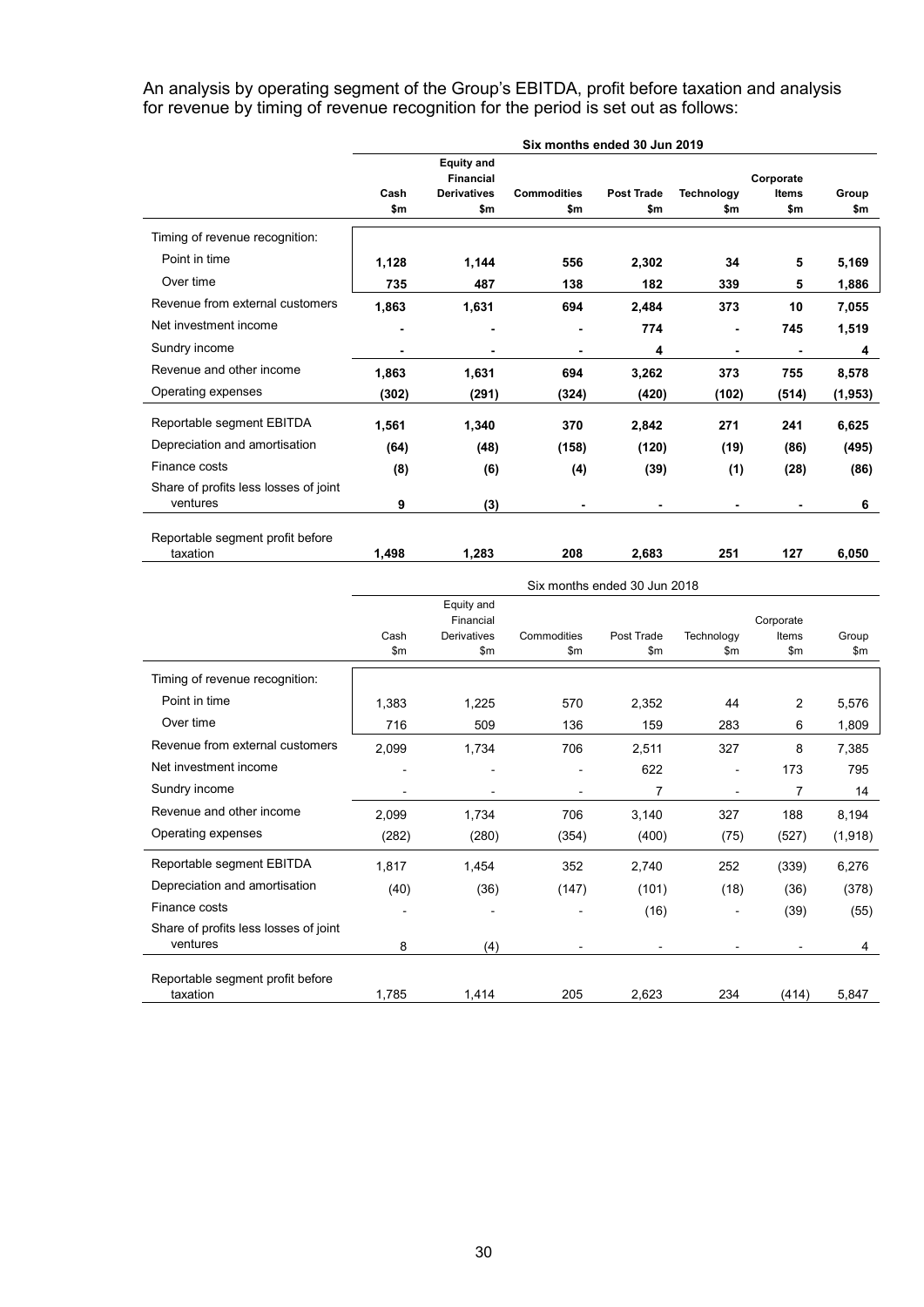### **4. Net Investment Income**

|                                                                                                                                    | Six months<br>ended<br>30 Jun 2019<br>\$m | Six months<br>ended<br>30 Jun 2018<br>\$m |
|------------------------------------------------------------------------------------------------------------------------------------|-------------------------------------------|-------------------------------------------|
| Gross interest income from financial assets measured at amortised cost                                                             | 1,549                                     | 1,229                                     |
| Gross interest income from financial assets measured at fair value                                                                 |                                           |                                           |
| through other comprehensive income                                                                                                 | 52                                        | 29                                        |
| Interest rebates to Participants                                                                                                   | (623)                                     | (505)                                     |
| Net interest income                                                                                                                | 978                                       | 753                                       |
| Net gains including interest income on financial assets mandatorily<br>measured at fair value through profit or loss and financial |                                           |                                           |
| liabilities at fair value through profit or loss                                                                                   | 535                                       | 52                                        |
| <b>Others</b>                                                                                                                      | 6                                         | (10)                                      |
| Net investment income                                                                                                              | 1,519                                     | 795                                       |

#### **5. Finance Costs**

|                                                     | Six months<br>ended<br>30 Jun 2019<br>\$m | Six months<br>ended<br>30 Jun 2018<br>\$m |
|-----------------------------------------------------|-------------------------------------------|-------------------------------------------|
| Interest on borrowings                              | 4                                         | 27                                        |
| Interest on lease liabilities                       | 44                                        |                                           |
| Banking facility commitment fees                    | 25                                        | 21                                        |
| Negative interest on Euro and Japanese Yen deposits | 13                                        |                                           |
|                                                     | 86                                        | 55                                        |

## **6. Taxation**

Taxation charge/(credit) in the condensed consolidated income statement represents:

|                                     | Six months<br>ended<br>30 Jun 2019<br>\$m | Six months<br>ended<br>30 Jun 2018<br>\$m |
|-------------------------------------|-------------------------------------------|-------------------------------------------|
| Current tax - Hong Kong Profits Tax | 744                                       | 762                                       |
| Current tax - Overseas Tax          | 102                                       | 61                                        |
| Total current tax                   | 846                                       | 823                                       |
| Deferred tax                        | 1                                         | (1)                                       |
| Taxation charge                     | 847                                       | 822                                       |

(a) Hong Kong Profits Tax has been provided at the rate of 16.5 per cent (2018: 16.5 per cent) and overseas profits tax at the rates of taxation prevailing in the countries in which the Group operates, with the average corporation tax rate applicable to the subsidiaries in the UK being 19 per cent (2018: 19 per cent).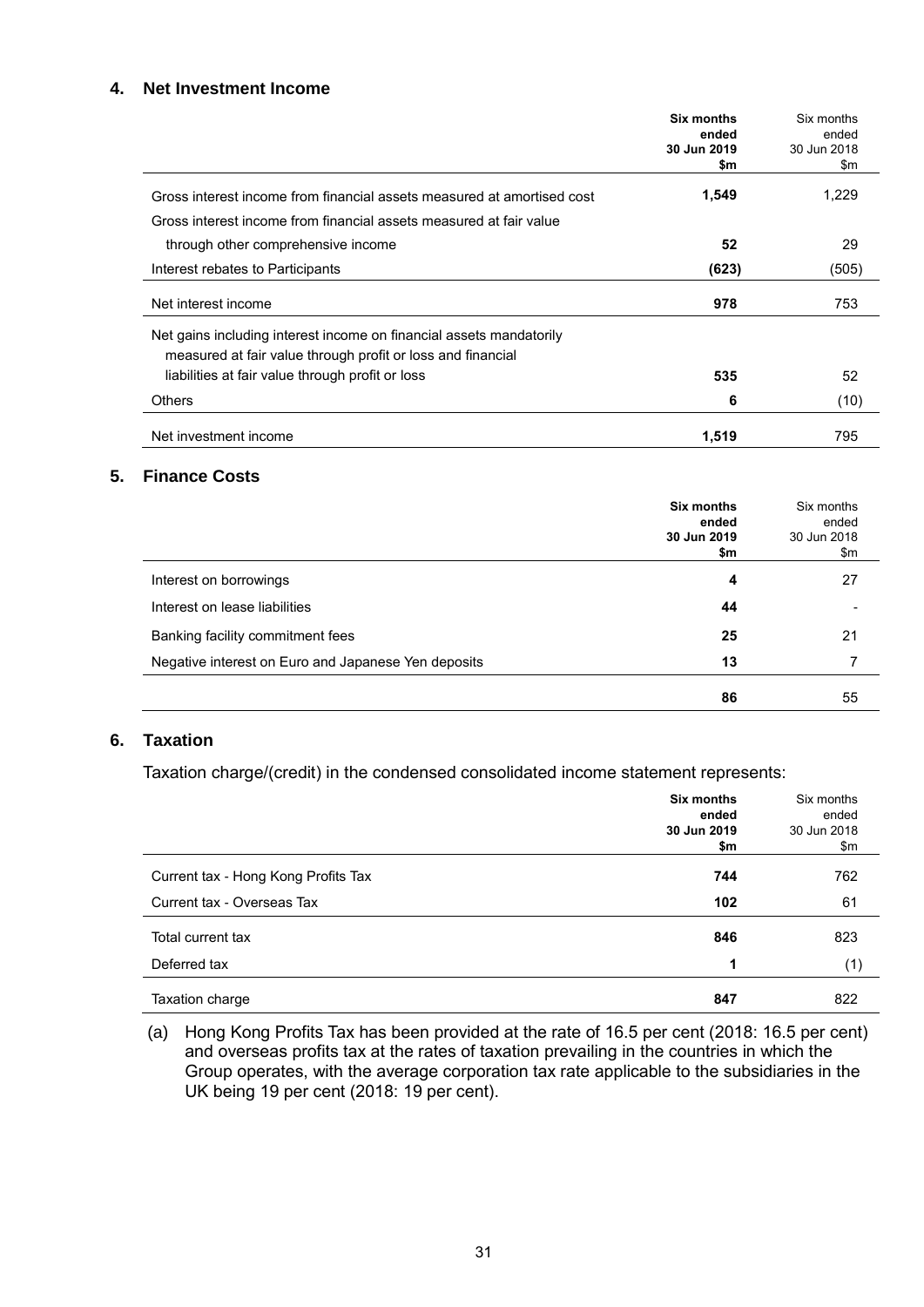## **7. Earnings Per Share**

 $(b)$ 

The calculation of the basic and diluted earnings per share is as follows:

(a) Basic earnings per share

|                                                                                                 | Six months<br>ended<br>30 Jun 2019 | Six months<br>ended<br>30 Jun 2018 |
|-------------------------------------------------------------------------------------------------|------------------------------------|------------------------------------|
| Profit attributable to shareholders (\$m)                                                       | 5,205                              | 5,041                              |
| Weighted average number of shares in issue<br>less shares held for Share Award Scheme (in '000) | 1,250,719                          | 1,238,023                          |
| Basic earnings per share (\$)                                                                   | 4.16                               | 4.07                               |
| Diluted earnings per share                                                                      |                                    |                                    |
|                                                                                                 | Six months<br>ended<br>30 Jun 2019 | Six months<br>ended<br>30 Jun 2018 |
| Profit attributable to shareholders (\$m)                                                       | 5,205                              | 5,041                              |
| Weighted average number of shares in issue<br>less shares held for Share Award Scheme (in '000) | 1,250,719                          | 1,238,023                          |
| Effect of shares awarded under Share Award Scheme (in '000)                                     | 3,010                              | 2,872                              |
| Weighted average number of shares for the purpose                                               |                                    |                                    |

of calculating diluted earnings per share (in '000) **1,253,729** 1,240,895

# Diluted earnings per share (\$) **4.15** 4.06

**8. Dividends**

|                                                                        | Six months<br>ended<br>30 Jun 2019<br>\$m | Six months<br>ended<br>30 Jun 2018<br>\$m |
|------------------------------------------------------------------------|-------------------------------------------|-------------------------------------------|
| Interim dividend declared of \$3.72 (2018: \$3.64) per share at 30 Jun | 4,680                                     | 4,538                                     |
| Less: Dividend for shares held by Share Award Scheme at 30 Jun         | (12)                                      | (11)                                      |
|                                                                        | 4,668                                     | 4,527                                     |

## **9. Financial Assets**

|                                                                            | At<br>30 Jun 2019<br>\$m | At<br>31 Dec 2018<br>\$m |
|----------------------------------------------------------------------------|--------------------------|--------------------------|
| Cash and cash equivalents                                                  | 114,532                  | 121,196                  |
| Financial assets measured at fair value through profit or loss             | 48,673                   | 61,004                   |
| Financial assets measured at fair value through other comprehensive income | 4,247                    | 3,755                    |
| Financial assets measured at amortised cost                                | 41,900                   | 31,885                   |
|                                                                            | 209,352                  | 217,840                  |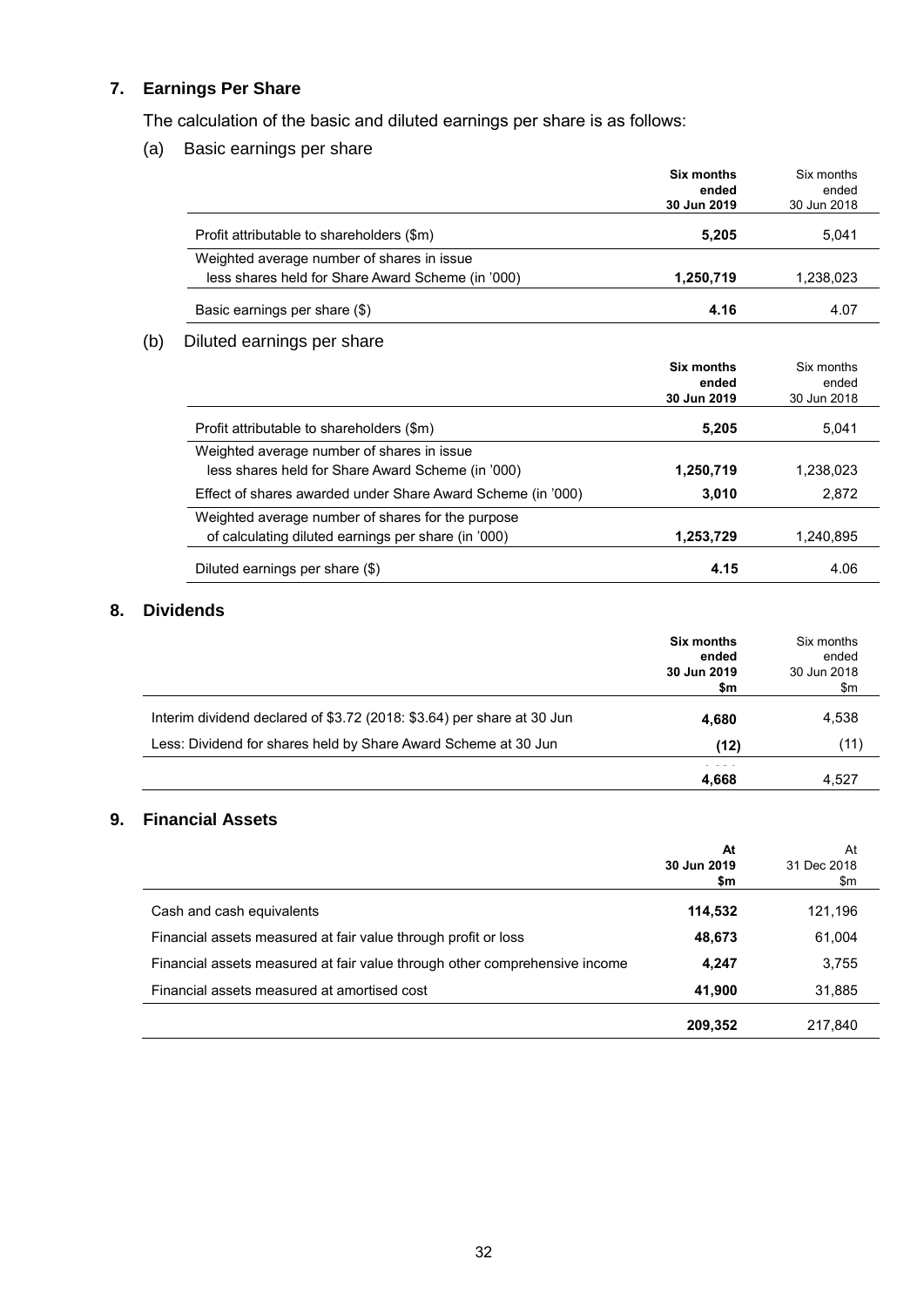The Group's financial assets comprised financial assets of cash prepayments and collateral for A shares (Cash for A shares), Corporate Funds, Margin Funds, Clearing House Funds and metals derivatives contracts as follows:

|                                                                            | At          | At          |
|----------------------------------------------------------------------------|-------------|-------------|
|                                                                            | 30 Jun 2019 | 31 Dec 2018 |
|                                                                            | \$m         | \$m         |
| Cash for A shares (note $(a)$ )                                            |             |             |
| Cash and cash equivalents                                                  |             | 3,014       |
| <b>Corporate Funds</b>                                                     |             |             |
| Cash and cash equivalents (note (b))                                       | 9,775       | 11,904      |
| Financial assets measured at fair value through profit or loss             | 9,234       | 7,089       |
| Financial assets measured at amortised cost                                | 8,903       | 5,840       |
|                                                                            | 27,912      | 24,833      |
| Margin Funds <sup>1</sup>                                                  |             |             |
| Cash and cash equivalents                                                  | 91,635      | 90,773      |
| Financial assets measured at fair value through other comprehensive income | 4,247       | 3,755       |
| Financial assets measured at amortised cost                                | 32,997      | 26,045      |
|                                                                            | 128,879     | 120,573     |
| <b>Clearing House Funds</b>                                                |             |             |
| Cash and cash equivalents                                                  | 13,122      | 15,505      |
|                                                                            |             |             |
| Metals derivatives contracts                                               |             |             |
| Financial assets measured at fair value through profit or loss             | 39,439      | 53,915      |
|                                                                            | 209,352     | 217,840     |

1 Excludes Settlement Reserve Fund and Settlement Guarantee Fund paid to ChinaClear and margin receivable from CPs of \$5,248 million (31 December 2018: \$3,155 million), which are included in accounts receivable, prepayments and deposits. If such amounts are included, total Margin Funds would be \$134,127 million (31 December 2018: \$123,728 million).

#### The expected maturity dates of the financial assets are analysed as follows:

|                      | At 30 Jun 2019  |              |                          |              |               |         |                          |           |                          | At 31 Dec 2018 |             |                |
|----------------------|-----------------|--------------|--------------------------|--------------|---------------|---------|--------------------------|-----------|--------------------------|----------------|-------------|----------------|
|                      | Cash            |              |                          | Clearing     | <b>Metals</b> |         | Cash                     |           |                          | Clearing       | Metals      |                |
|                      | for             | Corporate    | Margin                   | House        | derivatives   |         | for                      | Corporate | Margin                   | House          | derivatives |                |
|                      | <b>A</b> shares | <b>Funds</b> | <b>Funds</b>             | <b>Funds</b> | contracts     | Total   | A shares                 | Funds     | Funds                    | Funds          | contracts   | Total          |
|                      | \$m             | \$m          | \$m                      | \$m          | \$m           | \$m     | \$m                      | \$m       | \$m                      | \$m            | \$m         | \$m            |
| Within twelve months | ٠               | 27,464       | 128,879                  | 13.122       | 39,439        | 208,904 | 3,014                    | 24,435    | 120,573                  | 15.505         |             | 53,915 217,442 |
| Over twelve months   | ٠               | 448          | $\overline{\phantom{a}}$ |              | ٠             | 448     | $\overline{\phantom{a}}$ | 398       | $\overline{\phantom{a}}$ |                | ٠           | 398            |
|                      | ٠               | 27,912       | 128.879                  | 13,122       | 39.439        | 209,352 | 3,014                    | 24,833    | 120,573                  | 15,505         |             | 53,915 217,840 |

- (a) Cash for A shares includes:
	- (i) RMB cash prepayments received by HKSCC from its CPs for releasing their allocated A shares on the trade day. Such prepayments will be used to settle HKSCC's Continuous Net Settlement (CNS) obligations payable on the next business day; and
	- (ii) HKD/USD cash collateral received by HKSCC from its CPs for releasing their allocated A shares on the trade day. Such collateral will be refunded to the CPs when they settle their RMB CNS obligations on the next business day.
- (b) At 30 June 2019, cash and cash equivalents of Corporate Funds of \$866 million (31 December 2018: \$724 million) were solely used to support Skin-in-the-Game and default fund credits for HKSCC Guarantee Fund, SEOCH Reserve Fund and HKCC Reserve Fund.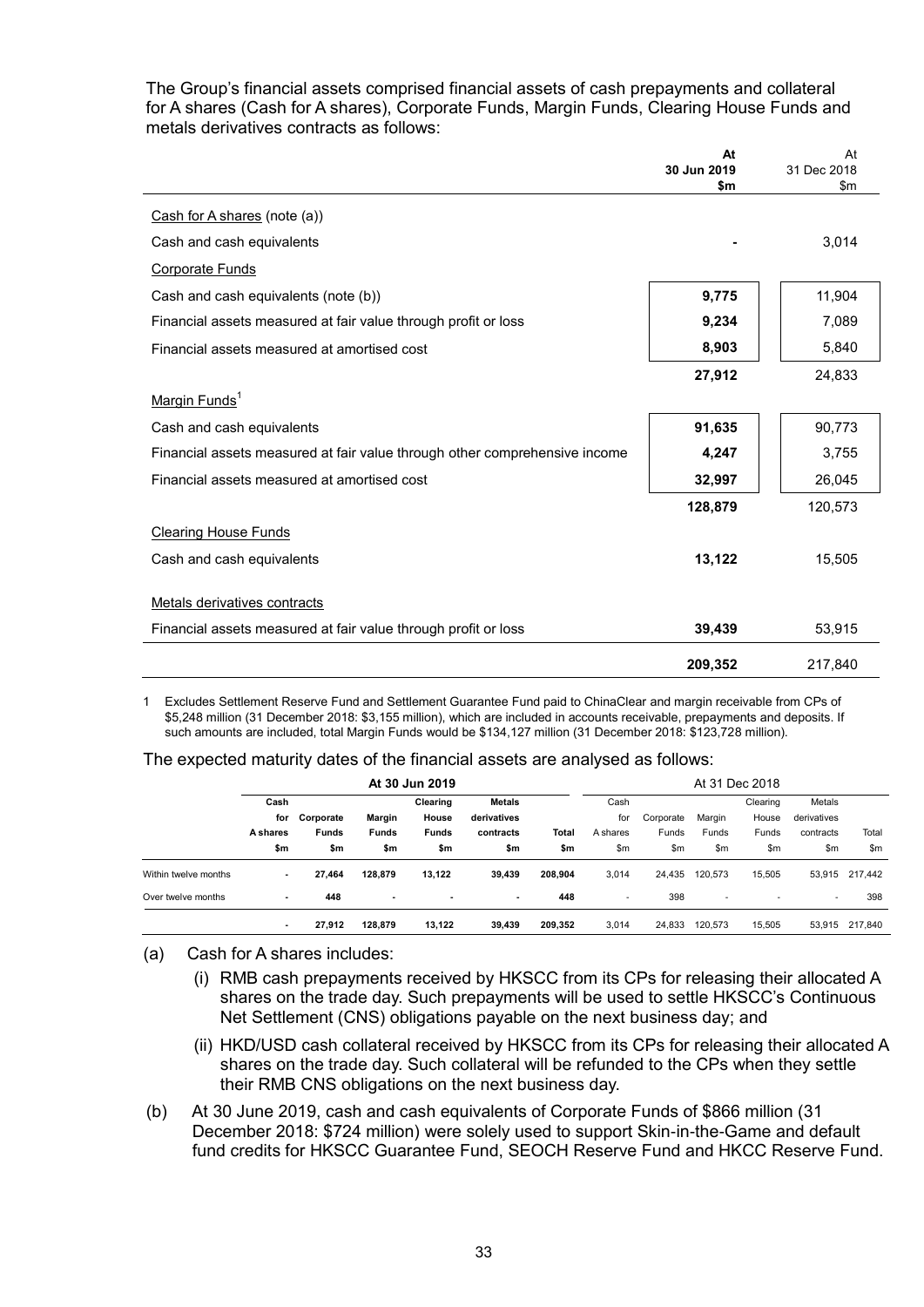## **10. Accounts Receivable, Prepayments and Deposits**

The Group's accounts receivable, prepayments and deposits mainly represent the Group's CNS money obligations receivable, and Settlement Reserve Fund and Settlement Guarantee Fund paid to ChinaClear, which accounted for 50 per cent (31 December 2018: 73 per cent) and 37 per cent (31 December 2018: 17 per cent) of the total accounts receivable, prepayments and deposits respectively. CNS money obligations receivable mature within two days after the trade date. Fees receivable are due immediately or up to 60 days depending on the type of services rendered. The majority of the remaining accounts receivable, prepayments and deposits were due within three months.

## **11. Accounts Payable, Accruals and Other Liabilities**

The Group's accounts payable, accruals and other liabilities mainly represent the Group's CNS money obligations payable, which accounted for 77 per cent (31 December 2018: 89 per cent) of the total accounts payable, accruals and other liabilities. CNS money obligations payable mature within two days after the trade date. The majority of the remaining accounts payable, accruals and other liabilities would mature within three months.

## **12. Borrowings**

|                                                  | At          | At          |
|--------------------------------------------------|-------------|-------------|
|                                                  | 30 Jun 2019 | 31 Dec 2018 |
|                                                  | \$m         | \$m         |
| <b>Notes</b>                                     | -           | 753         |
| Written put options to non-controlling interests | 415         | 413         |
| Total borrowings                                 | 415         | 1,166       |
| Analysed as:                                     |             |             |
| Non-current liabilities                          | 163         | 161         |
| <b>Current liabilities</b>                       | 252         | 1,005       |
|                                                  | 415         | 1,166       |

During the six months ended 30 June 2019, the notes were fully repaid, and none of the written put options was exercised.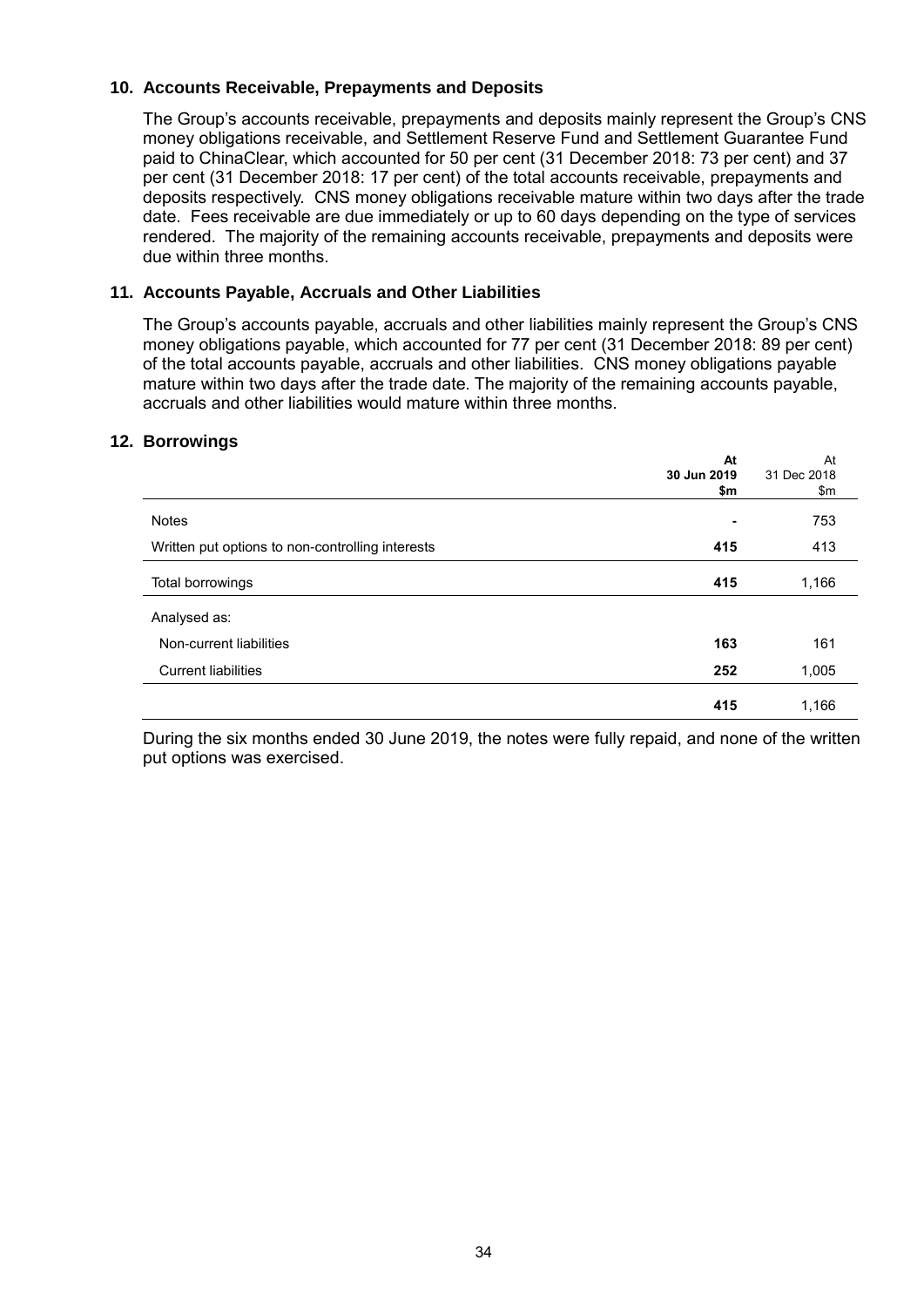## **INTERIM DIVIDEND AND CLOSURE OF REGISTER OF MEMBERS**

The Board has declared an interim dividend of \$3.72 per share (2018: \$3.64 per share) for the year ending 31 December 2019. The interim dividend will be payable in cash with a scrip alternative where a 3 per cent discount on the subscription price will be offered to Shareholders who elect to subscribe for shares. The scrip dividend alternative is conditional upon the SFC's granting the listing of, and permission to deal in, new shares of HKEX to be issued pursuant thereto. Details of the scrip dividend alternative will be set out in a circular to Shareholders.

#### **Relevant Dates for Interim Dividend Payment** Ex-dividend date 27 August 2019 Closure of HKEX's Register of Members 29 to 30 August 2019 (both dates inclusive) Record date 30 August 2019 Despatch of scrip dividend circular and election form On or about 4 September 2019 Announcement of scrip share subscription price On or about 10 September 2019 Despatch of dividend warrants/definitive share certificates 2019

To qualify for the interim dividend, all properly completed transfer forms accompanied by the relevant share certificates must be lodged for registration with HKEX's registrar, Hong Kong Registrars Limited, at Shops 1712-1716, 17<sup>th</sup> Floor, Hopewell Centre, 183 Queen's Road East, Wan Chai, Hong Kong no later than 4:30 pm on Wednesday, 28 August 2019.

## **PUBLICATION OF 2019 INTERIM RESULTS AND INTERIM REPORT**

This announcement is published on the HKEXnews website at [www.hkexnews.hk](http://www.hkexnews.hk/) and the HKEX Group website at [www.hkexgroup.com/Investor-Relations/Regulatory-Disclosure/Announcements/2019.](https://www.hkexgroup.com/Investor-Relations/Regulatory-Disclosure/Announcements/2019?sc_lang=eng) The 2019 Interim Report will be available on the HKEXnews and HKEX Group websites and despatched to Shareholders on or about Thursday, 29 August 2019.

By Order of the Board **Hong Kong Exchanges and Clearing Limited Joseph Mau** Group Company Secretary

Hong Kong, 14 August 2019

As at the date of this announcement, the Board comprises 12 Independent Non-executive Directors, namely Mrs Laura May-Lung CHA (Chairman), Mr Apurv BAGRI, Mr CHAN Tze Ching, Ignatius, Mr CHEAH Cheng Hye, Ms FUNG Yuen Mei, Anita, Mr Rafael GIL-TIENDA, Dr HU Zuliu, Fred, Mr HUNG Pi Cheng, Benjamin, Mr LEUNG Pak Hon, Hugo, Ms MA Xuezheng, Mary, Mr John Mackay McCulloch WILLIAMSON, and Mr YIU Kin Wah, Stephen, and one Executive Director, Mr LI Xiaojia, Charles, who is also HKEX's Chief Executive.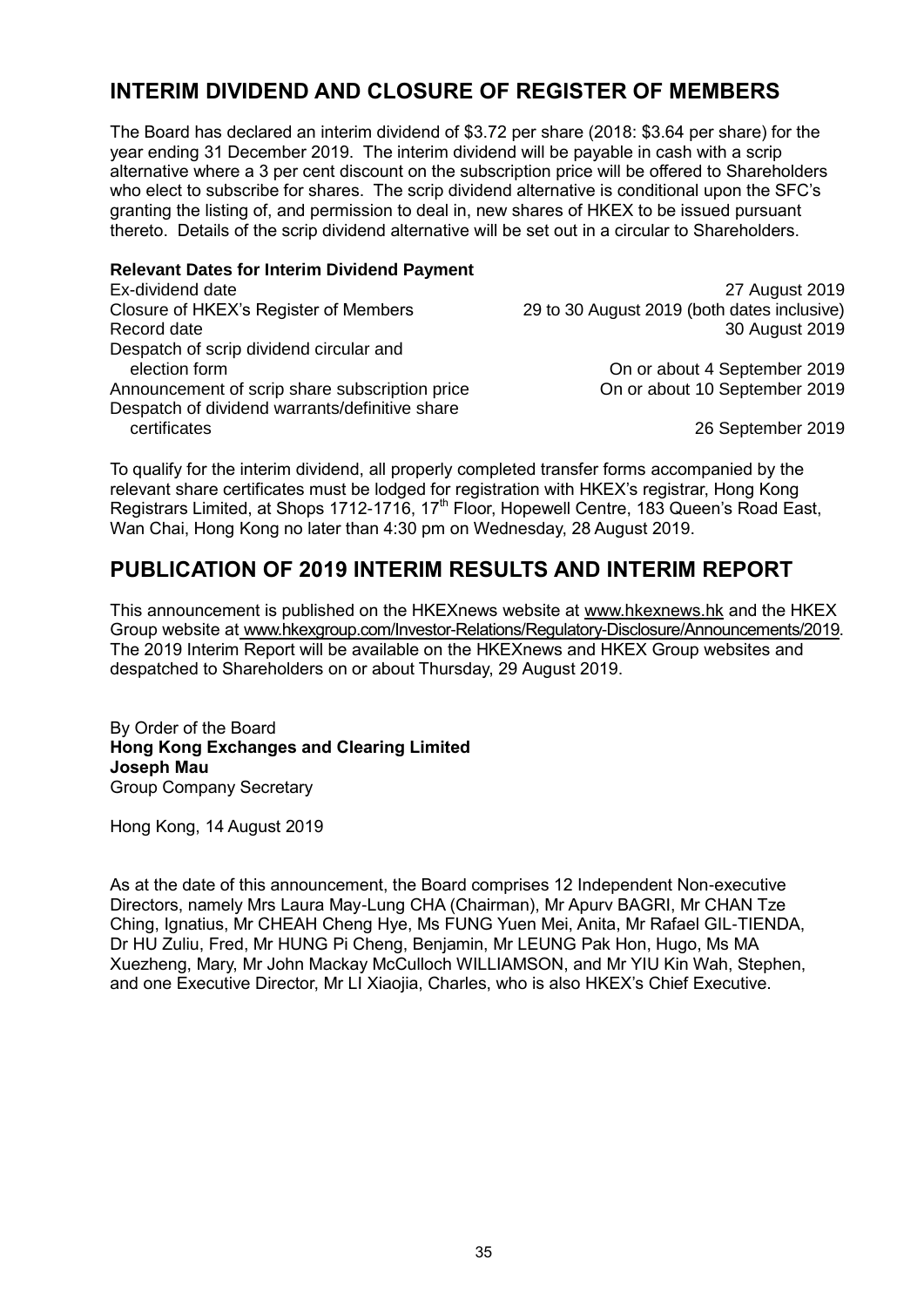# **GLOSSARY**

| <b>ADT</b>                            | Average daily turnover value                                                                                                                                                                                                                          |
|---------------------------------------|-------------------------------------------------------------------------------------------------------------------------------------------------------------------------------------------------------------------------------------------------------|
| <b>ADV</b>                            | Average daily volume (in number of contracts/lots)                                                                                                                                                                                                    |
| <b>Board</b>                          | <b>HKEX's board of directors</b>                                                                                                                                                                                                                      |
| <b>Bond Connect</b>                   | A mutual bond market access programme between Hong Kong and<br>Mainland China, under which Northbound trading enables<br>overseas investors to invest in the China Interbank Bond Market,<br>and Southbound trading will be explored at a later stage |
| <b>Cash Market</b>                    | HKEX's securities related business excluding stock options                                                                                                                                                                                            |
| <b>CBBCs</b>                          | <b>Callable Bull/Bear Contracts</b>                                                                                                                                                                                                                   |
| ChinaClear                            | China Securities Depository and Clearing Corporation Limited                                                                                                                                                                                          |
| <b>CNH</b>                            | Offshore RMB traded outside Mainland China                                                                                                                                                                                                            |
| Corporate Governance Code             | Refers to Appendix 14 to the Main Board Listing Rules                                                                                                                                                                                                 |
| CP(s)                                 | Clearing Participant(s)                                                                                                                                                                                                                               |
| <b>Derivatives Market</b>             | HKEX's derivatives related business including stock options                                                                                                                                                                                           |
| Director(s)                           | HKEX's director(s)                                                                                                                                                                                                                                    |
| <b>DWs</b>                            | Derivative warrants                                                                                                                                                                                                                                   |
| e-IPO                                 | <b>Electronic Initial Public Offering</b>                                                                                                                                                                                                             |
| EP(s)                                 | Exchange Participant(s)                                                                                                                                                                                                                               |
| <b>ESG</b>                            | <b>Environmental, Social and Governance</b>                                                                                                                                                                                                           |
| ETF(s)                                | Exchange Traded Fund(s)                                                                                                                                                                                                                               |
| Euro                                  | The official currency of the Eurozone                                                                                                                                                                                                                 |
| Exchange or SEHK or Stock<br>Exchange | The Stock Exchange of Hong Kong Limited                                                                                                                                                                                                               |
| <b>FIC</b>                            | Fixed income and currency                                                                                                                                                                                                                             |
| Futures Exchange or HKFE              | Hong Kong Futures Exchange Limited                                                                                                                                                                                                                    |
| Government Appointed<br>Director(s)   | Director(s) appointed by the Financial Secretary of the Hong Kong<br>Special Administrative Region of the People's Republic of China<br>pursuant to Section 77 of the SFO                                                                             |
| Group or HKEX Group                   | <b>HKEX</b> and its subsidiaries                                                                                                                                                                                                                      |
| <b>HKCC</b>                           | <b>HKFE Clearing Corporation Limited</b>                                                                                                                                                                                                              |
| <b>HKEX or the Company</b>            | Hong Kong Exchanges and Clearing Limited                                                                                                                                                                                                              |
| HKFRS(s)                              | Hong Kong Financial Reporting Standards(s)                                                                                                                                                                                                            |
| <b>HKSCC</b>                          | Hong Kong Securities Clearing Company Limited                                                                                                                                                                                                         |
| IPO(s)                                | Initial Public Offering(s)                                                                                                                                                                                                                            |
| Iron Ore Futures                      | TSI Iron Ore Fines 62 per cent Fe CFR China Futures                                                                                                                                                                                                   |
| IT                                    | Information Technology                                                                                                                                                                                                                                |
| <b>L&amp;I Products</b>               | Leveraged and Inverse Products                                                                                                                                                                                                                        |
| Listing Rule(s)                       | Main Board Listing Rules and Rules Governing the Listing of<br>Securities on GEM of The Stock Exchange of Hong Kong Limited                                                                                                                           |
| <b>LME</b>                            | The London Metal Exchange                                                                                                                                                                                                                             |
| <b>LME Clear</b>                      | <b>LME Clear Limited</b>                                                                                                                                                                                                                              |